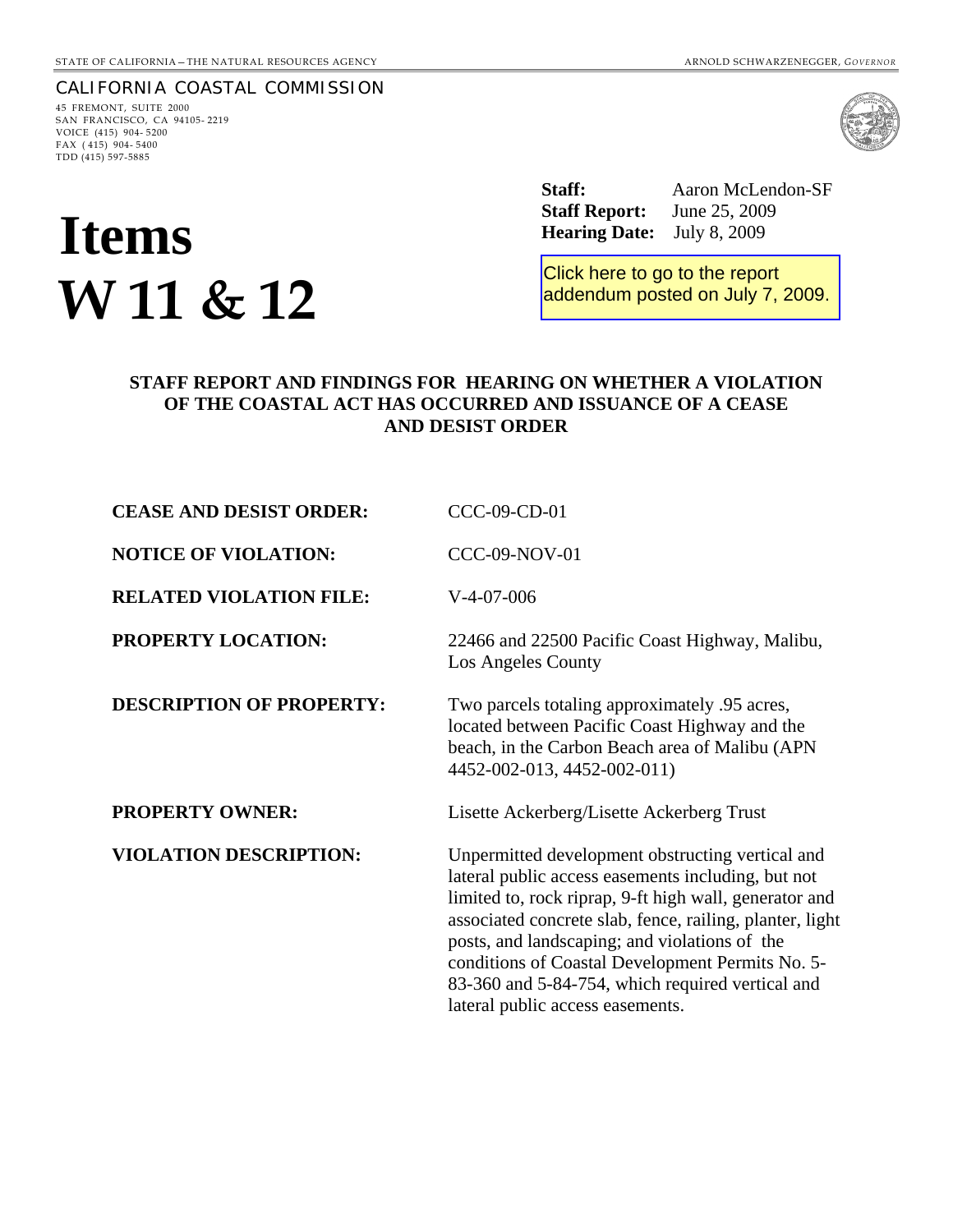#### **SUBSTANTIVE FILE DOCUMENTS:** 1. Public records contained in Notice of

- Violation File No. CCC-09-NOV-01 2. Public Records contained in Cease and
- Desist Order File No. CCC-09-CD-01
- 3. Exhibits 1 through 40.

<u>.</u>

**CEQA STATUS:** Exempt (CEQA Guidelines (CG) §§ 15060(c)(2)), and Categorically Exempt (CG §§ 15061(b)(2), 15307, 15308, and 15321).

#### **I. SUMMARY OF STAFF RECOMMENDATION AND FINDINGS**

The property at issue in this enforcement matter is a .95 acre beachfront parcel located at 22466 and 22500 Pacific Coast Highway in Malibu in Los Angeles County ("the property") and identified by the Los Angeles County Assessor's Office as APNs 4452-002-013 and 4452-002- 0[1](#page-1-0)1 **(Exhibit 1)**.<sup>1</sup> The property is located between Pacific Coast Highway ("PCH") and the beach, in an area of Malibu known as Carbon Beach, where contiguous residential development fronting the highway separates it from the beach both physically (i.e., the public cannot reach the beach from the road) and visually (the public cannot see the beach from the road). There are only two other open vertical public accessways (ones running perpendicular to the coast, providing access from the road to the beach) in the area, one located .3 miles upcoast and one .4 miles downcoast from the property, one of which was also open at the time the California Coastal Commission ("the Commission") determined that vertical coastal access at the property was necessary. In the 1980s, the Commission approved two permits for development on the property, each of which required the permittee to offer to dedicate a public access easement over a portion of the property (one vertical from PCH to the mean high tide line ("MHTL") and one lateral across the width of the property from the toe of the seawall seaward to the MHTL).

Unpermitted development including, but not limited to, the placement of rock riprap, a 9-ft high concrete wall, large generator and associated concrete slab, fence, railing, planter, light posts, and landscaping has occurred on the property. The unpermitted items lie directly within the vertical public access easement and/or the lateral public access easement, both of which were required pursuant to specific permit conditions imposed by the Commission when it issued the two Coastal Development Permits (CDPs) for development on the property. The unpermitted items completely obstruct public access within the vertical easement and partially obstruct access across the lateral easement, and the items are therefore inconsistent with the existing permits and the easements established pursuant to conditions of the existing permits, with the public access policies of Chapter 3 of the Coastal Act, as well as unpermitted under the Coastal Act.

<span id="page-1-0"></span> $1$  Although the property actually consists of two separate parcels, each with a different address, the two parcels have been in common ownership and held as a single parcel at all times relevant to this action. The property is sometimes referred to by just the 22466 Pacific Coast Highway address and is referred to in previous documents as 22468 Pacific Coast Highway. Mrs. Ackerberg owns both parcels and each of the two CDPs at issue (CDP No. 5-83-360 and CDP No. 5-84-754) apply to the entire site (both parcels) as well. To avoid confusion, the two parcels will be collectively referred to in this report as "the property."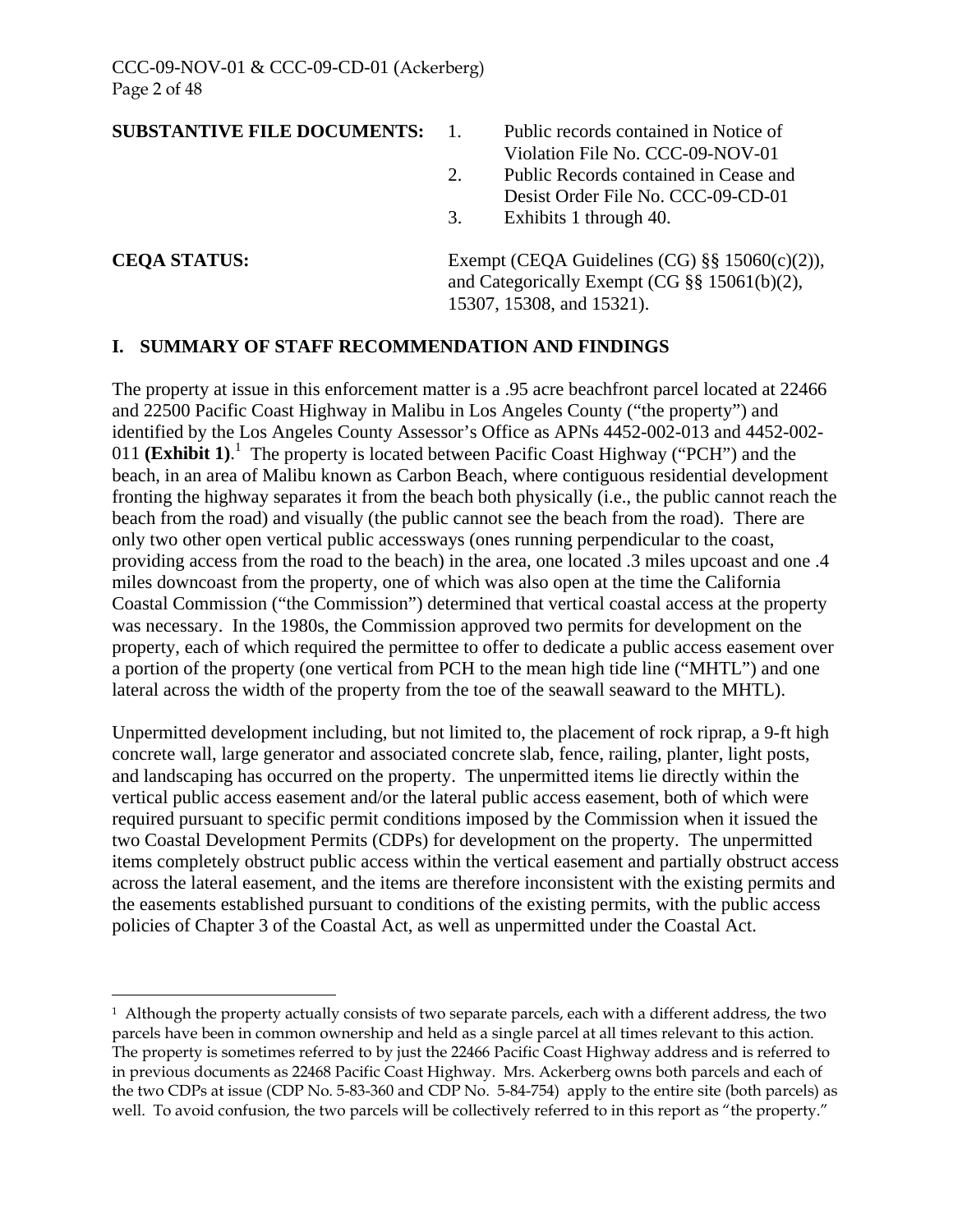#### CCC-09-NOV-01 & CCC-09-CD-01 (Ackerberg) Page 3 of 48

The property lies within the City of Malibu, which has a certified Local Coastal Program (LCP). In this case, the Commission has jurisdiction in this matter because the violations involve actions in conflict with two Commission-issued CDPs, and the development inconsistent with the Commission-issued CDPs would require an amendment of those permits, which must be issued by the Commission, whereas no CDP nor CDP amendment was ever issued for that development at issue. Thus, both prongs of Coastal Act Section 30810(a) conferring enforcement jurisdiction on the Commission are triggered. Staff also notes that in June of 2005, one of the Ackerbergs' attorneys requested a meeting or hearing with the City regarding the "vertical access issues relating to the Ackerbergs' property." In response to this request, the Environmental and Community Development Director of the City of Malibu wrote a letter to the attorney, stating that the Commission has authority over this matter.

In 1983, the Commission issued CDP No. 5-83-360 ("the 1983 permit") to a prior owner of the property. The permit authorized the construction of a 140 linear foot bulkhead along the seaward portion of the property. The permit specifically included a provision for and was conditioned upon an irrevocable Offer to Dedicate (OTD) a lateral public access easement across the full width of the property, extending seaward from the toe of the bulkhead to the mean high tide line, and the property owner recorded such an OTD, in compliance with the permit. The State Lands Commission accepted the OTD in 2002, thereby establishing a valid lateral access easement as envisioned in the permit.

The Commission issued the permit subject to, among other things, a plan that demonstrated that development occur according to specifications set forth in Exhibit 3 of the staff report prepared for the permit hearing. However, after the permit was issued, rock riprap was placed in front of the bulkhead, exceeding the approved specifications, which specifications were designed to ensure adequate room for public access.<sup>[2](#page-2-0)</sup> The placement of the riprap at issue in this matter (in areas and amounts not allowed in the permits) violates the Coastal Act because it constitutes unpermitted development. It also extends into the lateral easement area, effectively decreasing the amount of beach seaward of the Ackerberg residence that the public can use, contravening both the permit and the Coastal Act access policies. The proposed cease and desist order directs Mrs. Ackerberg to remove the riprap within the lateral access easement.

The Ackerbergs purchased the property in 1984 and, soon thereafter, applied for a permit to demolish the existing single-family residence, guest house, and swimming pool on the property, construct a new residence and swimming pool, and renovate an existing tennis court. In 1985, the Commission issued CDP No. 5-84-754 (hereinafter, "the 1985 permit"), finding that the proposed project, as conditioned in the permit approval, would be consistent with Section 30212 of the Coastal Act only if the Ackerbergs recorded an OTD for a vertical public access easement through the property, from PCH to the beach. In April 1985, in accordance with Special Condition 1 of the permit, the Ackerbergs recorded an OTD for a vertical public access easement along the eastern boundary of the property from PCH to the MHTL. After the Ackerberg's OTD

<u>.</u>

<span id="page-2-0"></span><sup>&</sup>lt;sup>2</sup> The approved plans called for the removal of existing rock riprap and allowed for the placement of "rock and gravel wastemix" seaward of the wooden bulkhead, with a maximum rock diameter of 12 inches. The permit did not allow placement of rock riprap in front of the bulkhead area within the lateral easement area.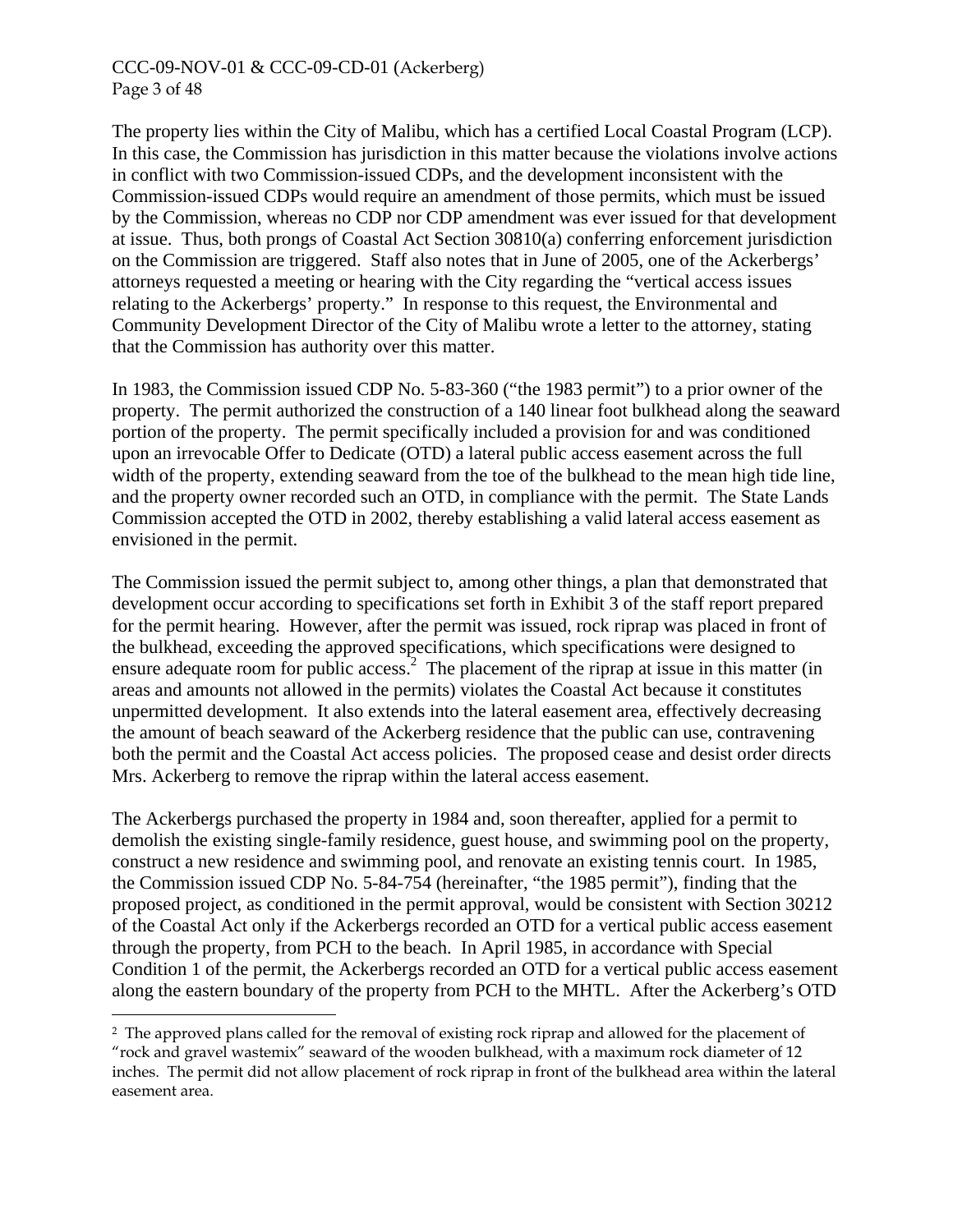# CCC-09-NOV-01 & CCC-09-CD-01 (Ackerberg) Page 4 of 48

for the vertical public access easement was recorded the development approved in the 1985 permit was installed and construction of the bulkhead was completed.

Access for All (AFA) accepted the OTD for the vertical easement in 2003 and now holds the legal easement. AFA is ready to open and maintain the easement for public use. However, due to the presence of the unpermitted material and structures within the easement area, AFA cannot open the easement to the public, and, thus, the public is precluded from using the public easement to access the beach. The Coastal Act violations at issue have resulted in a loss of public access to the coast. The proposed cease and desist order would direct Mrs. Ackerberg to comply with the CDPs, to remove the unpermitted items located within the easement area, and to cease from placing any solid material or structure into the easement area in the future or otherwise interfering with public access, thereby allowing AFA to open the easement to provide the valuable public access that the Commission found was required when it authorized the construction of the current Ackerberg residence and seawall.

The activities at issue in this matter constitute development as defined in Coastal Act Section 30106 and were undertaken without a CDP, in violation of Coastal Act Section 30600. Moreover, the unpermitted development completely obstructs the use of the vertical public access easement and partially obstructs the lateral public access easement, which is inconsistent with existing CDPs and the easements established in accordance with the terms and conditions of those CDPs; yet these activities were undertaken without obtaining any amendment to those CDPs. Consequently, staff recommends that the Commission find that the cited unpermitted development violates the Coastal Act both directly and by violating the existing CDPs. If the Commission finds that a violation of the Coastal Act has occurred, the Executive Director shall record a Notice of Violation (CCC-09-NOV-01) in the Los Angeles County Recorder's Office in accordance with Coastal Act Section 30812. Staff also recommends that the Commission approve Cease and Desist Order CCC-09-CD-01 ("the Order") as described below, directing Mrs. Ackerberg to: 1) cease and desist from construction and/or maintenance of unpermitted material or structures, 2) remove all unpermitted material and structures from the easement areas of the property, 3) allow public use of the easements, in compliance with the Coastal Act and with the terms and conditions of the existing permits and easements, and 4) cease and desist from unpermitted development activities or non-compliance with conditions of the CDPs.

# **II. HEARING PROCEDURES**

# **A. Cease and Desist Order**

The procedures for a hearing on a proposed Cease and Desist Order are set forth in Section 13185 of Title 14 of the California Code of Regulations (14 CCR).

For a Cease and Desist Order hearing, the Chair shall announce the matter and request that all alleged violators or their representatives present at the hearing identify themselves for the record, indicate what matters are already part of the record, and announce the rules of the proceeding including time limits for presentations. The Chair shall also announce the right of any speaker to propose to the Commission, before the close of the hearing, any question(s) for any Commissioner, in his or her discretion, to ask of any other party. Commission staff shall then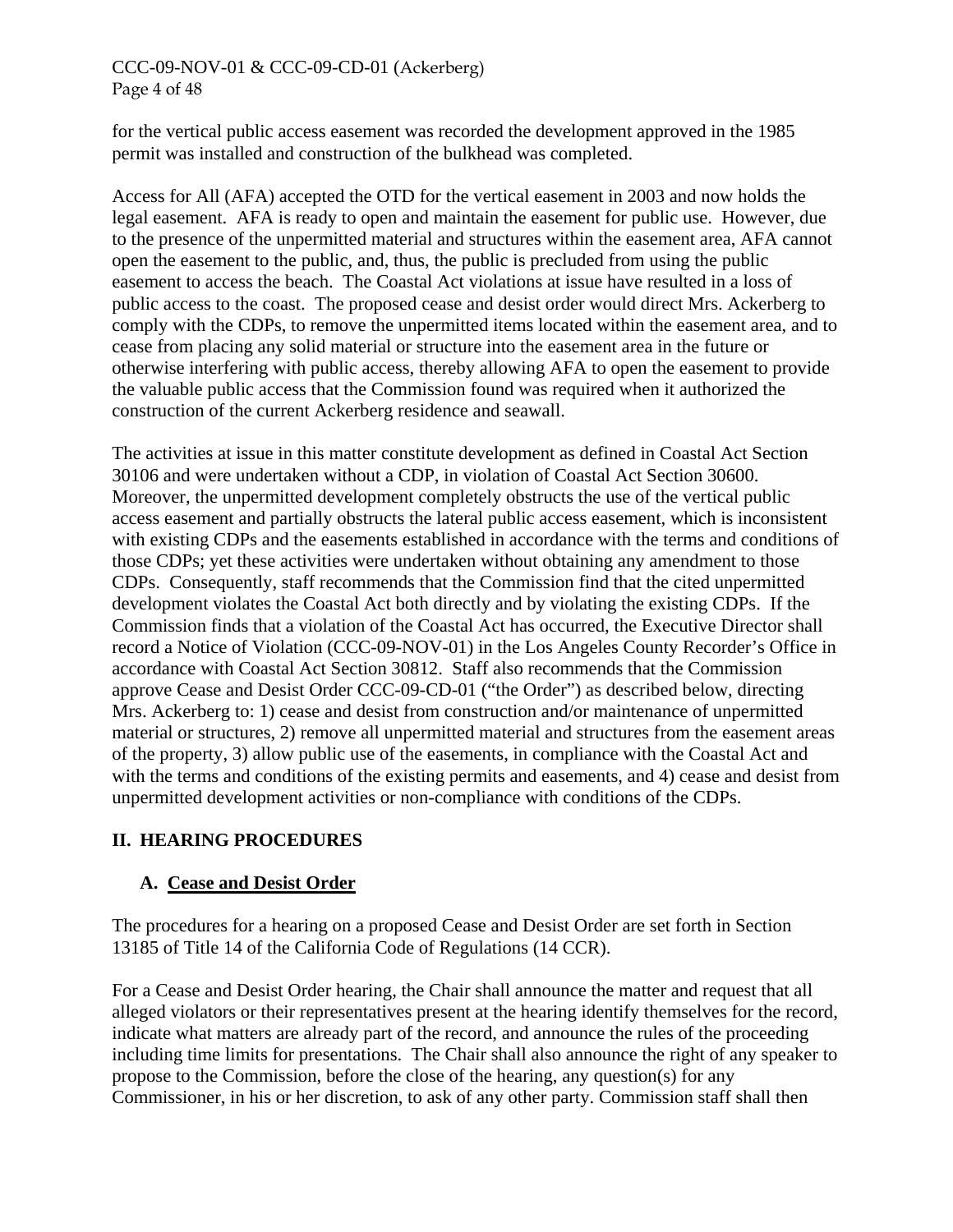## CCC-09-NOV-01 & CCC-09-CD-01 (Ackerberg) Page 5 of 48

present the report and recommendation to the Commission, after which the alleged violator or representative may present his or her position(s) with particular attention to those areas where an actual controversy exists. The Chair may then recognize other interested persons after which staff typically responds to the testimony and to any new evidence introduced.

The Commission will receive, consider, and evaluate evidence in accordance with the same standards it uses in its other quasi-judicial proceedings, as specified in 14 CCR Section 13185 and 13186, incorporating by reference Section 13065. The Chair will close the public hearing after the presentations are completed. The Commissioners may ask questions to any speaker at any time during the hearing or deliberations, including, if any Commissioner chooses, any questions proposed by any speaker in the manner noted above. Finally, the Commission shall determine, by a majority vote of those present and voting, whether to issue the Cease and Desist Order, either in the form recommended by the Executive Director, or as amended by the Commission. Passage of the second motion below, per the staff recommendation or as amended by the Commission, will result in issuance of the Order.

# **B. Notice of Violation**

The procedures for a hearing on whether a violation has occurred are set forth in Coastal Act Section 30812 (c) and (d) as follows:

*(c) If the owner submits a timely objection to the proposed filing of the notice of violation, a public hearing shall be held at the next regularly scheduled commission meeting for which adequate public notice can be provided, at which the owner may present evidence to the commission why the notice of violation should not be recorded. The hearing may be postponed for cause for not more than 90 days after the date of the receipt of the objection to recordation of the notice of violation.* 

*(d) If, after the commission has completed its hearing and the owner has been given the opportunity to present evidence, the commission finds that, based on substantial evidence, a violation has occurred, the executive director shall record the notice of violation in the office of each county recorder where all or part of the real property is located. If the commission finds that no violation has occurred, the executive director shall mail a clearance letter to the owner of the real property.* 

The Commission shall determine, by a majority vote of those present and voting, whether a violation has occurred. Passage of the first motion below will result in the Executive Director's recordation of a Notice of Violation in the Los Angeles County Recorder's Office.

#### **III. STAFF RECOMMENDATION**

Staff recommends that the Commission adopt the following two motions: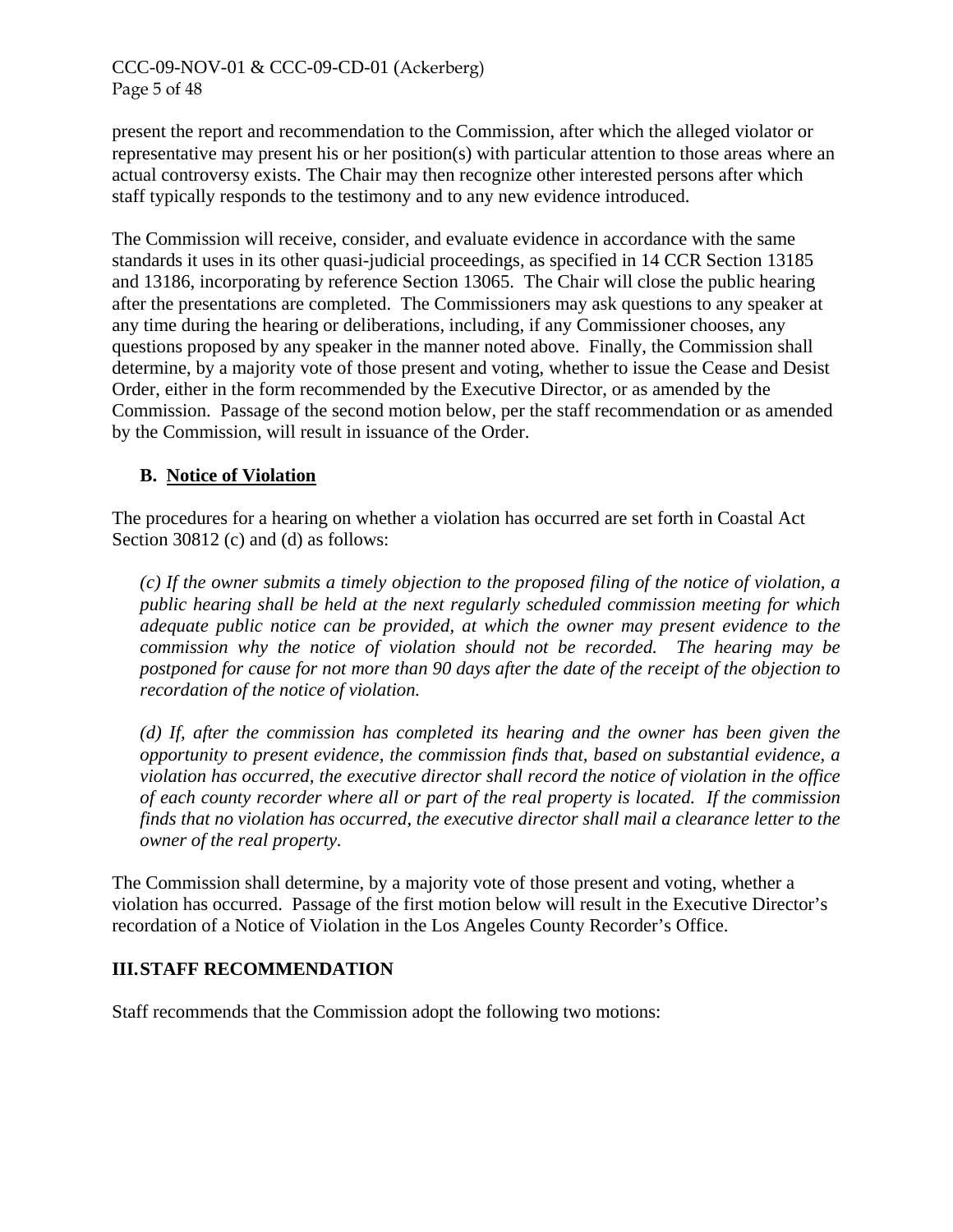# **A.1. Motion - Notice of Violation:**

*I move that the Commission find that the real property at 22466 and 22500 Pacific Coast Highway, in Malibu, Los Angeles County, has been developed in violation of the Coastal Act, as described in the staff recommendation for CCC-09-NOV-01.* 

# **A.2. Staff Recommendation of Approval:**

Staff recommends a **YES** vote. Passage of this motion will result in the Executive Director recording Notice of Violation No. CCC-09-NOV-01 against the above-referenced property in the Los Angeles County Recorder's Office. The motion passes only by an affirmative vote of the majority of Commissioners present.

# **A.3. Resolution to Find that a Violation of the Coastal Act Has Occurred:**

The Commission hereby finds that the real property at 22466 and 22500 Pacific Coast Highway in Malibu, Los Angeles County, has been developed in violation of the Coastal Act, as described in the findings below, and adopts the findings set forth below on the grounds that development has occurred without a coastal development permit and that development has occurred that is inconsistent with permits previously issued by the Commission and with those documents recorded pursuant to the existing permits.

# **B.1. Motion - Cease and Desist Order:**

*I move that the Commission issue Cease and Desist Order No. CCC-09-CD-01 pursuant to the staff recommendation.* 

# **B.2. Staff Recommendation of Approval:**

Staff recommends a **YES** vote. Passage of this motion will result in the issuance of the Cease and Desist Order. The motion passes only by an affirmative vote of a majority of Commissioners present.

#### **B.3. Resolution to Issue Cease and Desist Order:**

The Commission hereby issues Cease and Desist Order No. CCC-09-CD-01, as set forth below, and adopts the findings set forth below on grounds that development has occurred at 22466 and 22500 Pacific Coast Highway, Malibu, Los Angeles County, without a coastal development permit, and in a manner that is inconsistent with permits previously issued by the Commission and easements established pursuant to the existing permits, in violation of the Coastal Act, and that the requirements of the Order are necessary to ensure compliance with the Coastal Act.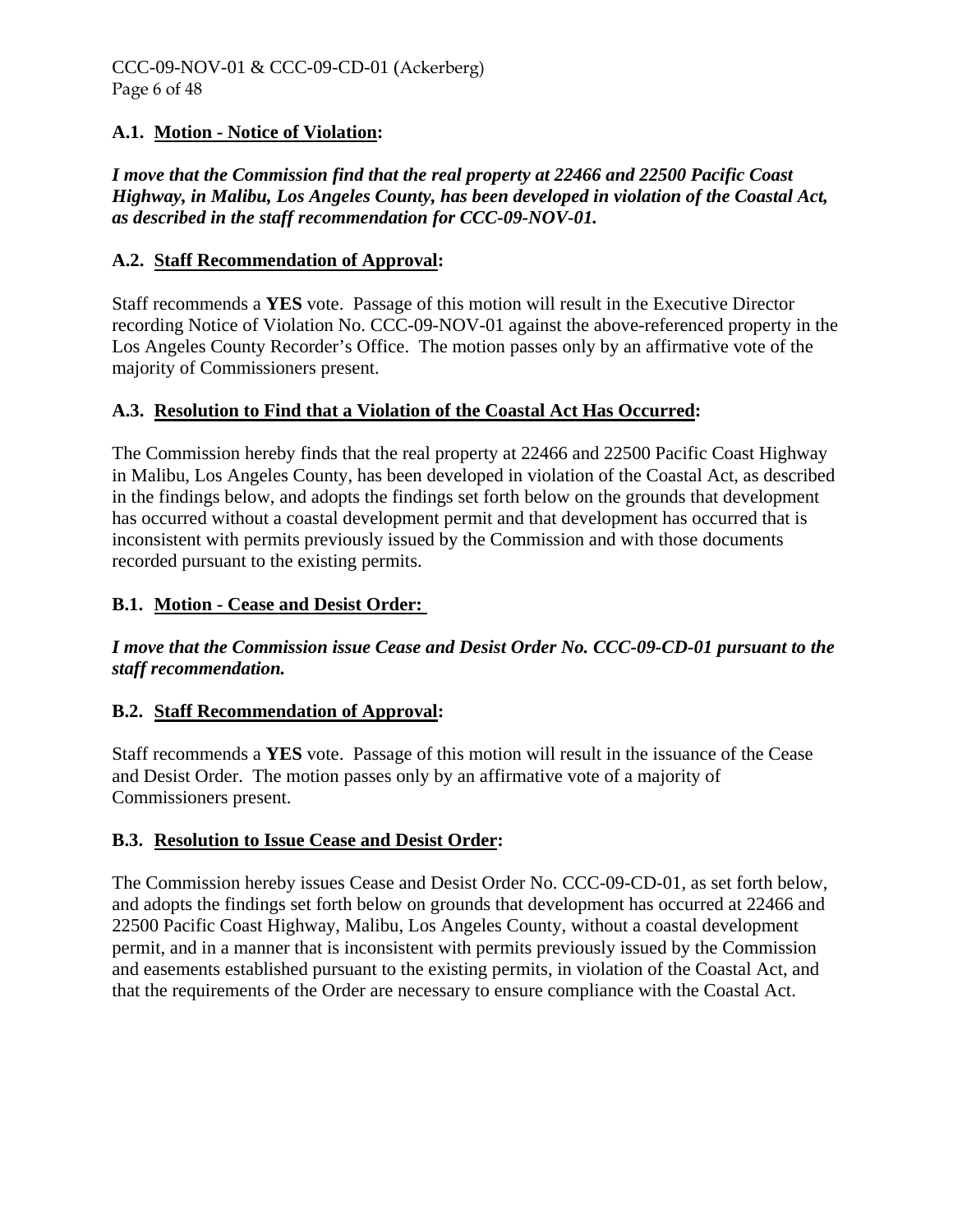# **IV. FINDINGS FOR NOTICE OF VIOLATION CCC-09-NOV-01 AND CEASE AND DESIST ORDER CCC-09-CD-01[3](#page-6-0)**

# **A. Description of Unpermitted Development**

The unpermitted development that has occurred on the property includes but is not limited to the erection and/or placement of rock riprap, a 9-ft high concrete wall, concrete slab and generator, fence, railing, planter, light posts, and landscaping (**Exhibits 31-38**). In addition to being unpermitted, these items are located within vertical and lateral public access easements (created in response to permit conditions), obstructing public access to the beach and along the beach seaward of the residence, and the items are therefore inconsistent with the conditions of the CDPs and the terms of the easements established pursuant to the CDPs.

# **B. Permit History**

 $\overline{a}$ 

On June 9, 1983, the Commission approved CDP No. 5-83-360 with conditions, authorizing the construction of a wooden bulkhead along the southern portion of the property located at 22486 Pacific Coast Highway (Exhibit 2).<sup>[4](#page-6-1)</sup> The Commission found that the proposed development would cause an increase in shoreline erosion and loss of shoreline sand supply, thereby impacting coastal access due to the degradation or loss of usable beach. Accordingly, the Commission conditioned the permit to require that the applicant offer to dedicate an easement for lateral public access and recreational use along the beach directly seaward of the bulkhead, creating more public beach area, in anticipation of, and to offset, the loss of beach that would result from placement of the bulkhead. The Commission required, as a prior to issuance condition of the permit, recordation of an offer to dedicate (OTD) an easement for lateral public access and passive recreational use from the toe of the bulkhead to the mean high tide line. The permit condition also required that the OTD "restrict the applicant from interfering with present use by the public of the areas subject to the easement prior to acceptance of the offer." The owner recorded the lateral access OTD in July of 1983, and it appeared in the chain of title from that point on (**Exhibit 3**). The State Lands Commission accepted the lateral access easement in March of 2002 (**Exhibit 4**). Although the permit was issued to the Ackerbergs' predecessor as owner of the property, the permit and OTD clearly state that the terms and conditions of the documents run with the land, binding Mrs. Ackerberg as a subsequent purchaser. In addition, the Ackerbergs had constructive notice of the OTD because the offer was recorded in the chain of title to the property. Therefore, Mrs. Ackerberg is required to comply with the permit and the easement and to refrain from taking any action that would impede access to or through the easement.

In November of 1984, the Ackerbergs filed a CDP application seeking authorization for the demolition of the existing single-family residence, guest house and pool, the construction of a new residence and pool, and the renovation of an existing tennis court. In January of 1985, the

<span id="page-6-0"></span><sup>&</sup>lt;sup>3</sup> These findings also hereby incorporate by reference Section I of the June 25, 2009 staff report in which these findings appear, which section is entitled "Summary of Staff Recommendation and Proposed Findings."

<span id="page-6-1"></span><sup>4</sup> This property is now identified as 22500 and 22466 Pacific Coast Highway.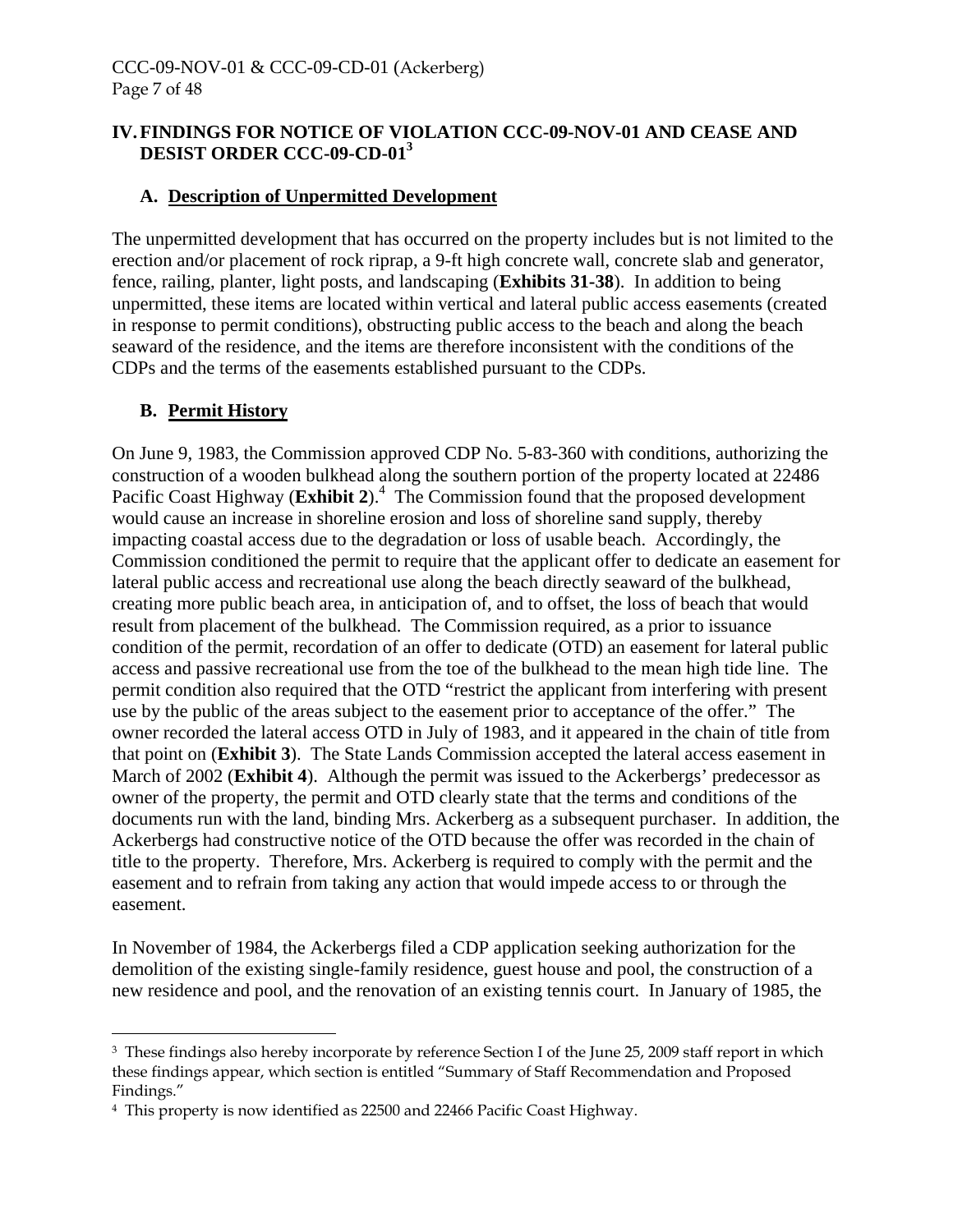#### CCC-09-NOV-01 & CCC-09-CD-01 (Ackerberg) Page 8 of 48

Commission unanimously approved the Ackerberg permit with conditions (**Exhibit 5**). In order for the proposed new development to be found consistent with Coastal Act Sections 30210, 30212, and 30214, the Commission required the Ackerbergs to record, prior to issuance of the permit, a vertical public access condition, requiring Mrs. Ackerberg to record an OTD, before the permit would issue, for a 10-foot-wide easement along the eastern property boundary from Pacific Coast Highway to the mean high tide line.<sup>5</sup> The Commission stated in its findings for the permit that "[o]nly if so conditioned would the project be consistent with Section 30212 of the Coastal Act." Mrs. Ackerberg did not challenge that permit condition or the permit, for any reason, within the time prescribed in the Coastal Act (see Cal. Pub. Res. Code §30801). In fact, she recorded the OTD for the vertical accessway as required and signed the permit with the condition (it was issued on April 15, 1985) (**Exhibit 6**).

# <span id="page-7-1"></span> **C. Violation History**

 $\overline{a}$ 

Access for All, a non-profit coastal access organization, recorded a Certificate of Acceptance, formally accepting the OTD for the vertical access easement in December of 2003 and sent a letter soon thereafter to inform Mrs. Ackerberg of the acceptance and to request a meeting to schedule an initial survey of the easement area in order to begin the process of opening the easement (**Exhibits 7 & 8**). In March of 2005, AFA had not yet received permission from Mrs. Ackerberg to enter the property to conduct the survey; and therefore, Commission staff sent a letter to Mrs. Ackerberg requesting her to remove all structures blocking the easement and contact Commission staff within 30 days to schedule the survey (**Exhibit 9**). When Mrs. Ackerberg informed Commission staff that she was dealing with important personal matters, as a courtesy, Commission staff decided to delay enforcement action to remove the unpermitted development, and AFA delayed their efforts to open the accessway (**Exhibit 10**).

AFA did eventually conduct the survey in September of 2005 and found that the vertical easement was blocked or otherwise affected or potentially affected by the above-mentioned development, including the slab and generator, 9-ft high wall, planters, fence, landscaping, light posts, and rock riprap. Commission staff sent Mrs. Ackerberg a letter on December 13, 2005, listing the encroachments found by the surveyor, and also stating that the cited unpermitted riprap exceeded the size of the rocks permitted under CDP No. 5-83-360 (**Exhibit 11**). The letter requested the submittal of a removal plan by January, 20, 2006 and requested that the removal of the encroachments from the vertical easement be removed within 120 days from the submittal of a removal plan (by May 22, 2006). In response, Mrs. Ackerberg's attorney sent a letter to staff on January 19, 2006, outlining Mrs. Ackerberg's concerns regarding removal of the development, including whether AFA has adequate liability insurance, and "defenses" to staff's request for removal of the unpermitted development (**Exhibit 12**). The issues raised therein and staff's responses are fully addressed in Section G of these findings. Additional correspondence between staff and Mrs. Ackerberg pertaining to issues raised by Mrs. Ackerberg's attorney

<span id="page-7-0"></span><sup>5</sup> The Commission found that vertical public access in this location was necessary due to the contiguous residential development along Carbon Beach blocking views and the lack of open accessways in the area. The Commission also cited the following facts in support of its decision to impose the vertical access condition: 1) the presence of a crosswalk in close proximity to the property and 2) the presence of onstreet parking on both sides of Pacific Coast Highway in the vicinity of the property provide adequate support facilities for the accessway.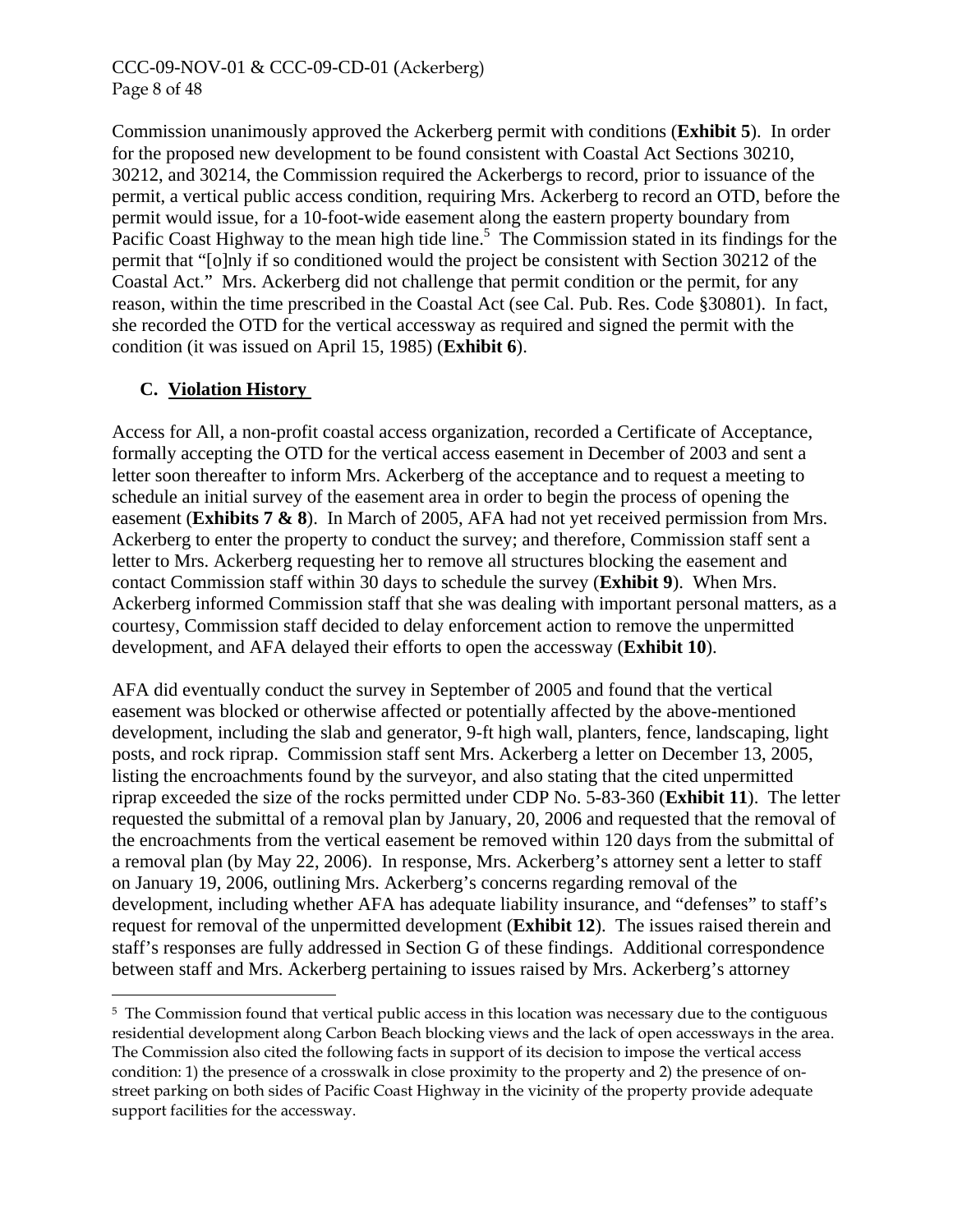#### CCC-09-NOV-01 & CCC-09-CD-01 (Ackerberg) Page 9 of 48

followed, including letters dated February 16, 2006, March 23, 2006, and April 3, 2006. (**Exhibits 13 – 15**). Mrs. Ackerberg did not state in any of this correspondence that she was willing to voluntarily remove the cited unpermitted development. Instead, she continued to raise issues and "defenses" asserting why she felt she should not have to remove the unpermitted development, such as questions regarding AFA's ability to operate the easement, the adoption of the Malibu LUP, the benefit of access conferred from private property owners as compared to public agencies, and concerns about relocation of the generator.

Subsequent attempts by Commission staff to resolve the violations amicably have been unsuccessful. On March 5, 2007, Commission staff sent Mrs. Ackerberg a Notice of Violation, alerting her to the possibility of formal enforcement action and monetary penalties if the violations were not resolved (**Exhibit 16**). The letter provided Mrs. Ackerberg with two options: contact Commission staff to discuss resolution of the violations by March 23, 2007, or submit a plan outlining the removal of the unpermitted development by April 6, 2007. Although Mrs. Ackerberg's attorney sent a response to the Notice of Violation on March 22, 2007, the letter did not state that Mrs. Ackerberg was ready to discuss resolution, nor did the requested removal plan accompany the letter (**Exhibit 17**). Instead, the letter stated that because of litigation initiated by Mr. Jack Roth, Mrs. Ackerberg's downcoast neighbor, challenging the easements (which Mr. Roth had already lost in the trial court but which was on appeal), enforcement requiring Mrs. Ackerberg to remove the unpermitted development was premature (as discussed more fully, below).

On April 27, 2007, the Executive Director issued a Notice of Intent to Record a Notice of Violation of the Coastal Act and to Commence Cease and Desist Order Proceedings (NOI) to Mrs. Ackerberg (**Exhibit 18**). A Statement of Defense (SOD) form was sent along with the NOI, affording Mrs. Ackerberg the opportunity to present defenses to the proposed issuance of the Order and the recordation of the Notice of Violation. By statute and regulation, the NOI and the SOD form specified a twenty-day time period for submittal of an SOD, pursuant to Section 13181(a) of the Commissions regulations, and the final date for submittal of the SOD was May 17, 2007. As a courtesy and upon Mrs. Ackerberg's attorney's request, staff granted a 25-day extension of the deadline for submittal of a statement of defense (**Exhibit 19**). The final deadline was June 11, 2007. Mrs. Ackerberg's attorney submitted letters on May 17, 2007 and June 11, 2007 (**Exhibits 20 & 21**). These letters contained objections to the recordation of a Notice of Violation and the issuance of the Order and incorporated by reference a March 22, 2007 letter as part of Mrs. Ackerberg's objection.<sup>6</sup>

During this period of time when communication between Commission staff, Mrs. Ackerberg, and her former counsel, Mr. Reeser, ensued, Jack Roth's appeal to the trial court's decision was still pending. Mr. Roth's litigation sought to invalidate Mrs. Ackerberg's vertical easement and to enjoin the Commission, the State Coastal Conservancy, and Access for All from opening the easement for public use. Mrs. Ackerberg's former lawyer, Mr. Reeser, requested that the Commission postpone the enforcement proceedings until the issuance of a final judgment of Mr.

-

<span id="page-8-0"></span><sup>6</sup> Mrs. Ackerberg's June 11, 2007 letter incorporated an early letter, dated March 22, 2007, into her objections to the proposed enforcement proceeding. The Commission responds to all of the relevant defenses raised in the three letters in Section G of these findings.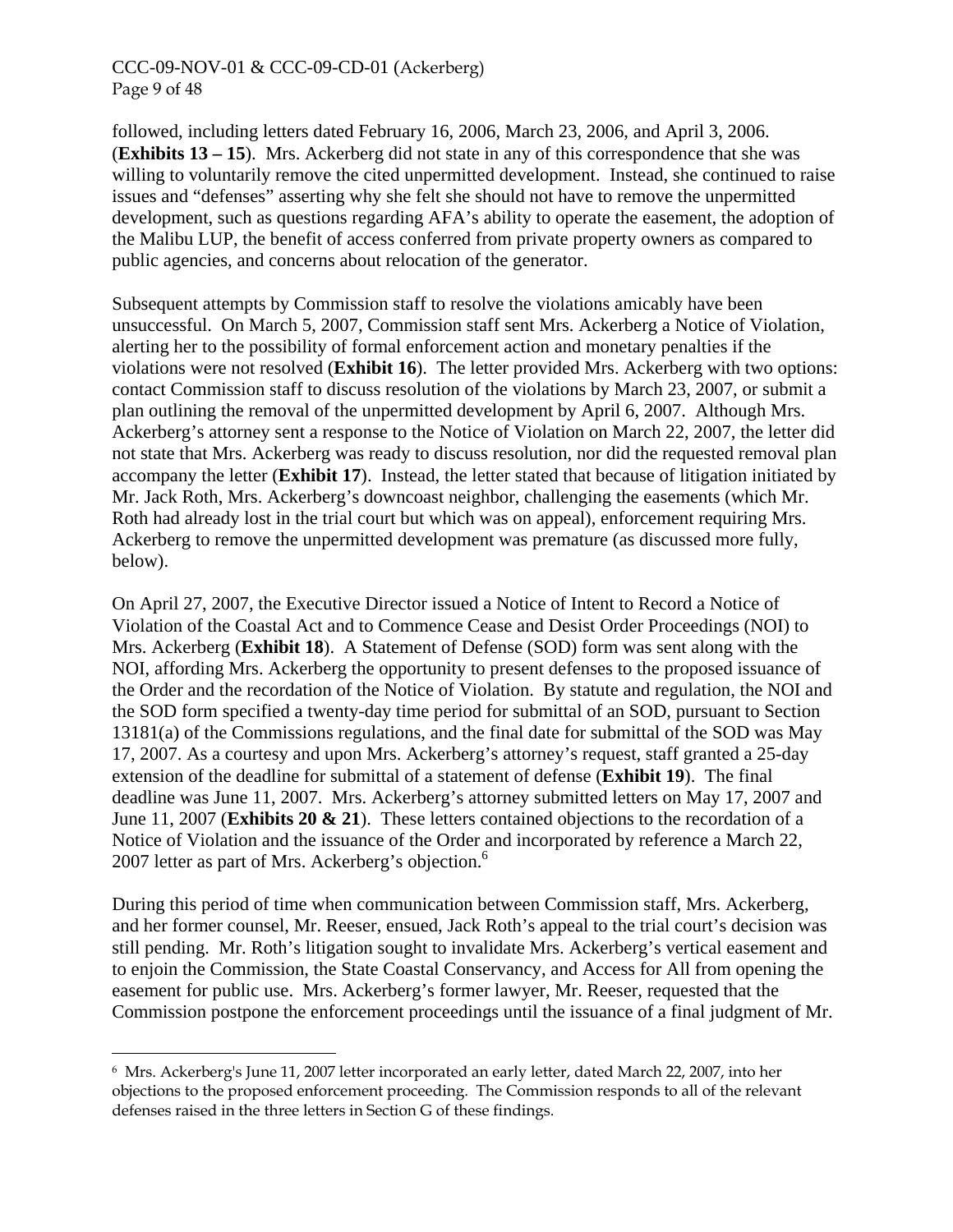#### CCC-09-NOV-01 & CCC-09-CD-01 (Ackerberg) Page 10 of 48

Roth's lawsuit against the Commission, originally filed in Los Angeles County Superior Court, Case No. BS102404, which was then pending on appeal to the Second District Court of Appeal (No. B195748); and, in June of 2007, the Court of Appeals granted a stay of the Commission's proceedings until the appellate court ruled on the appeal. However, the Court of Appeals then ruled in favor of the Commission and against Mr. Roth, and, on July 9, 2008, the California Supreme Court denied Mr. Roth's petition for review and application for stay. Therefore, the dismissal of Mr. Roth's lawsuit has been upheld by the courts, and the stay has been dissolved.

Soon after the ruling in the "Roth" litigation, on August 11, 2008, the Commission's Chief of Enforcement, Ms. Lisa Haage, discussed the possibilities of settling this violation matter with Mrs. Ackerberg's new and current counsel, Ms. Diane Abbitt. During that conversation, Ms. Abbitt did not suggest any willingness to allow Ms. Ackerberg's vertical easement to be opened, and instead suggested that a vertical easement owned by the County and located at 22548 Pacific Coast Highway could be opened in lieu of opening the one on Mrs. Ackerberg's property. Ms. Haage indicated a preliminary reaction that this would not be acceptable to the Commission for a number of reasons, nor would it constitute compliance with the permit conditions of CDP No. 5- 84-754. The issues raised during that conversation and staff's responses are fully addressed in Section G of these findings. Even though Ms. Haage indicated she did not believe opening an alternative easement would be an acceptable settlement to this violation matter and was inconsistent with the permit itself, she did agree to discuss the issue internally and review the additional information that Ms. Abbitt said she would send to Ms. Haage regarding a proposal for opening the alternative easement. However, Ms. Abbitt did not send enforcement staff such a proposal regarding the 22458 PCH vertical accessway.

Even though Ms. Abbitt did not send a proposal for opening the alternative easement to Commission staff, as she indicated she would in the August 11, 2008 conversation, Ms. Haage did discuss the matter internally. On September 11, 2008, Ms. Haage and other Commission staff left a voicemail message explaining that future settlement negotiations needed to include compliance with the permit conditions and that Commission staff cannot agree to accepting a proposal that includes opening one existing public access easement as a basis for extinguishing the existing vertical easement on Mrs. Ackerberg's property. Additional responses regarding the issues concerning opening the alternative easement located at 22548 PCH instead of complying with the permits conditions that were required for Mrs. Ackerberg's property appear in detail in Section G of these findings. Ms. Abbitt did not return Commission staff's September 11, 2008 call, and at no time since then has she agreed to discuss a settlement that includes the removal of the unpermitted development located at Mrs. Ackerberg's property, although, as noted below, staff has made subsequent efforts to discuss a settlement of this matter.

On October 2, 2008, Commission staff again notified Mrs. Ackerberg and her current counsel, Ms. Abbitt, of their desire to resolve this matter, and to re-commence attempts to do so, and therefore return to the enforcement proceedings which were postponed in June of 2007 at Mrs. Ackerberg's request. (**Exhibit 22**). In light of Mrs. Ackerberg's change in counsel, Commission staff again requested these violations be resolved, suggested the option of a consent order, and also offered, as a courtesy, an additional opportunity for Mrs. Ackerberg to raise defenses in addition to those previously raised in communications between Commission staff and Mr. Reeser on behalf of Mrs. Ackerberg. This second Statement of Defense deadline was set for October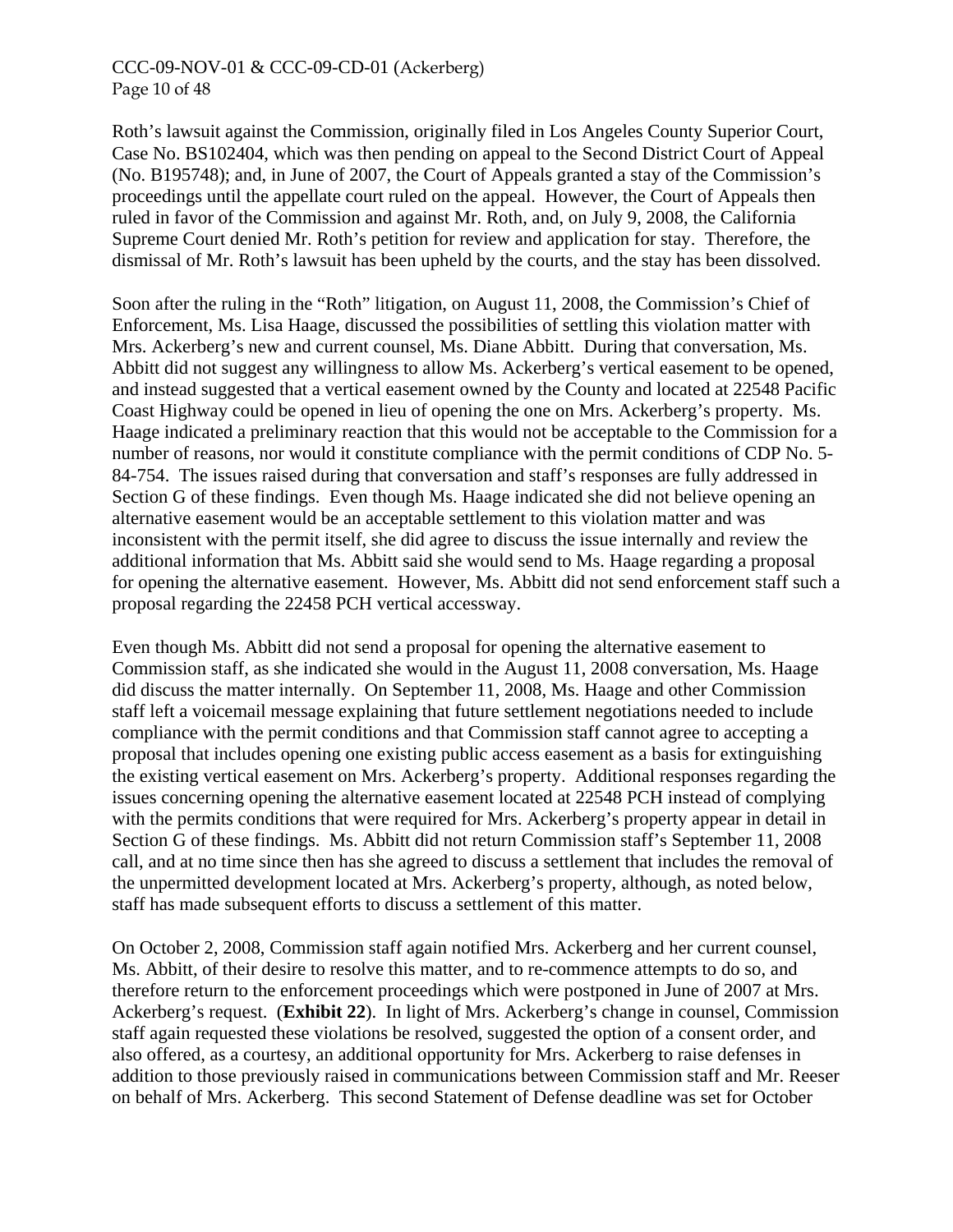#### CCC-09-NOV-01 & CCC-09-CD-01 (Ackerberg) Page 11 of 48

12, 2008. However, in response to a request by Ms. Abbitt to extend the deadline, Commission staff agreed to extend this deadline to October 22, 2008. (**Exhibit 23**). Commission staff received a letter dated October 21, 2008, which included additional defenses raised by Ms. Abbitt on behalf of Mrs. Ackerberg. (**Exhibit 24**).

In an effort to resolve the violations on Mrs. Ackerberg's property, Commission staff also sent a Draft Consent Cease and Desist Order (hereinafter, "Draft Order") to Ms. Abbitt for her review in a letter dated November 14, 2008. (**Exhibit 25**). Commission staff requested that Ms. Abbitt provide Commission staff with comments regarding the Draft Order by November 19, 2008. In addition, Commission staff notified Ms. Abbitt that staff had tentatively scheduled the matter for the Commission's December 10, 2008 hearing. Ms. Abbitt did provide Commission staff with a response letter dated November 19, 2008; however, the letter did not respond to the settlement proposal. Instead, Ms. Abbitt continued to instead suggest deletion of the easement on Mrs. Ackerberg's property and in exchange provide assistance with opening the easement area located at 22548 Pacific Coast Highway. She indicated that she was not interested in discussing the removal of unpermitted development from the vertical easement area located on her property. (**Exhibit 26**). In addition, the letter notified Commission staff, for the first time, that Ms. Abbitt had scheduled surgery for the morning of the December 10, 2008 hearing, the date that Commission staff had tentatively scheduled the hearing for finalizing the resolution of this violation issue, and that she would be out on medical leave for one month after the surgery. Commission staff contacted Ms. Abbitt to discuss the November 19, 2008 letter that same day; the contents of that discussion were also summarized in a letter sent from Commission staff to Ms. Abbitt, dated November 24, 2008. (**Exhibit 27**).

In the Commission staff's letter to Ms. Abbitt, dated November 24, 2008, Commission staff again expressed their desire to settle this violation amicably and asked that Ms. Abbitt notify Commission staff, by November 26, 2008, as to whether she was interested in continuing to work on reaching a Consent Order agreement on behalf of her client, Mrs. Ackerberg. Commission staff informed Ms. Abbitt that in the event they were able to reach a Consent Order agreement, there would not necessarily be a need to postpone the hearing scheduled for December 10, 2008. Commission staff also informed Ms. Abbitt of their willingness to postpone the hearing if it would assist in settlement discussions, and their desire to continue working amicably to settle the matter prior to a formal hearing. In addition, in a letter dated November 25, 2008, Commission staff responded to Ms. Abbitt's request to clarify their agreement to postpone a formal hearing, which she made during a conversation that took place between her and Commission staff on November 24, 2008. (**Exhibit 28**).

In Ms. Abbitt's November 26, 2008 letter to Commission Staff, Ms. Abbitt did indicate her willingness to continue working amicably with Commission Staff to try to reach a resolution of this violation matter. (**Exhibit 29**). However, Ms. Abbitt again indicated that her client, Mrs. Ackerberg, was not ready to discuss agreement regarding the removal of unpermitted development from the vertical easement area located at her property. Ms. Abbitt again stated Mrs. Ackerberg's desire only to assist with opening the County owned easement area located at 22548 Pacific Coast Highway, instead of agreeing to comply with the permit conditions issued for Mrs. Ackerberg's property and asserted defenses regarding why the unpermitted development on Mrs. Ackerberg's property should not be removed. Commission staff once again, in a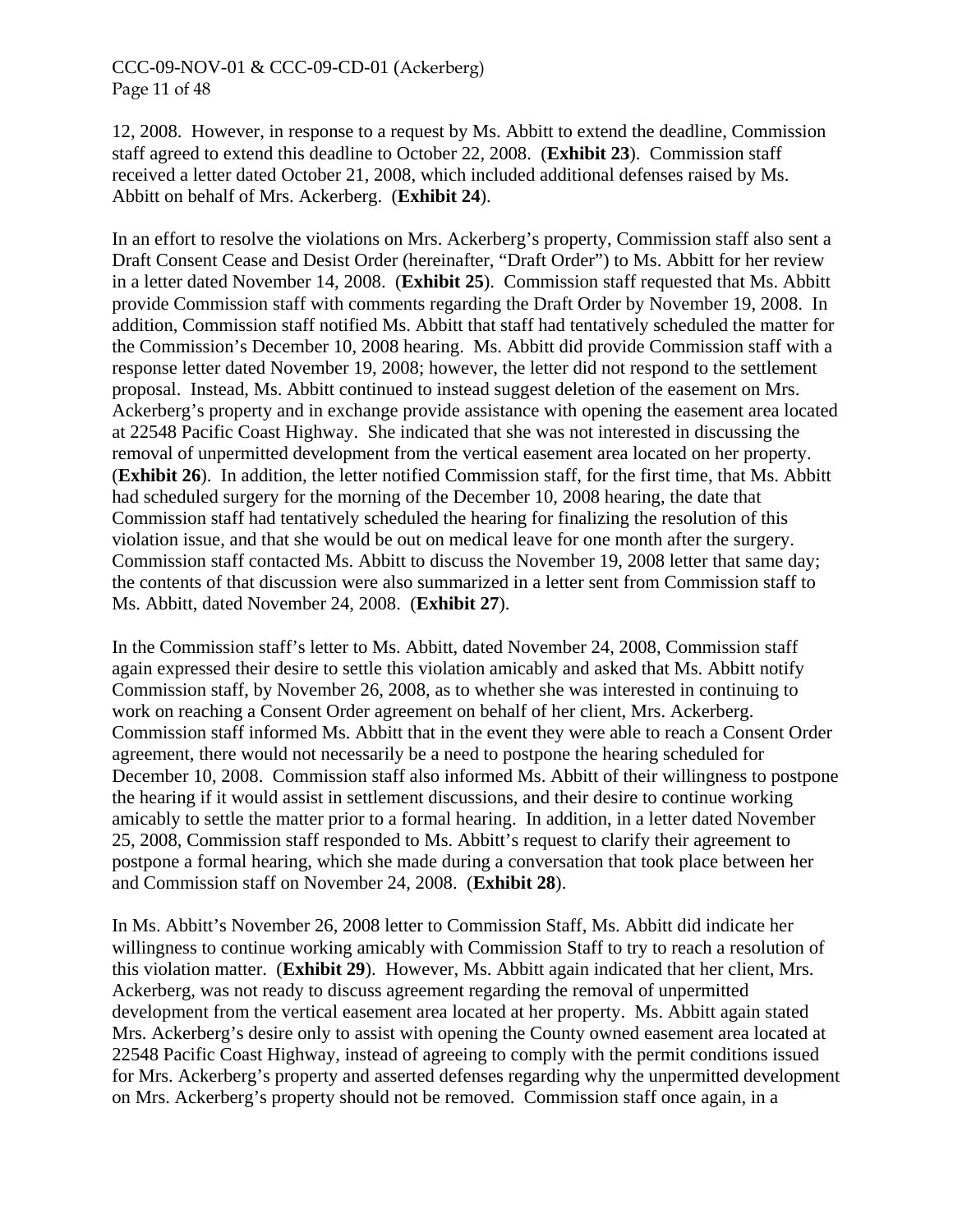#### CCC-09-NOV-01 & CCC-09-CD-01 (Ackerberg) Page 12 of 48

continued effort to work with Mrs. Ackerberg and to try to resolve the matter amicably, responded to Mrs. Ackerberg's defenses in a letter to Ms. Abbitt dated December 2, 2008. (**Exhibit 30**). In that letter, Commission staff asked that Ms. Abbitt call staff to schedule a convenient time to discuss the issues raised in her recent communications with staff as well as settlement options to resolve this violation matter. Commission staff indicated their desire to discuss settlement options prior to her medical leave beginning December 10, 2008. Commission staff did have a conversation regarding settlement with Diane Abbitt on Tuesday, December 9, 2008. However, Ms. Abbitt continued to only discuss the possibility of assisting with opening the County owned easement located at 22548 PCH instead of agreeing to work on reaching a settlement that includes removal of the unpermitted development from within the easement area located at Mrs. Ackerberg's property and compliance with the permit conditions.

After the delay caused by Ms. Abbitt's medical leave, Commission staff again scheduled the matter for the Commission's June 2009 hearing. During this time, Ms. Abbitt requested a meeting with the Executive Director of the Commission to discuss the possibility of a Consent Order; however, the proposal again focused on putting efforts into opening the existing Countyowned public accessway in exchange for extinguishing the existing public access easement on the Ackerberg property. Commission staff made it very clear to Ms. Abbitt that any agreement reached between staff and Mrs. Ackerberg had to include the removal of unpermitted development and development that blocked the public access easements. Ms. Abbitt continued to request a meeting with the Executive Director so she and Steve Kaufmann (Mrs. Ackerberg's other legal counsel) could describe, in more detail, the parameters of their proposal. In yet another attempt to resolve this matter amicably, Commission staff agreed to postpone the June 2009 hearing for one month. On June 5, 2009, the Executive Director, Commission staff, Ms. Abbitt, and Mr. Kaufmann met to discuss Mrs. Ackerberg's proposal. Unfortunately, the proposal was still focused on the opening of the County-owned public accessway in exchange for extinguishing the existing public access easement on the Ackerberg property. Commission staff again explained in some detail the legal and practical concerns associated with this proposal, and indicated that they could not accept the proposal and asked that Mrs. Ackerberg's lawyers speak with Mrs. Ackerberg to discuss the possibility of a consent order that includes the removal of development within the easements on the property. As recently as June 23, 2009, Commission staff again contacted counsel for Mrs. Ackerberg to explore settlement options. As of this date, staff has been unable to connect with Ms. Abbitt. To date, Mrs. Ackerberg has not indicated she is willing to remove the unpermitted development from the access easement areas located on her property.

AFA is prepared and ready to open and manage the easement for public access to the beach, so that the area can function as required by the Commission, as set forth in the recorded Certificate of Acceptance. AFA first conveyed this to Mrs. Ackerberg in a December 19, 2003 letter. AFA has been approved by the Commission to hold this easement and has received a grant from the Coastal Conservancy to facilitate access. However, the unpermitted development at issue in this matter is located directly within both AFA's vertical access easement and the lateral access easement held by the State Lands Commission, completely blocking public access. As a result, the vertical accessway remains closed and the public access that the Commission found was necessary for Mrs. Ackerberg's residence and pool to be found consistent with the Coastal Act has not been provided. In addition, the lateral accessway that was also necessary to find the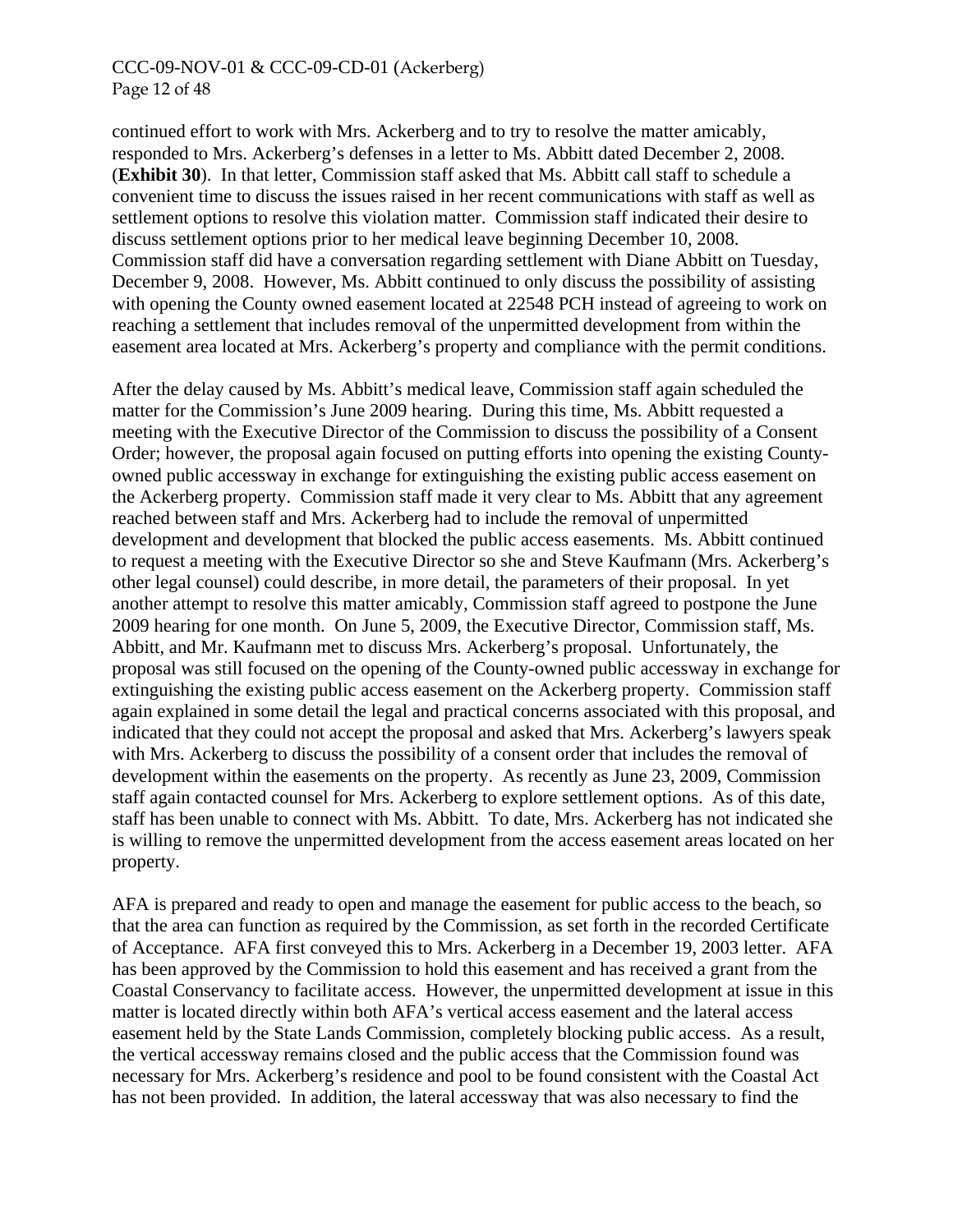seawall consistent with the Coastal Act is partially obstructed by the unpermitted development. The benefits of both existing permits, as well as the burdens that were necessary to impose in order to bring the projects into compliance with the Coastal Act, run with the land. Therefore, the Executive Director initiated enforcement proceedings to finally resolve the violations and allow AFA to open and manage the valuable vertical public accessway that the 1985 permit requires. The proposed enforcement actions also direct Mrs. Ackerberg to remove the unpermitted riprap from the lateral accessway, thereby removing the current impediment to use of the lateral public easement, as well.

# **D. Bases for Issuance of Cease and Desist Order and Recordation of Notice of Violation**

The following sections provide the bases for the proposed enforcement actions. The findings listed above are hereby incorporated by reference into this section. Although a showing that unpermitted development is inconsistent with the policies of Chapter 3 of the Coastal Act is not required for either the issuance of a Cease and Desist Order or to record a Notice of Violation, information regarding the inconsistency of the cited development with those policies is provided below as well, both as background and to provide additional information regarding the proposed actions.

#### **1. Cease and Desist Order**

The statutory authority for issuance of this Cease and Desist Order is provided in Coastal Act Section 30810, which states, in relevant part:

*(a) If the commission, after public hearing, determines that any person…has undertaken, or is threatening to undertake, any activity that (1) requires a permit from the commission without securing the permit or (2) is inconsistent with any permit previously issued by the commission, the commission may issue an order directing that person … to cease and desist.* 

*(b) The cease and desist order may be subject to such terms and conditions as the commission may determine are necessary to ensure compliance with this division, including immediate removal of any development or material or the setting of a schedule within which steps shall be taken to obtain a permit pursuant to this division.* 

As is explained below, the activities that have occurred on the property both: (1) lacked required permits from the Commission; and (2) were inconsistent with permits previously issued by the Commission.

#### **a. Development that Required a Permit from the Commission has Occurred on the Property Without a Permit**

Development is defined in Coastal Act Section 30106, which states:

*"Development" means, on land, in or under water, the placement or erection of any solid material or structure; discharge or disposal of any dredged material or*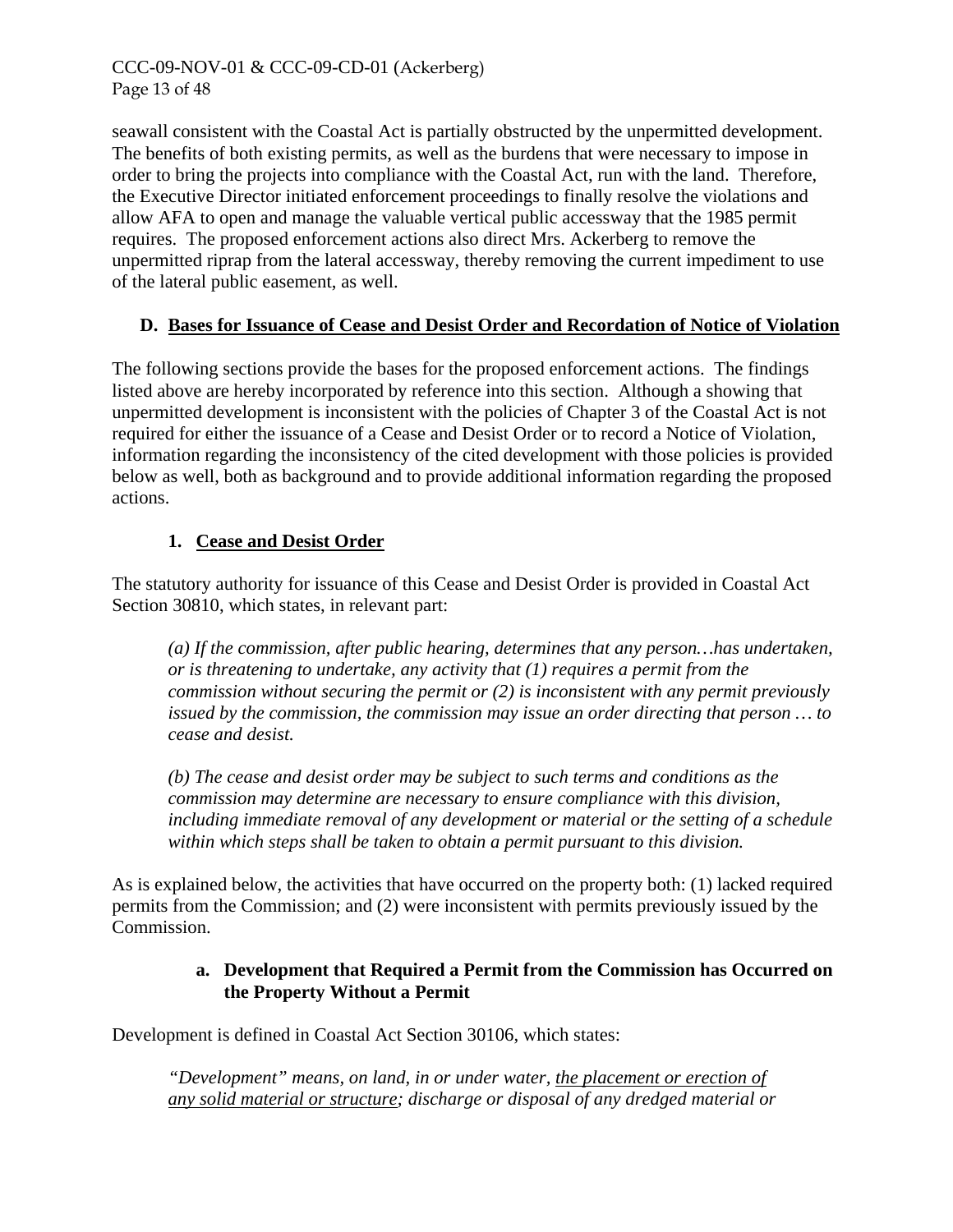$\overline{a}$ 

*of any gaseous, liquid, solid, or thermal waste; grading, removing, dredging, mining, or extraction of any materials; change in the density or intensity of use of land... change in the intensity of use of water, or of access thereto; construction, reconstruction, demolition, or alteration of the size of any structure, including any facility of any private, public, or municipal utility; and the removal or harvesting of major vegetation other than for agricultural purposes.* (emphasis added)

The activities conducted on the property clearly constitute development as defined in Coastal Act Section 30106, as they constitute the types of development underlined above, and, as such, are subject to the following permit requirements provided in Coastal Act Section 30600(a):

*(a) Except as provided in subdivision (e), and in addition to obtaining any other permit required by law from any local government or from any state, regional, or local agency, any person, as defined in Section 21066, wishing to perform or undertake any development in the coastal zone… shall obtain a coastal development permit.* 

No CDP was obtained, including CDP amendments to the 1983 and 1985 CDPs that would have been required for such development, for the cited development on the property, as required under Coastal Act Section  $30600(a)$ .<sup>[7](#page-13-0)</sup> Consequently, the Commission has the authority to issue CCC-09-CD-01 pursuant to Section 30810(a) as development without a permit.

# **b. Development Inconsistent with Existing CDPs has Occurred on the Property**

Coastal Act Section 30810(a) also authorizes the Commission to issue a cease and desist order if anyone undertakes development that is inconsistent with a previously-issued CDP. The unpermitted development is located within public access easements, which were established pursuant to the 1983 and the 1985 CDPs. The unpermitted development impedes public use of

<span id="page-13-0"></span><sup>7</sup> The Commission clarified during the 1985 hearing for CDP No. 5-84-754 that the Ackerbergs could, under existing law, continue to use the entire property, including the portion which became the vertical easement area, until such time as the vertical access easement was ready to be opened to the public. The Commission's clarification did not constitute a *de facto* approval of the development and did not waive or exempt the development from Coastal Act permitting requirements and in fact at the same hearing issued the permit with the conditions here at issue. The statement, made as a courtesy to the Ackerbergs and at their request, recognized that locating a qualified organization to accept the offer to dedicate and subsequently opening the easement for public use might not be accomplished quickly. The Ackerbergs were therefore allowed to temporarily use the vertical access easement area, specifically until the OTD was accepted and the accepting organization was prepared to open the easement. AFA accepted the easement and is ready to open it to the public. Thus, pursuant to the existing permit, the vertical easement and the Commission's statement cited above, Mrs. Ackerberg can no longer continue to use the easement area in a manner that is inconsistent with the public access provisions. Moreover, the Commission's recognition of a temporary right to continue to "use" the area did not constitute approval of physical development in the area. Thus, for both reasons, at this time, the development must be removed from the vertical easement area. Also, the Commission's statement did not pertain to use of the lateral easement area, and the Commission did not make an analogous statement regarding the lateral easement. Therefore, it should be noted that even any informal delay in public use of the access easement applied only to the vertical easement, not to placement of unpermitted riprap within the lateral. Moreover, nothing was required to "open" the lateral easement.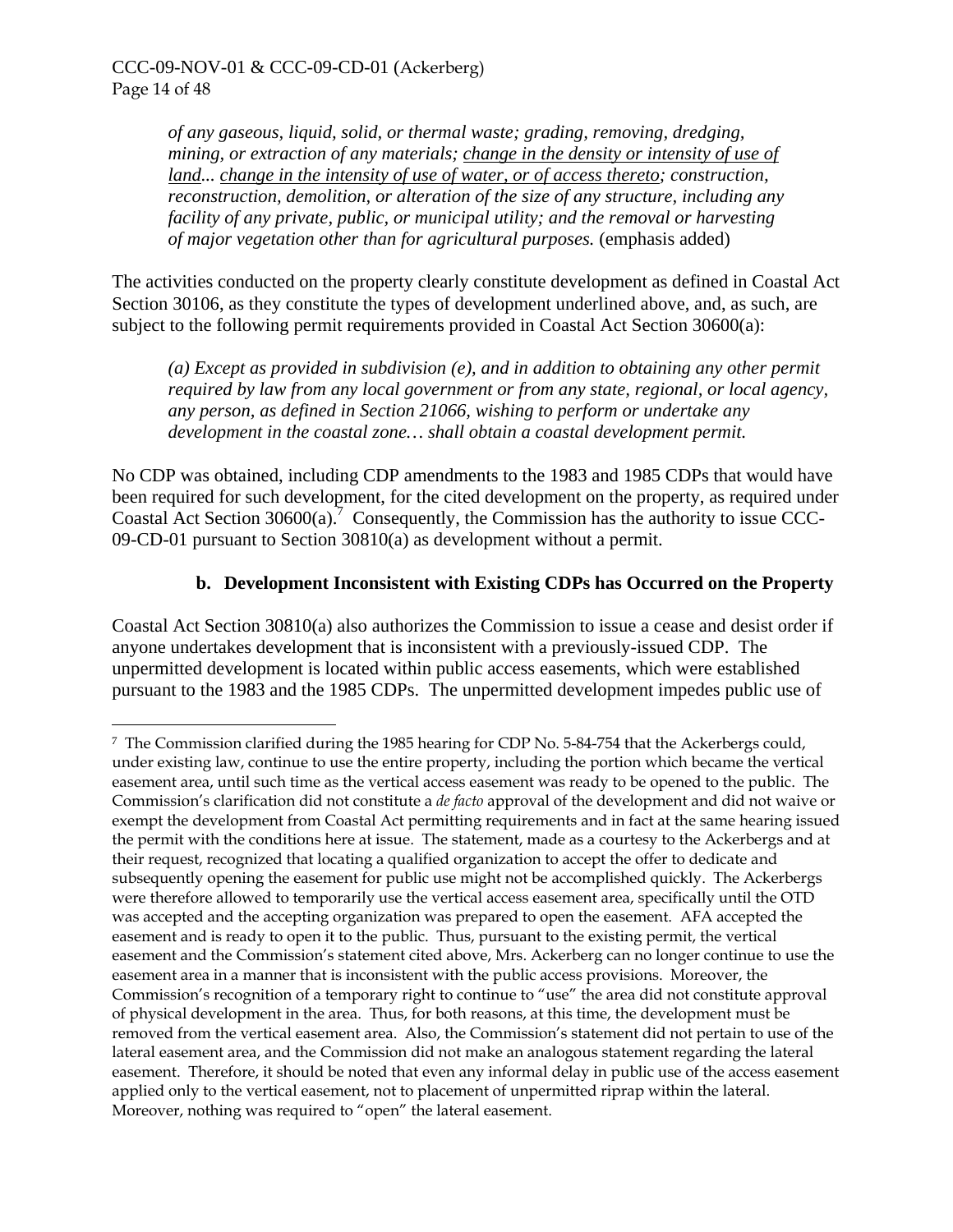#### CCC-09-NOV-01 & CCC-09-CD-01 (Ackerberg) Page 15 of 48

the access easements, which is inconsistent with the easements and the express purpose of the conditions of the CDPs. Therefore, the Commission also has authority to issue CCC-09-CD-01 under Section 30810(a), because the development is inconsistent with Commission CDPs.

# **i. CDP No. 5-84-754**

The Ackerbergs applied for and the Commission approved CDP No. 5-84-754 in January, 1985. The permit authorized the demolition and reconstruction of a residence and associated structures on the property as well as the renovation of an existing tennis court. The Commission determined that providing access to the beach in this area of the Malibu coastline was necessary to bring the project into conformity with the public access policies of the Coastal Act and, therefore, included a requirement of recordation of an OTD for a vertical public access easement. The Ackerbergs recorded the OTD for a 10-foot-wide easement along the eastern boundary of the property, extending from the northern property boundary, at its intersection with the seaward sidewalk along Pacific Coast Highway, to the mean high tide line.

At the hearing on this CDP, the Commission clarified that the Ackerbergs could temporarily use the portion of the property within the vertical access easement area until such time as the OTD was accepted and the easement ready to be opened for public use. Since that time, the Ackerbergs have not only continued to use the easement area, but have performed physical development there, placing and maintaining material and structures within it, without any Coastal Development Permits. Currently, at a minimum, the following material and structures are known to lie within the vertical access easement area: rock riprap, 9-ft high wall, concrete slab and generator, fence, railing, planter, light posts, and landscaping. AFA accepted the OTD, thereby establishing the easement, and is ready to open the easement for public use, but cannot because of the presence of the unpermitted development within the easement. AFA initially notified Mrs. Ackerberg of its intent to open the public accessway in December of 2003 and conducted a survey of the easement in September of 2005. Mrs. Ackerberg was notified in March of 2005 that the development placed or maintained within the easement area, allegedly in misplaced reliance upon the Commission's statements made during the Ackerberg permit hearing that the Ackerbergs could temporarily "use" the easement area, must be removed so that AFA could open the easement. Mrs. Ackerberg has not removed the development, and it completely obstructs access through the easement. Therefore, the development is inconsistent with CDP No. 5-84-754 as well as the easement that was established pursuant to the terms and conditions of the permit.

The work that was permitted with conditions by the Commission under CDP No. 5-84-754 was completed and the benefits of the permit have accrued to the property. However, the public access, which the Commission required in order to approve the permit in a manner that was consistent with the Coastal Act and authorize the development that Mrs. Ackerberg now enjoys, has not been provided. The Commission specifically found that providing vertical public access was necessary to finding the permit consistent with the Coastal Act. Without the access condition, the Commission could not have permitted the development that Mrs. Ackerberg now enjoys, namely the new residence and pool and the renovated tennis court. The benefits and the burdens of the permit go hand in hand, and they both run with the land. Therefore, for Mrs.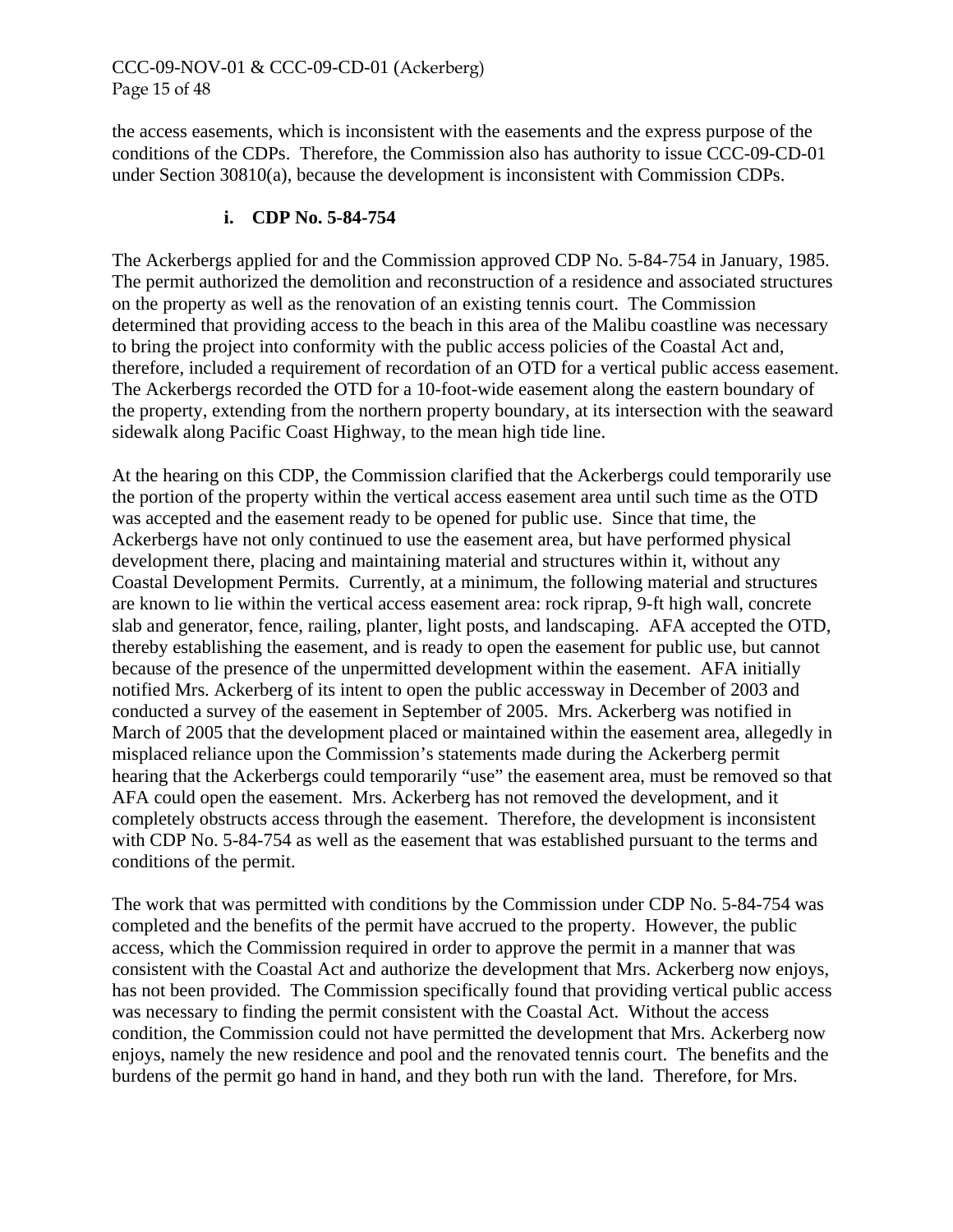# CCC-09-NOV-01 & CCC-09-CD-01 (Ackerberg) Page 16 of 48

Ackerberg to enjoy the benefits of the existing permit, she must also bear responsibility for complying with the permit's public access requirements.

#### **ii. CDP No. 5-83-360**

The Commission granted CDP No. 5-83-360 to the Ackerbergs' predecessor as owner of the property in June of 1983. The permit authorized the construction of a wooden bulkhead along the southern property boundary, and its conditions expressly run with the land, binding Mrs. Ackerberg, as a successor owner of the subject property. The Commission determined that the bulkhead would negatively impact shoreline sand supply and ultimately the width of the beach that the public could use. To balance these negative effects, the Commission required that the prior owner record an OTD for a lateral access easement extending from the toe of the bulkhead to the mean high tide line, across the entire width of the property. As was the case with the Ackerberg CDP mentioned in the preceding section of these findings, the Commission determined that, but for this provision of access, the proposed development would be inconsistent with the public access provisions of Chapter 3 of the Coastal Act.

The prior property owner recorded the required OTD as an offer to dedicate a public access easement and a Declaration of Restrictions, which stated the following:

*The Grantor is restricted from interfering with the use by the public of the area subject to the offered easement for public access. This restriction shall be effective from the time of recordation of this Offer and Declaration of Restrictions.* 

The State Lands Commission accepted the OTD, thereby establishing the lateral public access easement that the Commission found so vital in its approval of the bulkhead. However, rock riprap has been placed against the toe of the bulkhead, within the lateral access easement area. This unpermitted development impedes public use of the easement area and is therefore inconsistent with the CDP as well as the recorded OTD and the easement that was established pursuant to the CDP.

The Commission specifically found that a lateral public access dedication was necessary to find that the permit was, in its entirety, consistent with the Coastal Act. All the terms of a permit, both the benefits and the burdens, run as to subsequent owners. Therefore, although the permit was issued to the prior owner of the property, Mrs. Ackerberg enjoys the benefits of the existing permit but also bears responsibility for complying with the permit's public access requirements. The unpermitted riprap must be removed in order to comply with the permit, the OTD recorded pursuant to the permit, and the subsequently established easement.

#### **c. Unpermitted Development is Inconsistent with the Goals of the Coastal Act and the LUP**

Again, as indicated above, a showing that unpermitted development is inconsistent with the policies of Chapter 3 of the Coastal Act is not required either for the issuance of a Cease and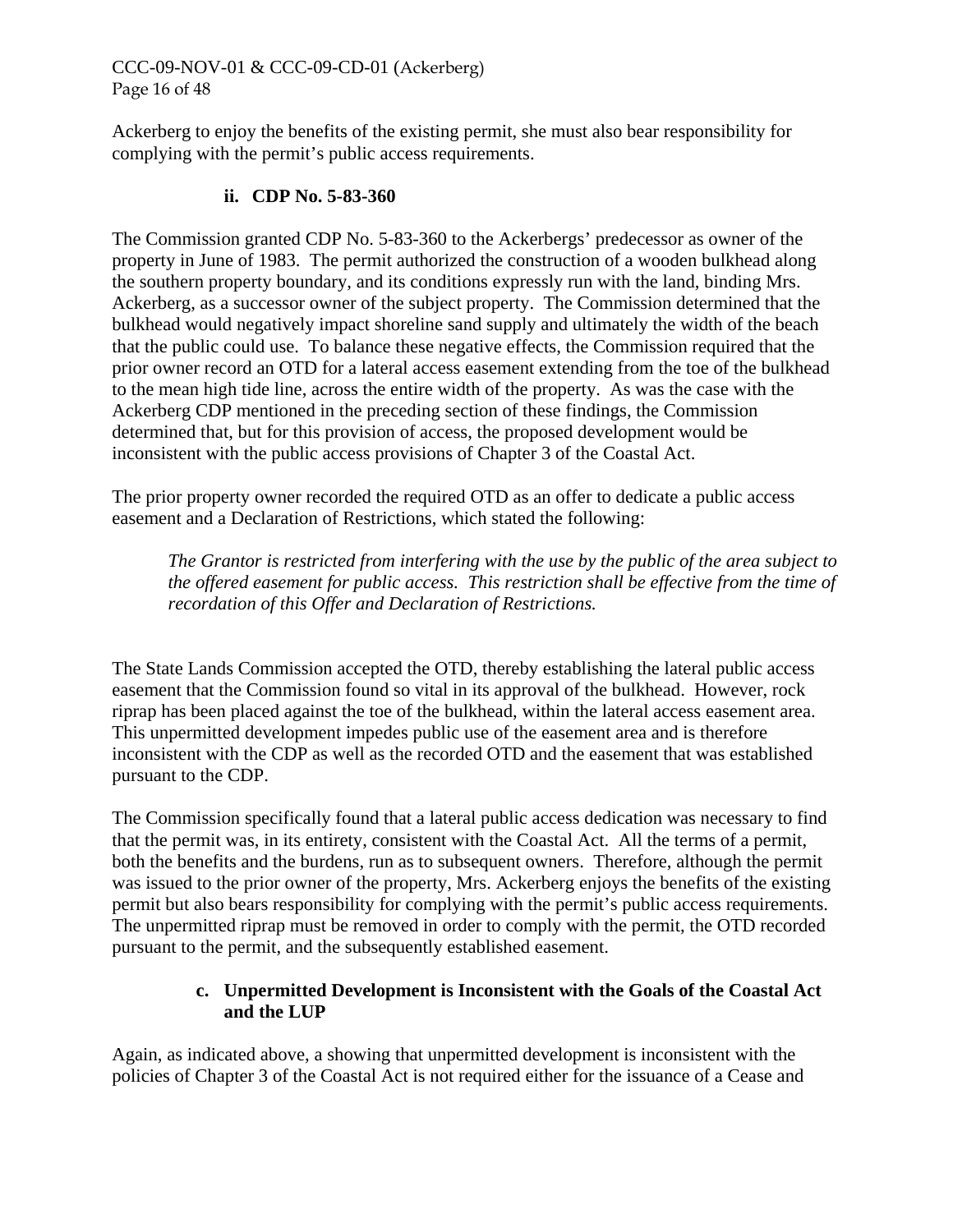# CCC-09-NOV-01 & CCC-09-CD-01 (Ackerberg) Page 17 of 48

Desist Order or to record a Notice of Violation. Nevertheless, we provide this information as background and to provide additional information regarding the proposed actions.

#### **i. Access**

<u>.</u>

Access is important in this area, and the easement on the Ackerberg property is an excellent access point, as the Commission found in its approval of the 1985 CDP. The property is adjacent to on-street parking on both sides of Pacific Coast Highway in the vicinity of the property and a crosswalk across PCH near the property that provide adequate support facilities for the accessway. Furthermore, the access is required under the 1983 and 1985 permits and meets the goals set forth in the Coastal Act and the Malibu LCP, which the Commission effectively certified on September 13, 2002. [8](#page-16-0)

The Commission attached special conditions to the permits issued for this property, requiring the property owner to offer to dedicate vertical and lateral public access easements, and the Commission clearly stated, in the findings associated with those permits, that the conditions were necessary to bring the proposed development into compliance with the Coastal Act. It should be noted that these conditions were in place and accepted by the applicants, who did not challenge the permit. The time to do so under applicable law has long passed and this discussion about the legal provisions and about the Commission's justifications for the underlying permit conditions that it imposed is provided only as background. Unpermitted development including a 9-ft high wall, concrete slab and generator, fence, railing, light posts, planter, and landscaping is located within the vertical easement, completely obstructing public access between Pacific Coast Highway and the beach seaward of the residence. Additionally, rock riprap has been placed in the lateral and vertical access easement areas, partially obstructing public access within the easements. The unpermitted development does not maximize public access and actually directly interferes with the use of valid public access easements such as the one that extends from the nearest public road, Pacific Coast Highway, to the shoreline and along the coast.

Chapter 2 of the LCP provides policies concerning public access. Policy 2.63 requires that maximum public access from the first public road to the shoreline and along the shoreline be provided with all new development projects unless overriding safety concerns exist, adequate access exists nearby, or agriculture would be impacted. In this case, there are no overriding safety concerns<sup>9</sup> and no agricultural resources are affected. Furthermore, there is no open, vertical, public access nearby within 500 feet. The closest open vertical accessway is approximately 1,545 feet upcoast. Therefore, preventing the use of the vertical public access easement that was created in conjunction with the development of the home is inconsistent with LCP policy 2.63.

<span id="page-16-0"></span><sup>8</sup> The LCP incorporates all Coastal Act resource protection policies. Therefore, violations of the Coastal Act concurrently violate the LCP.

<span id="page-16-1"></span><sup>9</sup> To the extent Mrs. Ackerberg has concerns regarding her own safety, the Commission staff has repeatedly expressed its interest in working with her to address those concerns and to design the accessway in a manner which would reduce any potential concerns. We understand that AFA is similarly willing to accommodate concerns and Commission staff will actively participate in such discussions.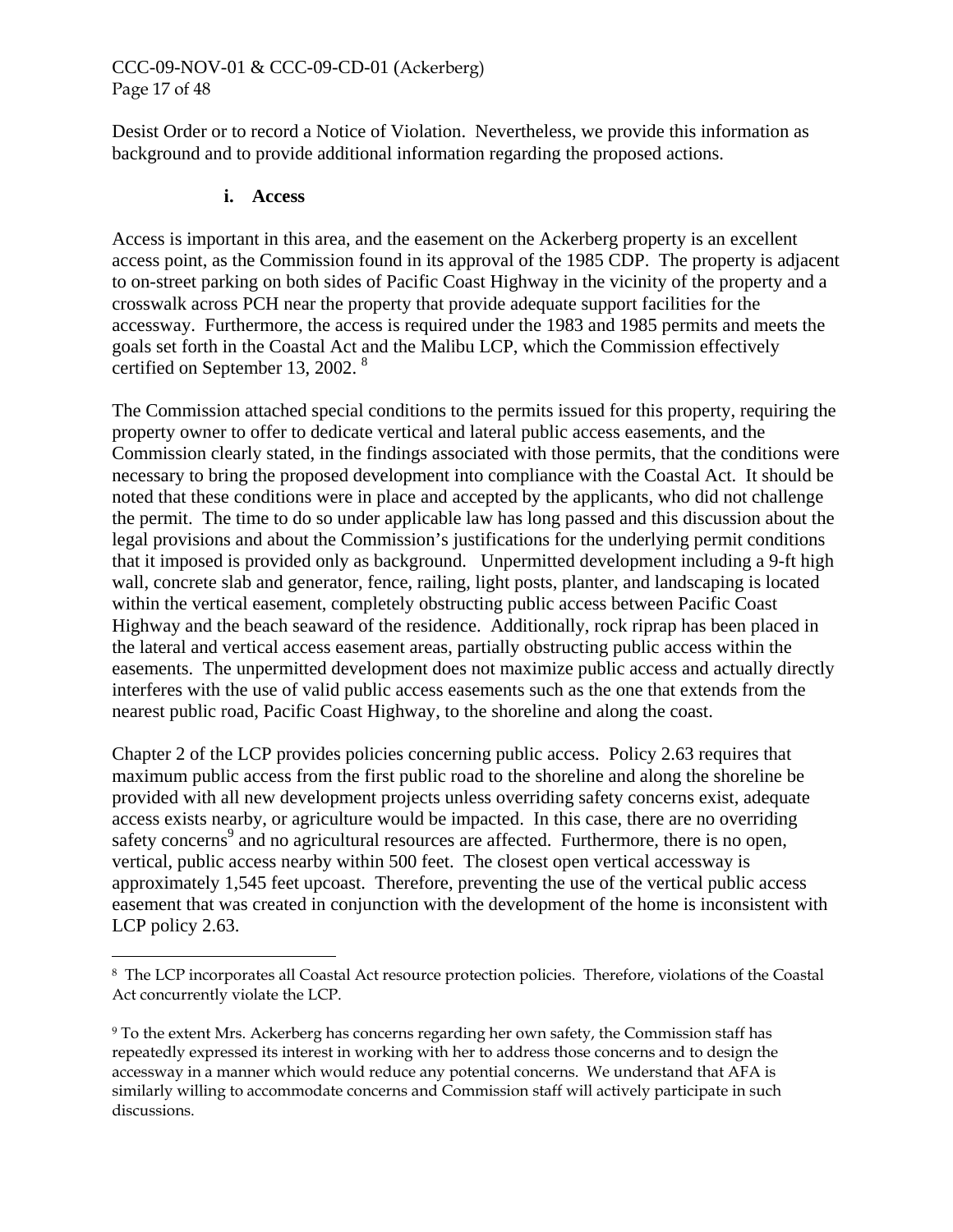Section 2.64 of the LCP requires the recordation of an OTD for lateral and vertical access for all new development between the first public road and the sea that impacts public access. In accordance with these sections, under the LCP, lateral easements shall extend from the mean high tide line to a fixed point at the seaward end of the development, and vertical easements shall extend along the side of the property to the extent feasible and be a minimum of 10 feet wide. In addition to the length and width requirements, LCP Section 2.86 provides that requiring or acquiring one vertical accessway every 1,000 feet will fulfill the LCP accessway policies in the Carbon Beach area. As stated above, the nearest vertical accessway is located 1545 feet away. Thus, the lateral easement, which extends from the mean high tide line to the toe of the bulkhead, which is a fixed point at the seaward boundary of the development, only satisfies the minimum requirement of the current LCP policies, and the vertical access easement in this case, which is 10 feet in width and extends along the eastern boundary of the property from PCH to Carbon Beach, does not even do that, since there would still be no accessway for over 1,000 feet; and finally, any obstruction of those easements is inconsistent with this policy as well.

In addition, the "Carbon Beach" Portion of Section 2.86 of the LCP (on Page 36 of the Land Use Plan ("LUP") portion of the LCP), along with LUP Public Access Map 3 and 4, not only depict the Ackerberg easement as a public accessway, but specifically require it to be open for public use.

Upon review of the relevant Coastal Act and LCP policies, it is clear that the easements on the property should be utilized for public access, and the unpermitted development located within the easement areas and completely obstructing public access is inconsistent with the public access goals of both the Coastal Act and the LCP and the existing permits.

# **ii. Section 30253 – Minimization of Adverse Impacts**

The unpermitted development is also inconsistent with Coastal Act Section 30253, which provides in relevant part:

*New development shall:* 

*(2) Assure stability and structural integrity, and neither create nor contribute significantly to erosion, geologic instability, or destruction of the site or surrounding area or in any way require the construction of protective devices that would substantially alter natural landforms along bluffs and cliffs…* (emphasis added)

When it considered the application for CDP No. 5-83-360, the Commission was concerned that the placement of a shoreline protective device on the beach would adversely impact the shoreline by increasing erosion and affecting shoreline sand supply. In order to balance the need for the proposed development with the requirements of Coastal Act Section 30253, permits issued by the Commission required the offer of a lateral access easement and the recordation of a deed restriction containing an assumption of risk clause. In addition, the Commission's findings for the permit included a diagram showing the height and width specifications of the bulkhead (attached as Exhibit 3 to the staff report prepared for the hearing on the permit). The riprap at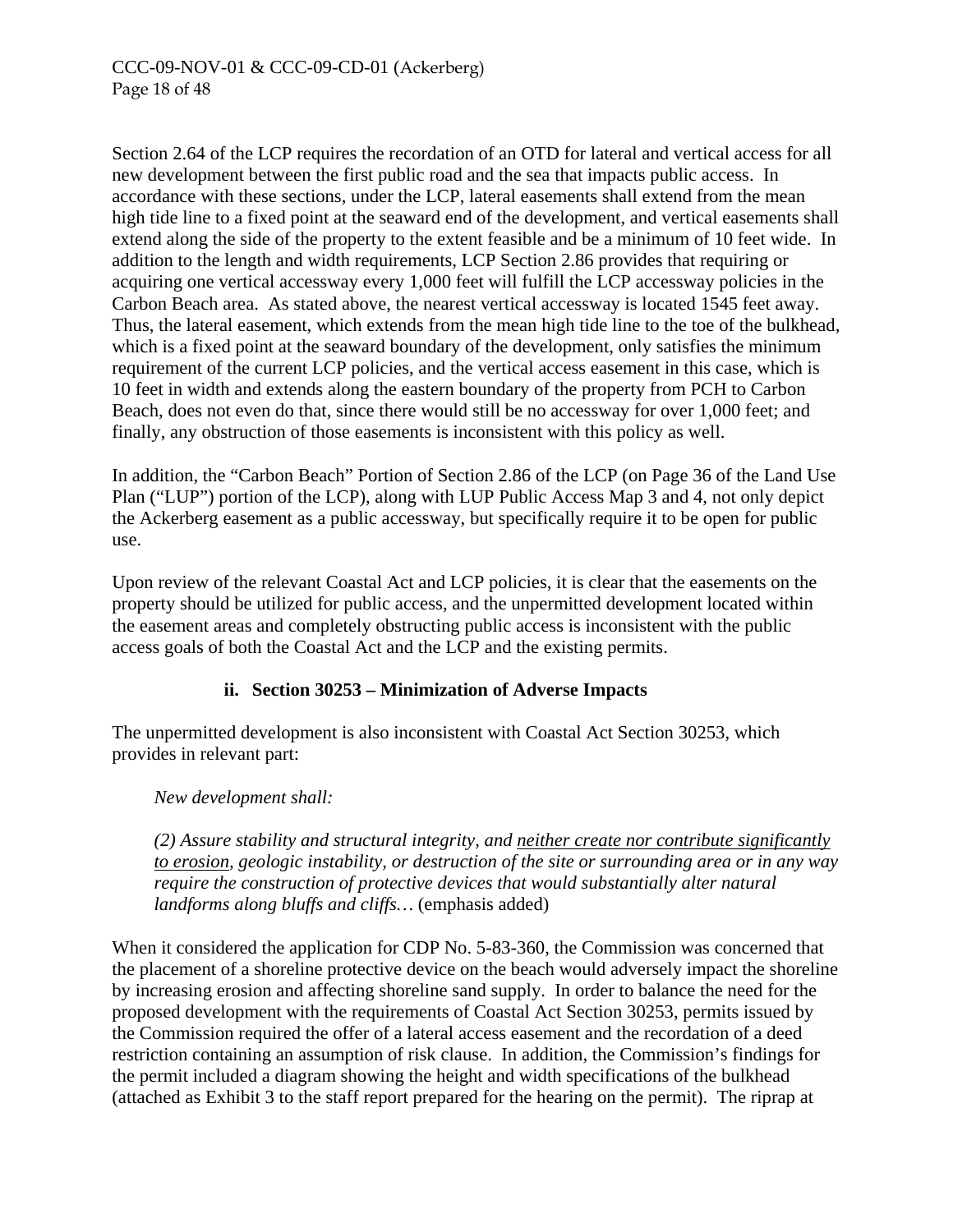issue in this matter not only lies within the lateral and vertical easement areas, but also exceeds the size specifications approved by the Commission. The 1983 Commission determined that the proposed protective device would increase erosion. The enlargement of the shoreline protective device through the placement of additional riprap in front of the Ackerberg property will increase erosion even more and may in fact magnify the impact of wave energy on adjacent properties, causing increased erosion of those areas. Thus, the riprap is inconsistent with Coastal Act Section 30253(2).

# **2. Recordation of Notice of Violation**

Under the Coastal Act, a Notice of Violation may be recorded against property that has been developed in violation of the Coastal Act. The Notice is recorded in the office of the county recorder where the property is located and appears on the title to the property. The notice serves a protective function by notifying prospective purchasers that a Coastal Act violation exists on the property and that anyone who purchases the property is responsible for the full resolution of the violation. The statutory authority for the recordation of a Notice of Violation is set forth in Coastal Act Section 30812, which states, in relevant part, the following:

*(a) Whenever the executive director of the commission has determined, based on substantial evidence, that real property has been developed in violation of this division, the executive director may cause a notification of intention to record a notice of violation to be mailed by regular and certified mail to the owner of the real property at issue, describing the real property, identifying the nature of the violation, naming the owners thereof, and stating that if the owner objects to the filing of a notice of violation, an opportunity will be given to the owner to present evidence on the issue of whether a violation has occurred.* 

*(b) The notification specified in subdivision (a) shall indicate that the owner is required to respond in writing, within 20 days of the postmarked mailing of the notification, to object to recording the notice of violation. The notification shall also state that if, within 20 days of mailing of the notification, the owner of the real property at issue fails to inform the executive director of the owner's objection to recording the notice of violation, the executive director shall record the notice of violation in the office of each county recorder where all or part of the property is located.* 

*(c) If the owner submits a timely objection to the proposed filing of the notice of violation, a public hearing shall be held at the next regularly scheduled commission meeting for which adequate public notice can be provided, at which the owner may present evidence to the commission why the notice of violation should not be recorded. The hearing may be postponed for cause for not more than 90 days after the date of the receipt of the objection to recordation of the notice of violation.* 

*(d) If, after the commission has completed its hearing and the owner has been given the opportunity to present evidence, the commission finds that, based on substantial evidence, a violation has occurred, the executive director shall record the notice of violation in the office of each county recorder where all or part of the real property is*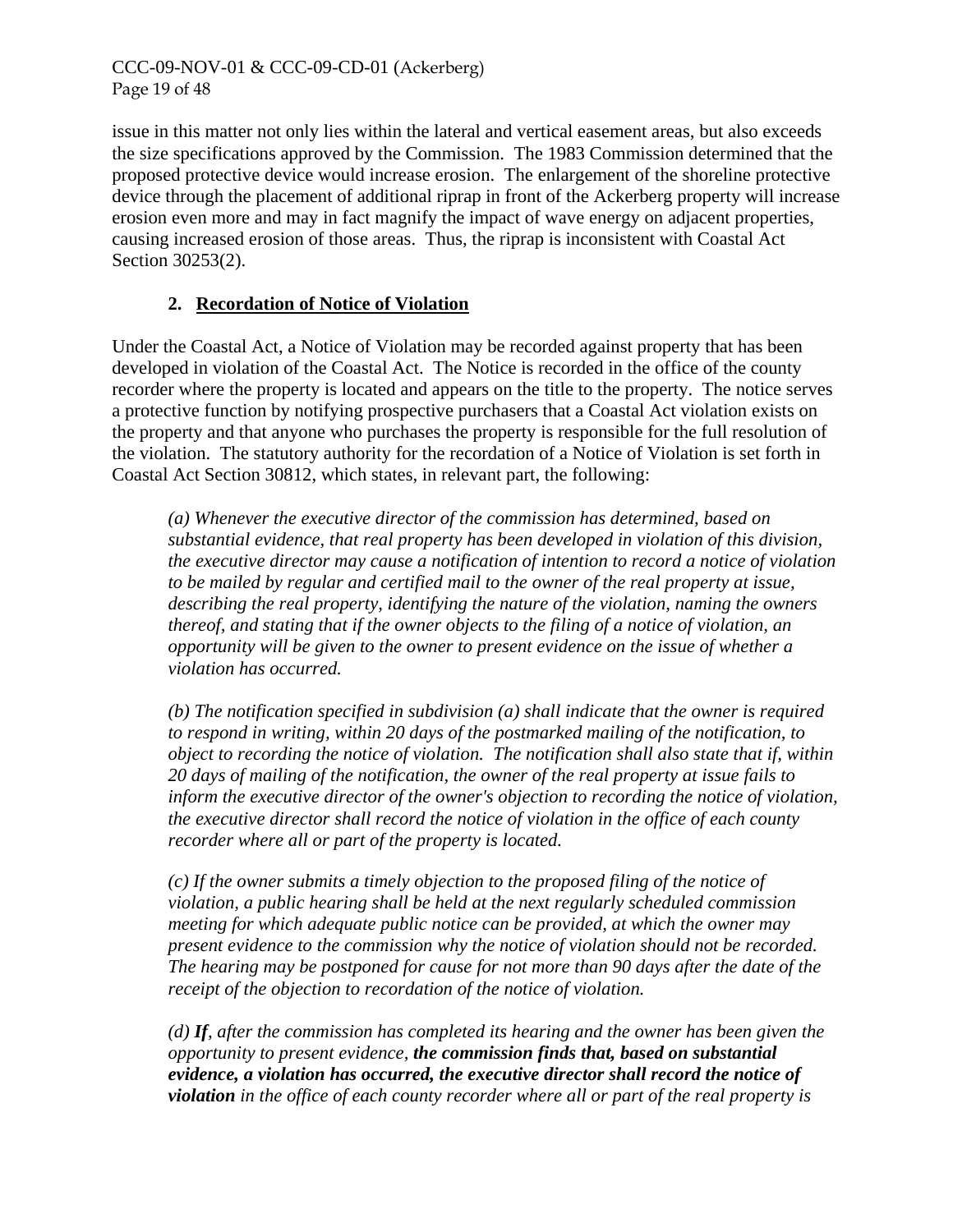*located. If the commission finds that no violation has occurred, the executive director shall mail a clearance letter to the owner of the real property.* (emphasis added)

Mrs. Ackerberg objected in writing to the recordation of a Notice of Violation in this matter in a letter to staff dated May 17, 2007. Accordingly, a hearing was scheduled to determine whether a violation of the Coastal Act has occurred. Commission staff previously attempted to bring this matter to the Commission, but at the request of Mrs. Ackerberg, staff postponed the hearing several times.

As set forth below, the Commission finds that Coastal Act violations have occurred on the property. Thus, the Executive Director shall record a Notice of Violation in the Los Angeles County Recorder's Office. The Notice of Violation will remain in effect until the violations at issue have been completely resolved. Within 30 days of the final resolution, pursuant to Section 30812(f), the Executive Director will record a Notice of Rescission of the Notice of Violation, which will have the same effect of a withdrawal or expungement under Section 405.61 of the Code of Civil Procedure. The Executive Director will also send a letter to the property owner at that time, notifying the owner that the Notice of Violation has been rescinded.

# **a. Unpermitted Development Has Occurred**

Coastal Act Section 30812 authorizes the Executive Director to record a Notice of Violation if real property has been developed in violation of the Coastal Act. As is explained above, in section IV.D.1, the findings from which are hereby incorporated herein by reference, the activities at issue constitute development under Coastal Act Section 30106 and the Malibu LCP, and they are inconsistent with the existing CDPs, yet they were undertaken without obtaining a CDP or an amendment to the existing CDPs, in violation of Coastal Act Section 30600. Therefore, the Commission finds that violations of the Coastal Act have occurred.

#### **b. Requirements For the Recordation of a Notice of Violation Have Been Satisfied**

Coastal Act Section 30812(g) states:

*The executive director may not invoke the procedures of this section until all existing administrative methods for resolving the violation have been utilized and the property owner has been made aware of the potential for the recordation of a notice of violation. For purposes of this subdivision, existing methods for resolving the violation do not include the commencement of an administrative or judicial proceeding.* 

After repeated attempts by Commission staff to resolve this matter administratively, the Mrs. Ackerberg has failed to take action to remove the unpermitted development and restore the impacted areas of the property. Staff first sent a letter to Mrs. Ackerberg on March 28, 2005, requesting the removal of the unpermitted development located within the vertical easement. In his April 7, 2005 letter, the Executive Director stated that although staff would afford Mrs. Ackerberg time to tend to private matters, the matter needed to be resolved, especially before any transfer or sale of the property. Additional letters from staff were sent on June 30, 2005,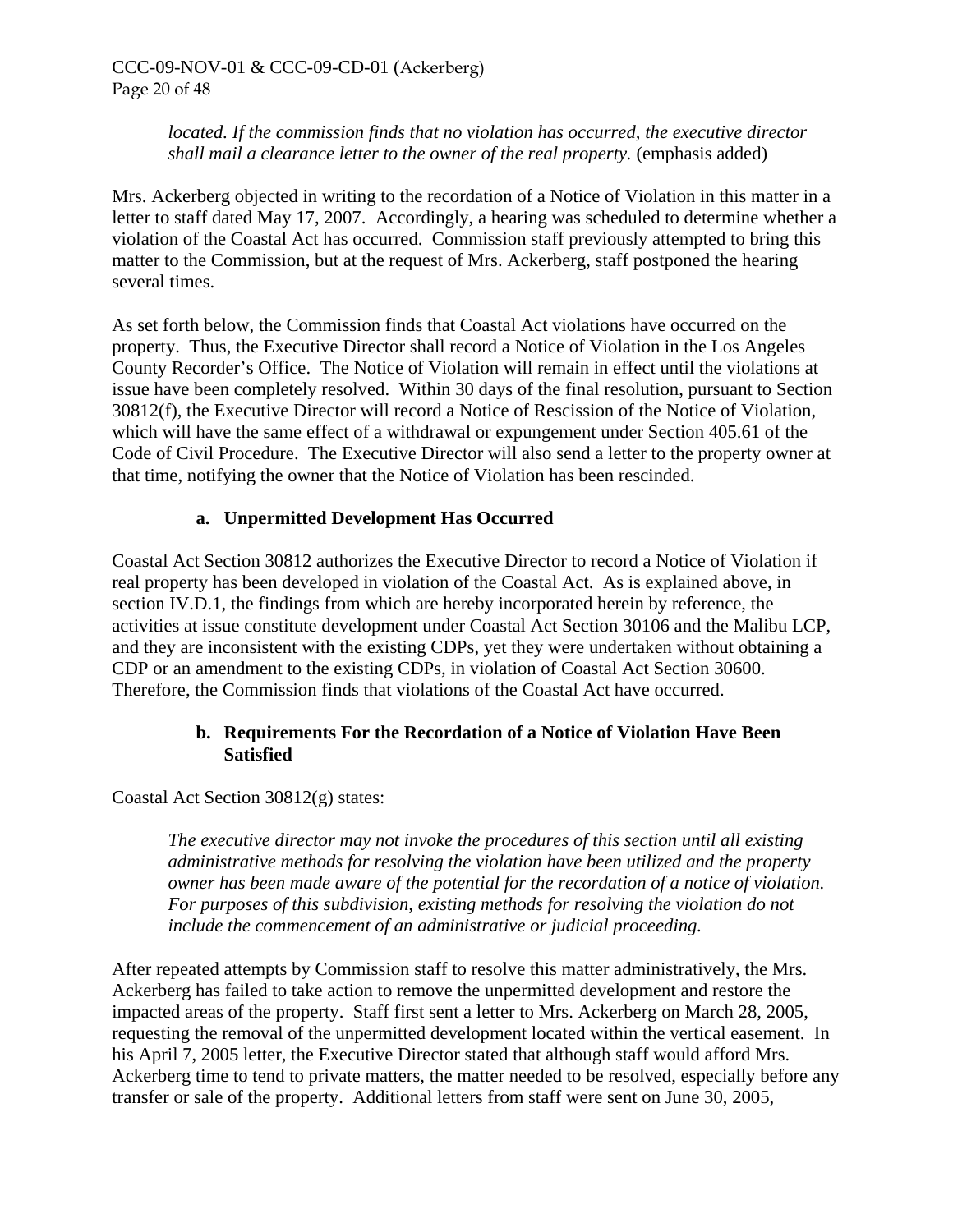CCC-09-NOV-01 & CCC-09-CD-01 (Ackerberg) Page 21 of 48

December 13, 2005, February 16, 2006, April 10, 2006, March 5, 2007, May 30, 2007, and October 2, 2008, in addition to numerous telephone calls and meetings with Mrs. Ackerberg's attorneys. Mrs. Ackerberg has not, in any correspondence or other communication with staff, agreed to resolve the violations on the property and has, in fact, consistently submitted arguments against removal of the unpermitted development within the easement area. Clearly, all existing administrative methods for resolving the violations at issue in this matter have been exhausted, as required by Coastal Act Section 30812(g), before initiating these proceedings.

As noted above, Commission staff informed Mrs. Ackerberg of the potential for recordation of a Notice of Violation in a letter dated March 5, 2007, and the Executive Director notified Mrs. Ackerberg of his intent to record a Notice of Violation on April 27, 2007.<sup>10</sup> In addition, Commission staff notified Mrs. Ackerberg of its intent to proceed with the Notice of Violation proceedings, which were stalled in June of 2007, in a letter dated October 2, 2008. Thus, Mrs. Ackerberg has been made aware of the potential for the recordation of a Notice of Violation as required by Coastal Act Section 30812(g).

# **3. Provisions of CCC-09-CD-01**

As stated in Section D.1.b of these findings, the Commission found it necessary to impose requirements for offers to dedicate lateral and vertical public access easements as part of the approval of the two existing permits to bring the proposed development projects authorized under the permits into compliance with the resource protection policies of Chapter 3 of the Coastal Act. The cited development on the property was conducted without a CDP and obstructs the easements, preventing public use of the easements. Issuance of CCC-09-CD-01 will ensure appropriate removal of the unpermitted items and provision of the required public access, bringing the property into compliance with the Coastal Act, the LUP, and the existing permits.

The proposed Cease and Desist Order will direct Mrs. Ackerberg to: 1) cease and desist from construction and/or maintenance of unpermitted material or structures, 2) remove all unpermitted material or structures from both easement areas on the property, 3) allow public use of the easements, in compliance with the Coastal Act and with the terms and conditions of the existing permits and easements, and 4) cease and desist from any unpermitted development activities or noncompliance with permit conditions.

# **4. Provisions of CCC-09-NOV-01**

 $\overline{a}$ 

A finding that a Coastal Act violation has occurred will result in the recordation of a Notice of Violation, which will notify potential purchasers of the existence of the violations and the responsibility of the property owner, including subsequent owners, to resolve the violations.

<span id="page-20-0"></span><sup>&</sup>lt;sup>10</sup> Commission staff received a certified mail delivery receipt signed by Mrs. Ackerberg for the April 27, 2007 Notice of Violation letter. Additionally, Mrs. Ackerberg submitted a specific, written objection to the recordation of a Notice of Violation with the letters that constitute her SOD in response to the NOI. Thus, Mrs. Ackerberg received notification of both the potential for the recordation of a Notice of Violation and the Executive Director's intention to record a Notice of Violation.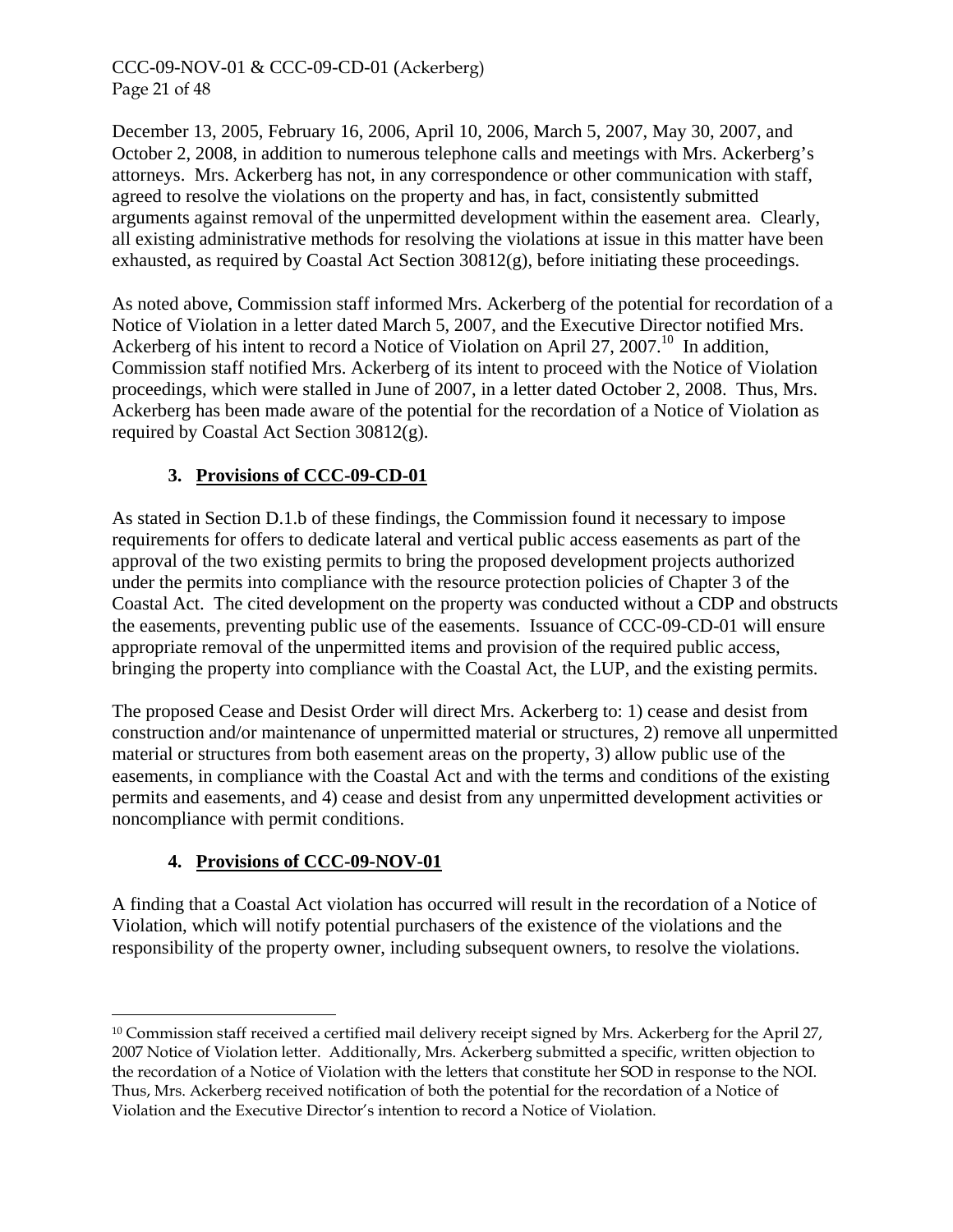# **E. California Environmental Quality Act (CEQA)**

The Commission finds that the issuance of Commission Cease and Desist Order CCC-09-CD-01 to compel removal of the unpermitted development and provision of required public access is exempt from any applicable requirements of the California Environmental Quality Act of 1970, Cal. Pub. Res. Code §§ 21000 *et seq.* (CEQA), and will not have significant adverse effects on the environment, within the meaning of CEQA. The Cease and Desist Order is exempt from the requirement of preparation of an Environmental Impact Report, based on Sections 15061(b)(2), 15307, 15308 and 15321 of the CEQA Guidelines (14 CCR).

# **F. Summary of Findings of Fact**

- 1. Lisette Ackerberg owns the .95-acre property located at 22466 and 22500 Pacific Coast Highway in Malibu in Los Angeles County, identified as APNs 4452-002-011 and 4452-002- 013 ("the Property").
- 2. The Coastal Commission ("Commission") issued coastal development permit ("CDP") No. 5-83-360 in 1983, authorizing certain development on the Property subject to a condition requiring recordation of an offer to dedicate ("OTD") a lateral public access easement restricting the applicant from interfering with present use by the public of the areas subject to the easement prior to acceptance of the offer. The provisions of the permit run with the land.
- 3. The Commission issued CDP No. 5-84-754 in 1985 to Lisette Ackerberg and her husband to authorize certain development on the Property subject to a condition requiring recordation of an OTD a vertical public access easement. The provisions of the permit run with the land.
- 4. The OTD required by CDP 5-83-360 was recorded on July 11, 1983, and has been in the chain of title for the Property since that time. The OTD was accepted by the State Lands Commission on March 20, 2002 and became a legal easement.
- 5. The OTD required by CDP 5-84-754 was recorded on April 5, 1985, and has been in the chain of title for the Property since that time. The OTD was accepted by the Access for All on December 17, 2003 and became a legal easement. A legal challenge to that OTD failed, as indicated below.
- 6. The Commission found the access provided by the lateral and vertical access easements necessary to bring the development authorized under the permits into compliance with the Coastal Act.
- 7. Development that is not authorized by either of the permits listed above (or any other coastal development permit) has occurred on the property, including the erection or placement of rock riprap, a 9-ft high wall, concrete slab and generator, fence, railing, planter, light posts, and landscaping. This development was undertaken without a CDP and is in violation of the Coastal Act.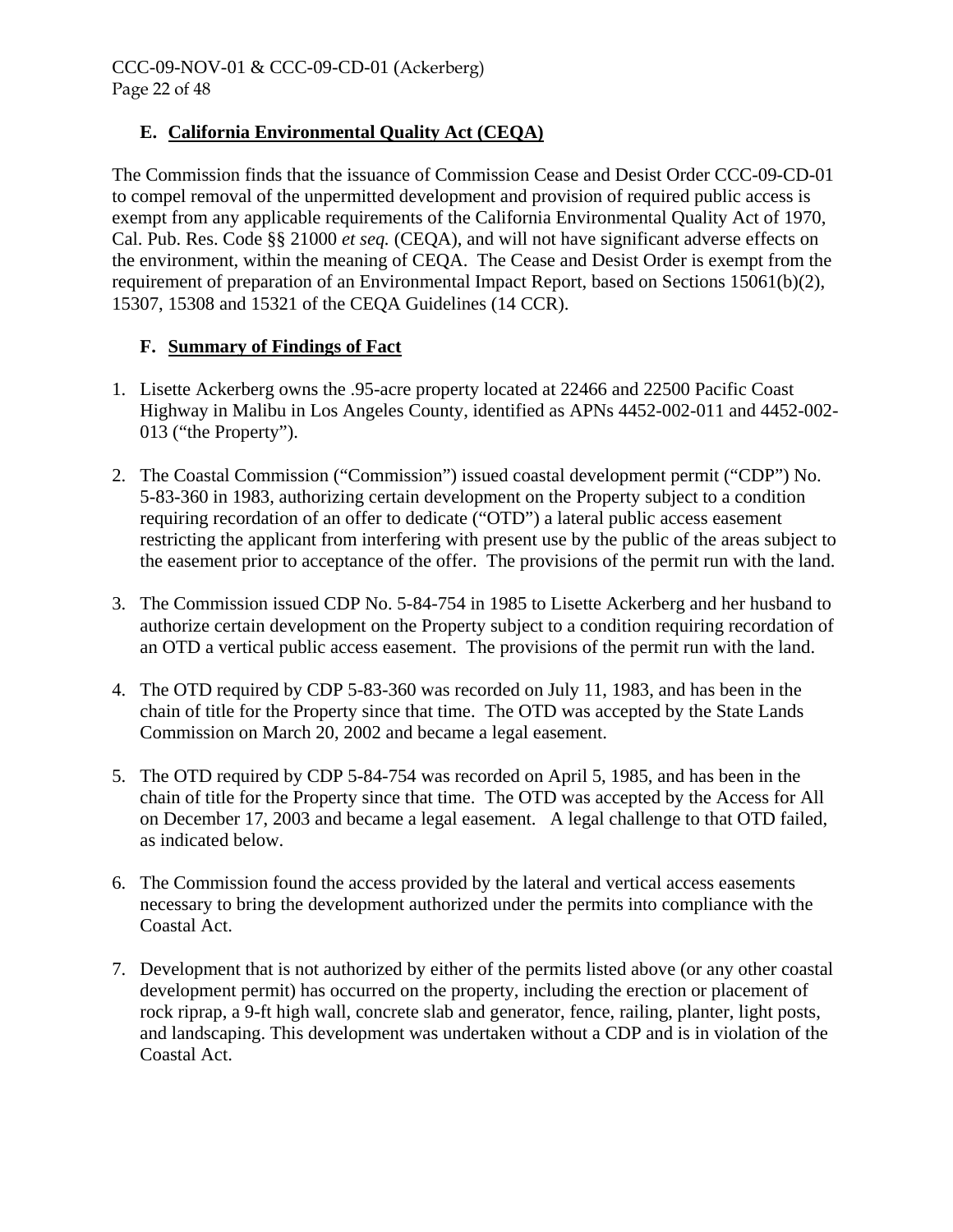- 8. In addition to the violation of the Coastal Act inherent in the conduct of unpermitted development, the nature and location of the development at issue obstructs the vertical and lateral public access easements, which is independently inconsistent with the policies in Chapter 3 of the Coastal Act, the policies in the Malibu Local Coastal Program ("LCP"), and the terms and conditions of the existing permits and the easements.
- 9. The unpermitted development is inconsistent with the goals of Chapter 3 of the Coastal Act and the Land Use Plan ("LUP") portion of the certified Malibu LCP.
- 10. Substantial evidence, as that term is used in the Coastal Act (Cal. Pub. Res. Code § 30812), exists that a Coastal Act violation has occurred in the development of the property.
- 11. All existing administrative methods for resolving the violations at issue have been utilized.
- 12. The Executive Director made Mrs. Ackerberg aware of his intent to record a Notice of Violation pursuant to Coastal Act Section 30812. Mrs. Ackerberg submitted a written objection to such recordation on May 17, 2007.
- 13. Commission staff sent letters to Mrs. Ackerberg on March 28, 2005, April 7, 2005, June 30, 2005, December 13, 2005, February 16, 2006, April 10, 2006, March 5, 2007, May 30, 2007, October 2, 2008, November 14, 2008, November 24, 2008, and December 2, 2008, to discuss resolution of the violations.
- 14. Mrs. Ackerberg sent letters to staff regarding the proposed enforcement action. All of the letters contained defenses to the proposed requirement for the removal of the unpermitted development and requests for the Commission to delay taking action to resolve the violations. The letters were dated April 28, 2005, July 7, 2005, August 4, 2005, December 16, 2005, January 19, 2006, February 27, 2006, March 23, 2006, April 3, 2006, April 17, 2006, October 22, 2008, November 19, 2008, and November 26, 2008. At no time did Mrs. Ackerberg agree to voluntarily comply with staff's requests to comply with the permit conditions and Coastal Act requirements and remove the unpermitted development from the access easement area.
- 15. The Executive Director issued a Notice of Intent to Record a Notice of Violation of the Coastal Act and to Commence Cease and Desist Order Proceedings (NOI) on April 27, 2007, addressing the unpermitted development and the obstruction of public access.
- 16. On June 28, 2007 the California Court of Appeals granted a stay of the Commission proceedings listed in the NOI until it ruled on an appeal in a case brought by Mrs. Ackerberg's neighbor, Jack Roth, challenging the vertical access easement discussed in points 2 and 5 above, thus postponing the Notice of Violation of the Coastal Act and Cease and Desist Order Proceedings until resolution of the appeal.
- 17. On April 23, 2008, the Court of Appeals issued its decision affirming the trial court's sustaining of the Commission's demurrer to Mr. Roth's complaint. On July 9, 2008, the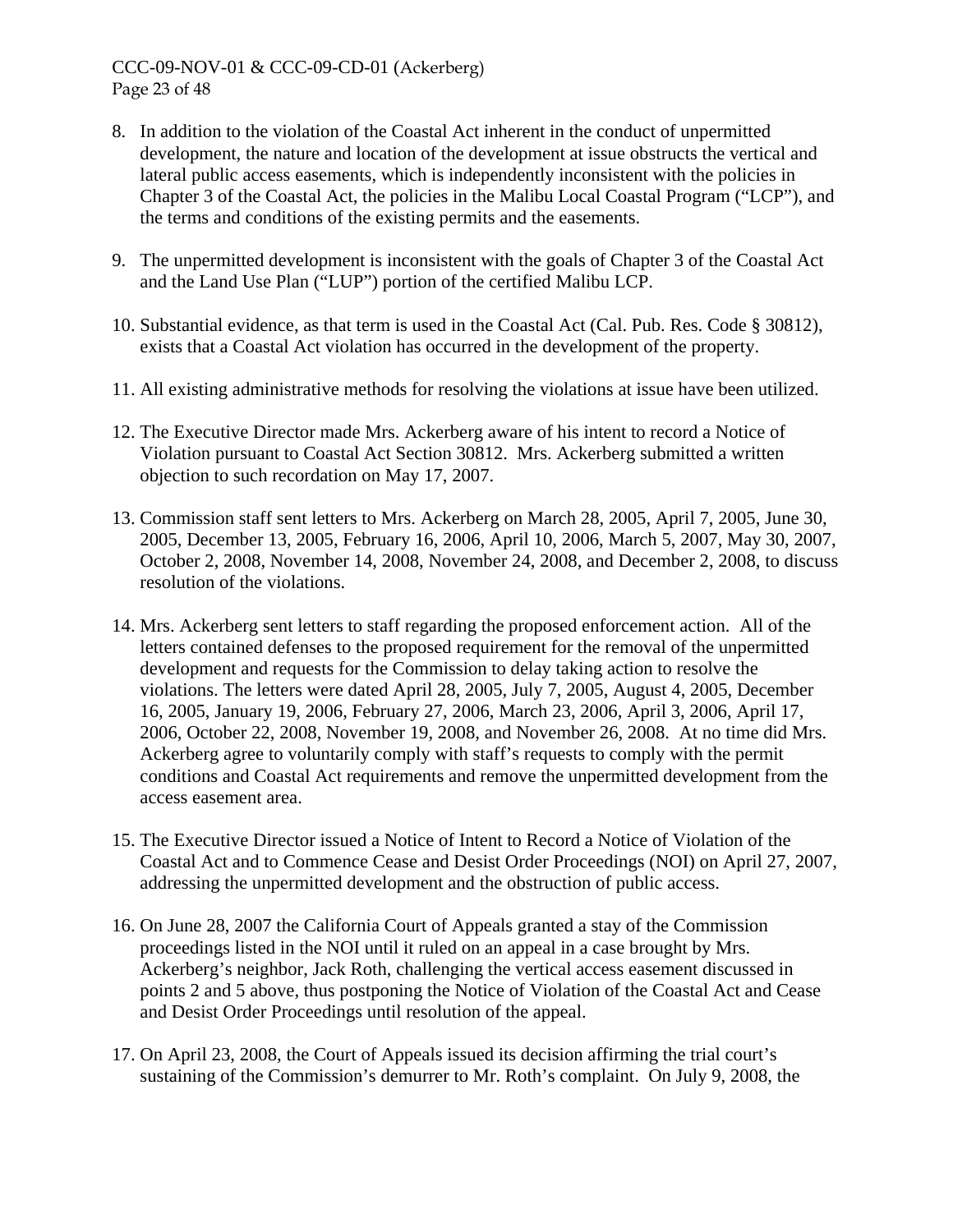California Supreme Court denied Mr. Roth's petition for review and application for stay, upholding the Court of Appeals dismissal of Mr. Roth's lawsuit and dissolving the stay.

- 18. At Mrs. Ackerberg's request Commission staff postponed the December 10, 2008 and the June 11, 2009 hearing on this matter.
- 19. All of the unpermitted development listed in the NOI and addressed in this report remains on the property.

# **G. Violators' Defenses and the Commission's Responses**

Pursuant to Section 13181(a) of the Commission's Regulations, Mrs. Ackerberg was provided the opportunity to identify her defenses to the proposed issuance of the Order and to object, via a written Statement of Defense, to both the proposed issuance of the Order and the proposed recordation of a Notice of Violation. In fact, she was given multiple opportunities to do so. Mrs. Ackerberg's former lawyer, Mr. Reeser, asserted defenses on her behalf in a June 11, 2007 letter to staff, in which Mrs. Ackerberg stated that the June 11, 2007 letter as well as two previous letters (dated March 22, 2007, and May 17, 2007) and "any further response that may be submitted" all constituted Mrs. Ackerberg's response to the Commission's April 27, 2007 Notice of Intent to Record a Notice of Violation of the Coastal Act and to Commence Cease and Desist Order Proceedings ("NOI"). Commission staff reasonably construed this statement to mean that the letters formed Mrs. Ackerberg's statement of defense, even though the statement of defense form that was sent with the Notice of Intent was not completed and submitted. In addition, Mrs. Ackerberg's present lawyer, Ms. Abbitt, asserted defenses on Mrs. Ackerberg's behalf in letters dated October 22, 2008, November 19, 2008, and November 26, 2008. The October 22, 2008 letter did not include a completed statement of defense form, which had been provided to Ms. Abbitt by Commission staff in its October 2, 2008 letter, extending a second opportunity for Mrs. Ackerberg to submit defenses. We note preliminarily that many of these defenses actually raise issues that appear to be objections to the original permits and their conditions. We again note that the legal time frame for such challenges expired decades ago and such objections are not legally relevant to an action to enforce the terms of a valid permit nor can they provide a defense to complying with 25-year-old permit conditions. However, as a courtesy and by way of explanation, we include responses to many of those issues below. The following paragraphs present quotations taken from all of these letters and the Commission's responses to those statements.

# **1. Mrs. Ackerberg's Defense:**

*The vertical access easement here has inherent limitations that seriously affect its utility to provide meaningful or viable public access to the beach… This particular vertical accessway simply may not be viable. Recognizing that this is the case, we have recently been pursuing what we (and we believe the Commission in 1984) believed to be a better solution for the public – opening and funding a dedicated vertical accessway close by that is currently owned by the County of Los Angeles at 22600 Pacific Coast Highway.* [October 21, 2008 letter at page 2 and 3.]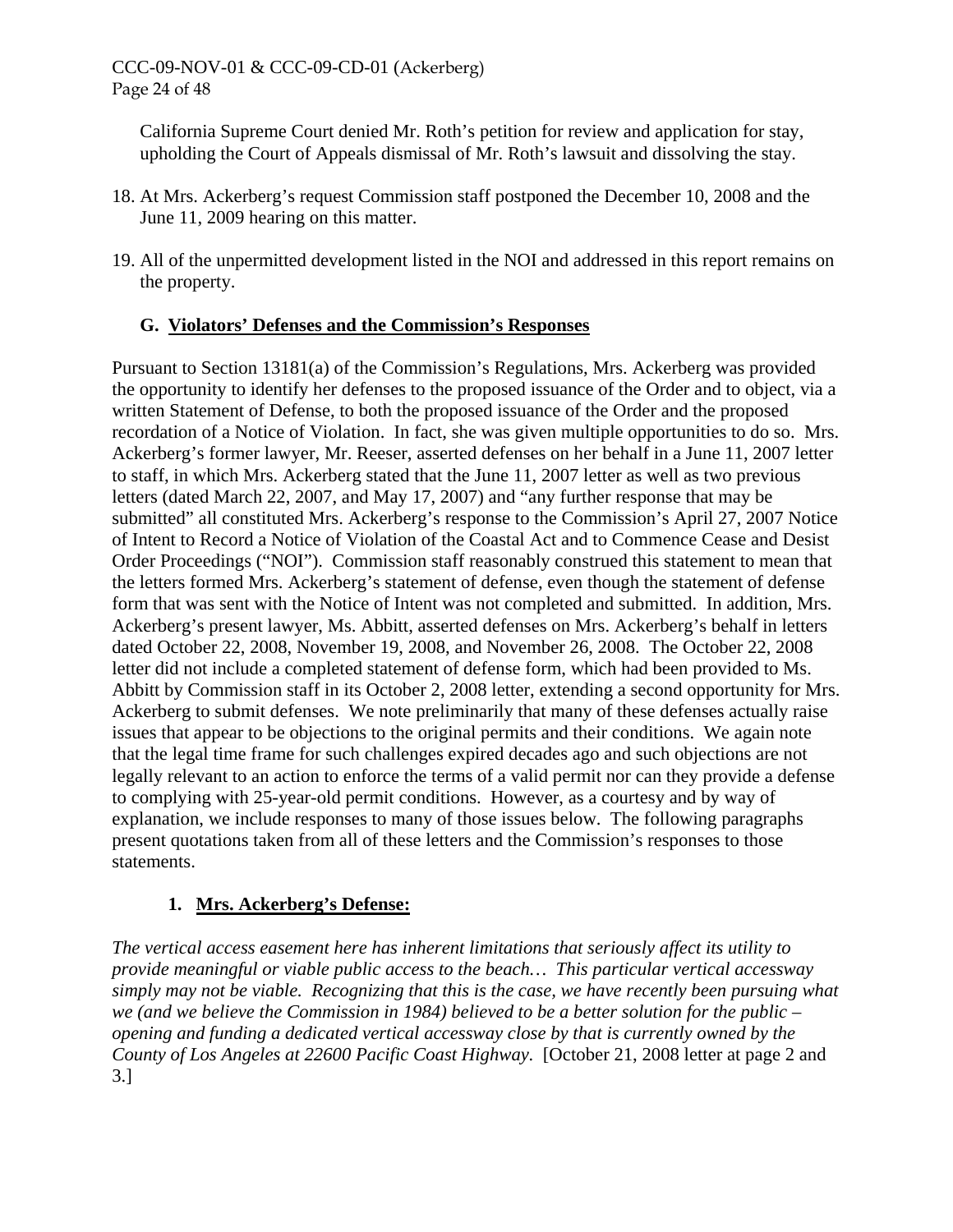#### **Commission's Response:**

Contrary to Mrs. Ackerberg's assertion that the vertical access easement area that Access for All ("AFA") is seeking to open "may not be viable," evidence suggests the easement area is very viable. The vertical easement area on Mrs. Ackerberg's property lies in the middle of Carbon Beach, and falls in the middle of the two open and operating easements along Carbon Beach. The Ackerberg easement area is located near the available public parking along both sides of Pacific Coast Highway. Opening the Ackerberg easement will increase the public's options for parking close to an accessway. The Commission made specific findings to this effect in approving CDP No. 5-84-754 in 1985.

The Ackerberg vertical easement is also particularly effective at increasing public access because of its connection to lateral public access easements. The vertical easement complements the lateral easement that lies in front of Mrs. Ackerberg's property and extends from the Mean High Tide Line inland to the bulkhead structure. The upcoast property immediately adjacent to Mrs. Ackerberg's property also has a lateral easement that extends from the Mean High Tide Line inland to a seawall structure, and the downcoast property immediately adjacent to Mrs. Ackerberg's property has a lateral easement in front of the house which extends from the Mean High Tide Line inland 25 feet. In addition, opening the Ackerberg vertical easement area will provide the public with access to a long strip of adjacent lateral accessways downcoast from the Ackerberg property. Opening the Ackerberg easement will provide the public with access to a large area of Carbon Beach that can be used for recreational purposes, not just access to the mean high tide line.

The alternative vertical accessway Mrs. Ackerberg refers to is not located at 22600 Pacific Coast Highway; instead, the easement area is on the neighboring lot, at 22548 Pacific Coast Highway (hereinafter, "22548 PCH"). The easement area referred to was dedicated to and accepted by Los Angeles County in October of 1973. (**Exhibit 39**). The 22548 PCH easement lies approximately 690 feet away from the vertical access easement area on Mrs. Ackerberg's property. Neither the Commission nor Access for All owns the 22548 PCH easement area, and neither one has any authority regarding the opening or controlling of the easement area. Moreover, even if it were opened, the 22548 PCH vertical easement area would not provide the same access to a wide strip of adjoining lateral accessways for public recreational use as the Ackerberg vertical easement area will. There is no lateral easement dedicated between the mean high tide line and the property in front of 22548 PCH, nor are there lateral accessways located along the coast in front of the neighboring properties at 22548 PCH.

Over the past 35 years, during which time Los Angeles County owned the vertical accessway at 22548 PCH, it has not pursued opening the easement area, and recent attempts by Mrs. Ackerberg's counsel to persuade them to do so have not altered this situation. County staff has repeatedly stated to Commission staff that the County has no intentions of opening the specific vertical easement area in the future. County staff has also stated to Commission staff that the County does not intend to open *any* easement areas in the future beyond the 11 that are currently owned and operated by the County. In addition, even if the County did secure funds to open the easement, there is no assurance that the easement at 22548 PCH will remain open in the future, leaving it subject to the possibility that the easement area may close in the future if the County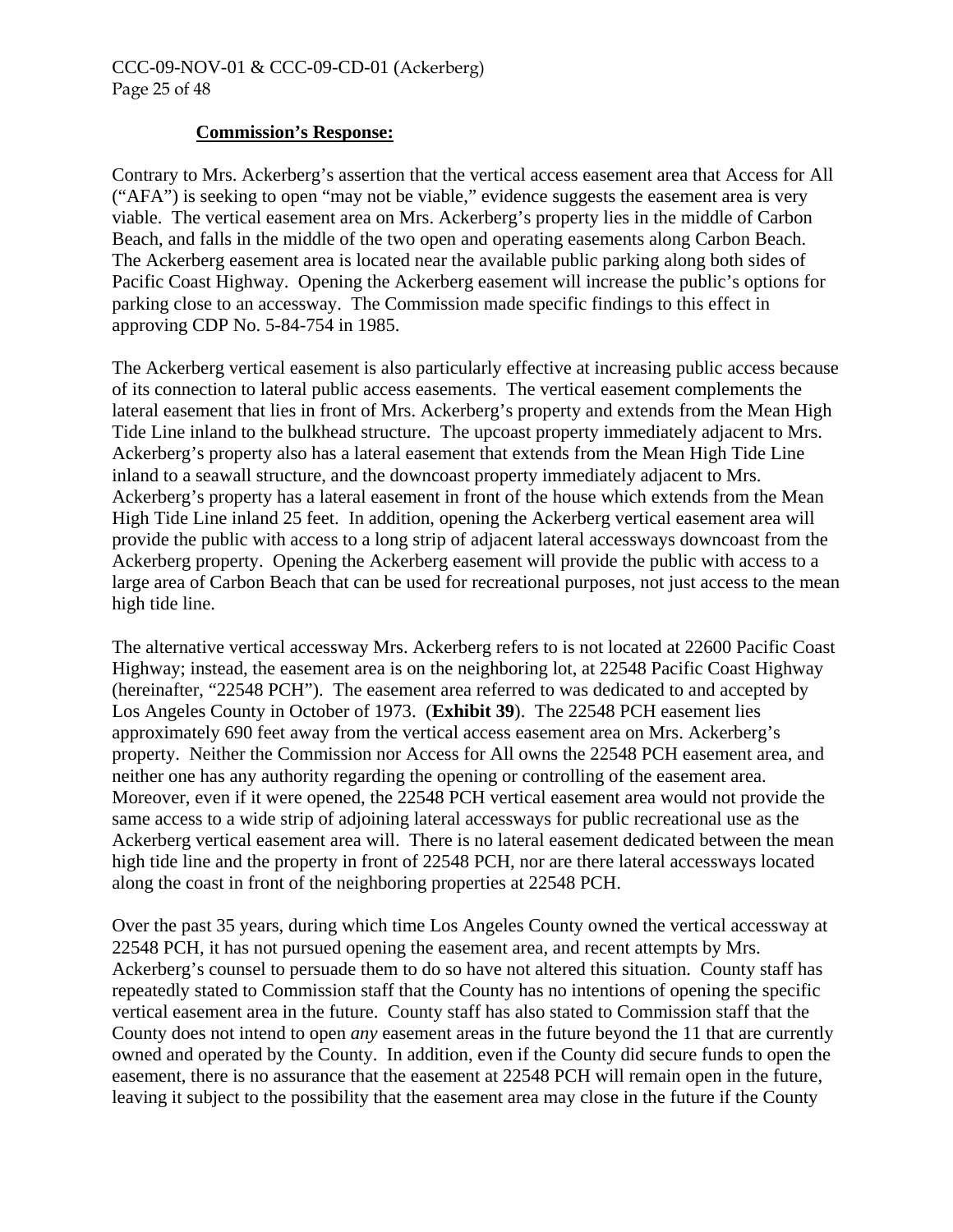## CCC-09-NOV-01 & CCC-09-CD-01 (Ackerberg) Page 26 of 48

no longer has the funds for operating and maintaining the easement area. Moreover, as discussed elsewhere, the potential for an additional accessway does not in any way support the elimination of this accessway.

In fact, the vertical accessway owned by the County at 22548 PCH is not a better solution for the public, nor is it superior to the vertical accessway that exists on the Ackerberg property. The 22548 PCH easement area runs through a parking lot attached to a 75-unit condominium association that currently exists on the lot. There are several encroachments within the easement area, the removal of which would be required prior to opening the easement. The encroachments that exist within the 22548 PCH vertical easement include a stucco retaining wall, a planter, a wood gate, a pool equipment area, and the portion of a wood deck. Opening the easement area would not be any more feasible than opening the Ackerberg easement when solely comparing the removal of encroachments within easement areas. Considering the many problems associated with opening the 22548 PCH easement area, as well as the lack of access to lateral easement areas the 22548 PCH easement area will provide, opening the Ackerberg easement area will provide a superior accessway over the alternative easement area Mrs. Ackerberg proposes.

In light of the fact that the County has no plans to open the easement at 22458 and has not expressed any intentions of opening the alternative easement area in the future, the Commission has no reason to believe that the alternative easement area at 22548 Pacific Coast Highway, which Mrs. Ackerberg offers to assist with opening in lieu of opening the vertical easement that lies on her property, will be opened to the public in the future. Therefore, adequate access does not exist near Mrs. Ackerberg's vertical accessway, since the closest open access area is approximately 1,545 feet from the Ackerberg easement area. Furthermore, the Commission does not have the authority to pursue opening the easement area at 22548 since the easement is owned by the County. Moreover, even if that alternative location were available, the Commission could not ensure that it would remain so. In any event, Mrs. Ackerberg's easement area is actually a better location, as it will provide an access point for the public to Carbon Beach in an area that lies between an open accessway upcoast and an open accessway down coast, is easily accessible from public parking spaces on both sides of the street, and connects to lateral public access easements.

Finally, putting aside all of the above policy considerations, the fact remains that the Commission did require that this specific area on the Ackerberg property be opened to public use, and this Commission, acting more than 20 years later, should not second-guess that decision. In fact, technically, this is not even a legal defense, as this "defense" does not present any claim, much less evidence, that the elements necessary for the issuance of the Cease and Desist Order, under Coastal Act section 30810, have not been satisfied.

# **2. Mrs. Ackerberg's Defense:**

*The Commission then added a finding to its [1985] decision to provide the Ackerbergs with the future opportunity for extinguishing the condition [requiring dedication of a vertical accessway].*  [October 21, 2008 letter at page 2.]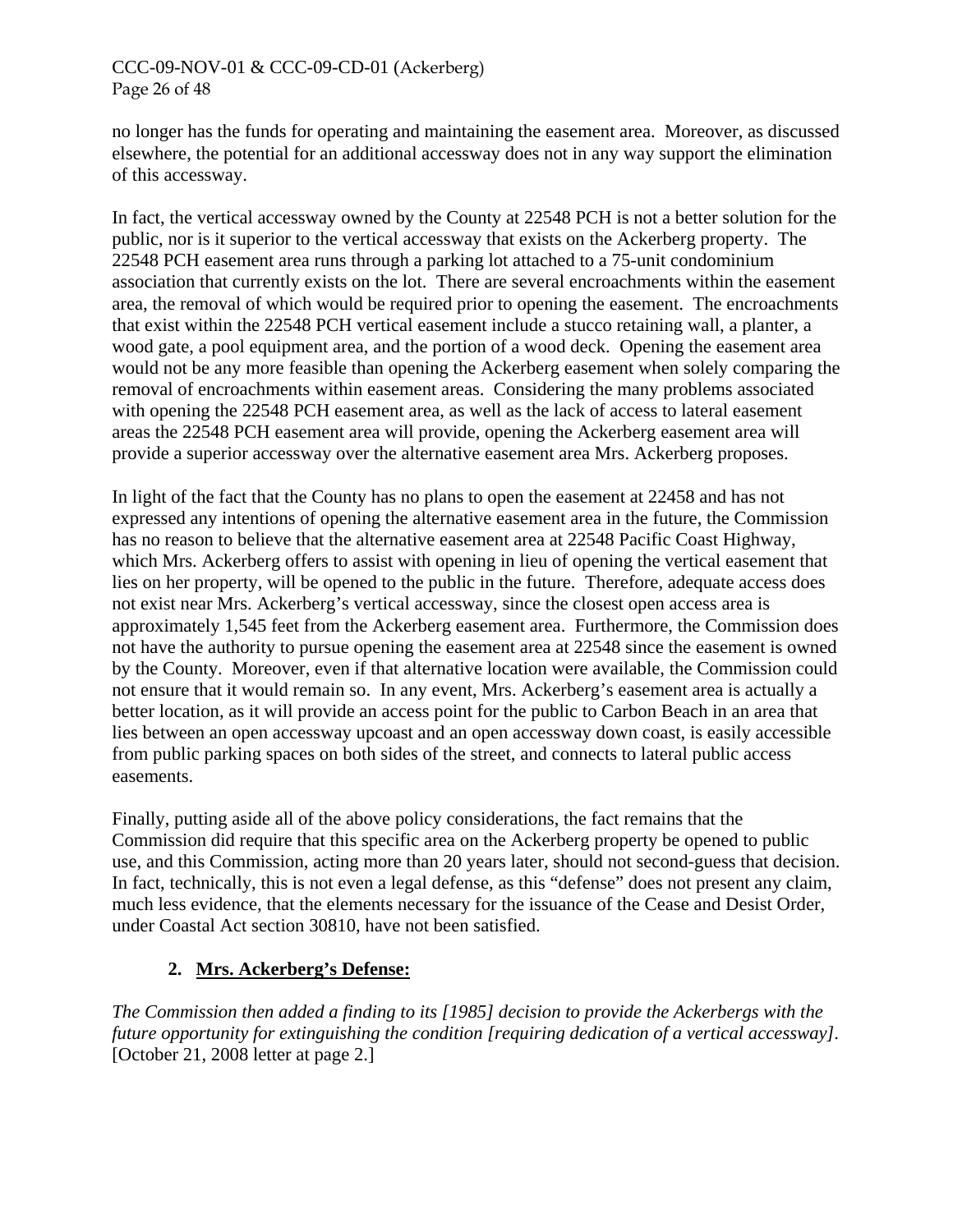#### **Commission's Response:**

The Commission approved the Ackerberg's coastal development permit ("CDP") application (No. 5-84-754) on January 24, 1985. The CDP was approved subject to a condition requiring the Ackerbergs to record an irrevocable offer to dedicate ("OTD") a vertical public access easement. Although the Commissioners discussed whether to allow the Ackerbergs to extinguish their OTD if certain conditions were satisfied in the future, ultimately, the proposed condition language was not altered to provide for such an extinguishment. In fact, Commissioner McInnis made an amending motion proposing such an extinguishment would be allowed so that the approach could be addressed more broadly in the context of Los Angeles County's Land Use Plan ("LUP") for Malibu, which was then pending. Then, Chief Deputy Director Peter Douglas said that a reference to that approach could be included in the findings, and various Commissioners, including Commissioner McInnis, agreed to that approach. Thus, Commission Chair Nutter explained that the main motion (which passed unanimously) was to approve the CDP pursuant to the staff recommendation "with the understanding that we will have a revised finding for our consideration."

However, no revised finding was ever brought back for the Commission's consideration. In February, the staff member assigned to the project sent proposed language (hereinafter referred to as the "Extra Finding") to the Ackerberg's lawyer and then incorporated that language into a new draft of the staff report, but it was never sent to the Commission for its approval. Moreover, in April, when the Ackerbergs had satisfied all of the conditions precedent to the issuance of the permit, and that same staff member sent the permit to the Ackerbergs for their acknowledgement, and thereby effectively issued the permit, the Extra Finding was not included. Therefore, the status of those findings is, at a minimum, subject to serious question.

In any event, even assuming that there were some Extra Finding that was appropriately adopted by the Commission, it would be of little, if any, significance today. The language proposed by Commission staff as the Extra Finding states that if the Malibu LUP is adopted with policy language allowing private property owners to extinguish dedications of public easements on their property should adequate access open nearby, any such LUP provision would apply retroactively to the Ackerberg's CDP and vertical easement area dedication. Moreover, the discussion by the Commission and the Extra Finding included several specific conditions that would have had to be met, none of which has been met. The Extra Findings specifically included the following language:

*This position assumes that the publicly owned accessway is within 500 feet of the subject property, that it is equally suitable for public use based on management and safety concerns, and that improvements to accomplish public use are feasible. Once a public accessway has been improved and opened for public use, and a suitable policy and mechanism has been developed and adopted to ensure that such a vertical accessway remains open and available for public use and assuming the Commission has approved a policy that outstanding offers to dedicate additional vertical access easements within 500 feet of an opened vertical accessway can then be extinguished, staff will initiate actions to notify affected property owners that they can take steps to extinguish such*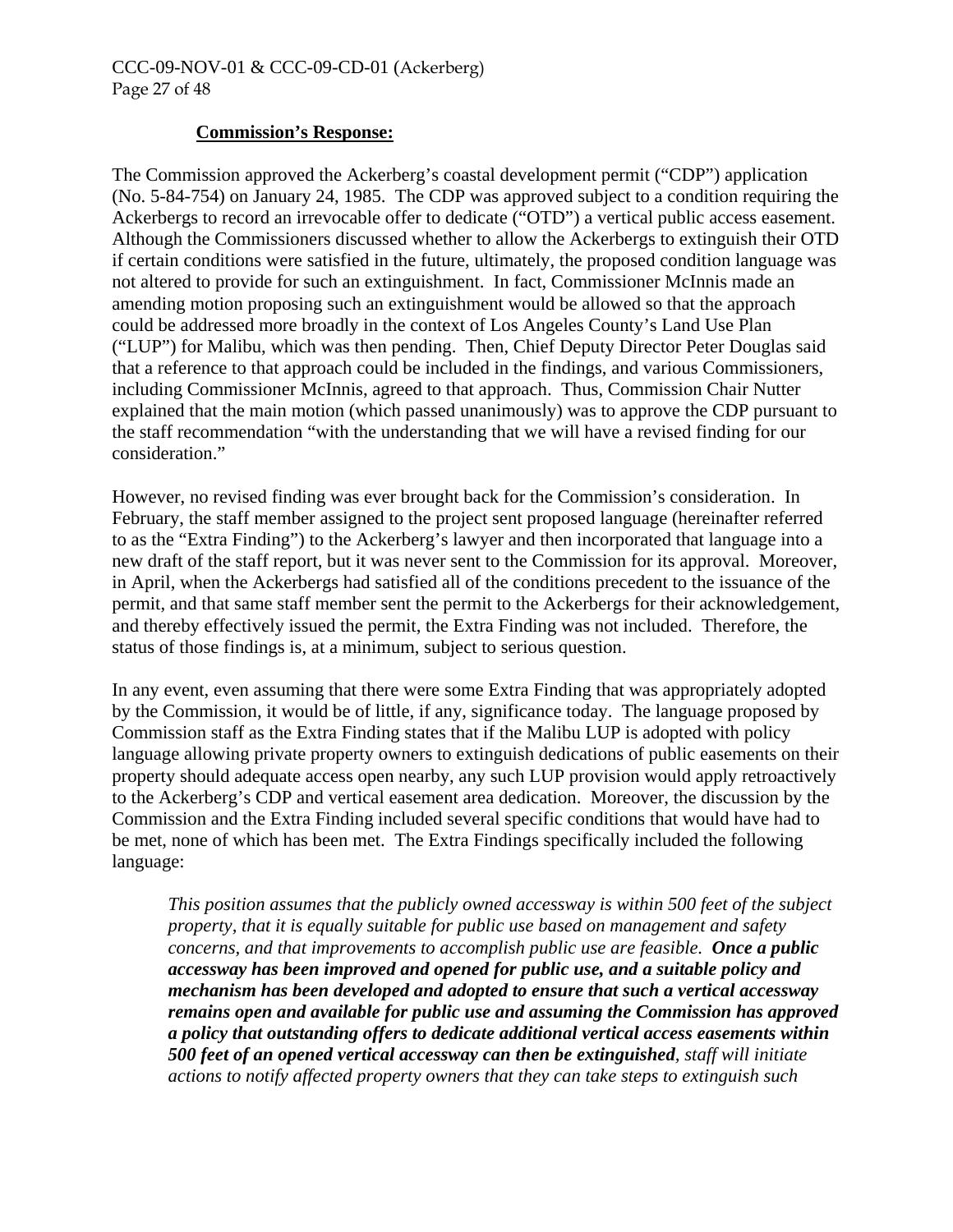#### CCC-09-NOV-01 & CCC-09-CD-01 (Ackerberg) Page 28 of 48

*offers to dedicate. As part of the Commission's public access program, procedures will be developed to implement this directive.*

It is clear that a number of pre-conditions were imposed, and none of those have been met, as is discussed below. For example, in the event that a future Malibu LUP, approved by the Commission, were to include such a provision as set forth above, the Commission suggested the Ackerbergs be notified of their right to take necessary legal steps to extinguish their vertical access easement OTD. However, the Commission expressly refrained from making any decision regarding the broader policy at the 1985 Commission hearing reviewing the Ackerberg's CDP application. Instead, the Commission deferred such discussion until a later date when the Malibu LUP was to be decided.<sup>11</sup> Although Commissioners did indicate that they generally favored a public policy that encourages opening publicly owned accessways over requiring the dedication of additional privately owned accessways, they were not willing to make any commitments to the Ackerbergs at that point, certainly not any unconditional ones that were not limited to the criteria listed above. One of those criteria was that adequate access opens nearby (within 500 feet). The 1986 Malibu LUP, approved by the Commission on December 11, 1986, included the following provision:

*Where several offers with in the standard of separation [1,000 feet] are required over a period of time, the improvement of any one offer will release the need to improve the others, and they could be abandoned. No offer may be abandoned unless an actual accessway is opened, however, and the revised Policy 55d will prevent the abandonment of already opened accessways.* 

Malibu/Santa Monica Mountain LUP, page 5-6, 12/11/1986.

<u>.</u>

However, to begin with, the 1986 Malibu LUP, approved by the Commission, never did adopt the Commission's recommendation for a standard of separation of 500 feet, which was underlying its discussion as noted above. Instead, the 1986 Malibu LUP adopted a standard of separation of 1,000 feet. Therefore, a pre-condition for the Malibu LUP to apply retroactively to the Ackerberg's vertical easement area was not met. In addition, while the 1986 Malibu LUP did include a provision allowing for the abandonment of OTDs should another easement area open within 1,000 feet, no such open easement area currently exists (or has ever existed) within either 500 feet or 1,000 feet of the Ackerberg's lot. Therefore, in this specific case, even if the legal hurdles did not exist, under the very discussion by the Commission relied on by counsel for Mrs. Ackerberg, the factual conditions have never been met, even if the 1986 Malibu LUP were to apply retroactively to their vertical easement area, which it does not.

Secondly, neither the Extra Finding that a planner proposed adding to the 1985 staff report, nor the 1986 Malibu LUP, provided a mechanism by which one could abandon or relinquish an OTD once it was accepted, nor could they, unless the accepting entity were agreeable or had accepted

<span id="page-27-0"></span><sup>11</sup> For instance, Chair Nutter stated "the place ultimately to make our policy stand, I think, is in the context of that LCP," and Commissioner Shipp stated "let's just try not to make this permit into an LUP or an LCP. Let's look at it as what it is, a permit." Commissioner McMurray thought it should not even be in the findings, stating "I don't think we should include in this findings… I think it goes beyond this permit. If we want to start this process in the Malibu LUP that's fine."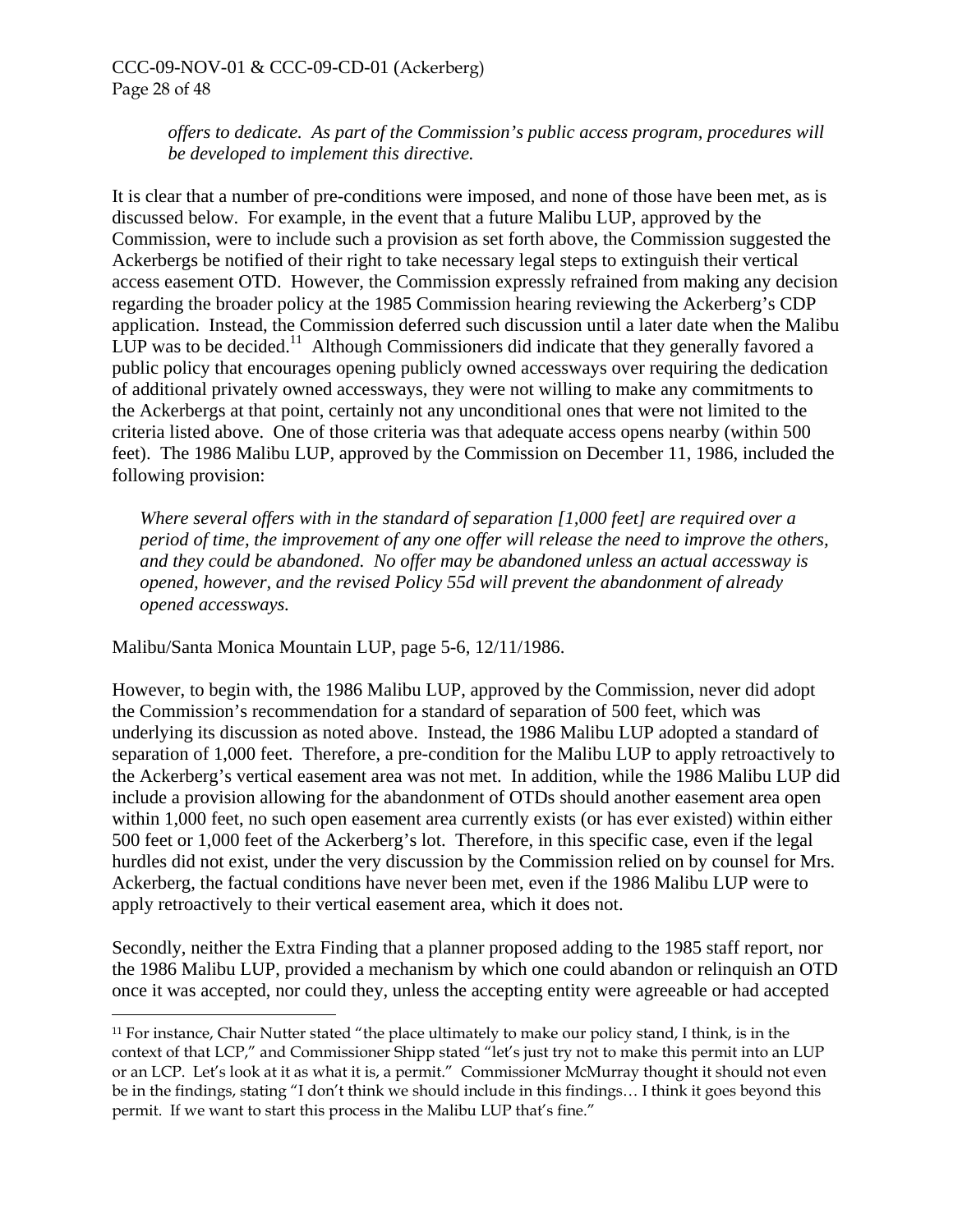#### CCC-09-NOV-01 & CCC-09-CD-01 (Ackerberg) Page 29 of 48

the offer subject to such a limitation in the first place. In fact, AFA accepted Mrs. Ackerberg's OTD a vertical access easement in 2003, and as a consequence, AFA now holds a legal interest in the vertical access area. Even if a vertical accessway were to open within 500 feet from the vertical accessway located at the Ackerberg's property and a mechanism were instituted to ensure the accessway remains open, the Ackerbergs do not have the ability to rescind their now accepted easement.

Furthermore, the now controlling Malibu LCP, which was approved by the Commission on September 13, 2002, no longer includes any provision allowing for abandonment of an easement area if adequate access opens within the standard of separation. Instead, Section 4, Policy No. 2.85 of the 2002 Malibu LCP includes a provision that:

*Improvements and/or opening of public easements already in public ownership or accepted pursuant to a Coastal Permit shall be permitted regardless of the distance of the nearest available vertical accessway.* 

Thus, under the current Malibu LCP, the distance between the Ackerbergs' accepted vertical accessway and the nearest vertical accessway is irrelevant, and opening of the accessway must be permitted. Policy No. 2.85 of the Malibu LCP does not prohibit, but rather encourages, opening or improving all accepted easement areas regardless of the distance between one open easement and another.

# **3. Mrs. Ackerberg's Defense:**

*The vertical access easement here has inherent limitations that seriously affect its utility to provide meaningful or viable public access to the beach. There is insufficient parking in this area and no crosswalk or stop light near the Ackerberg property. There are no visitorsupporting facilities, i.e., trash cans, lifeguards, or bathrooms, on or near the beach.* [October 21, 2008 letter at page 3.]

#### **Commission's Response:**

Initially, we note that Mrs. Ackerberg's statement that there is not a nearby crosswalk is inaccurate. A crosswalk does exist near Mrs. Ackerberg's easement area. The crosswalk is located on Pacific Coast Highway just three lots upcoast from Mrs. Ackerberg's property. In addition, there is public, on-street parking on both sides of the highway at this location. Moreover, the Commission made express findings about what a particularly good location this was for an easement. See, e.g., footnote [5,](#page-7-1) above.

However, the extent of such amenities is not relevant here. Neither the Coastal Act, the 2002 Malibu LCP, nor the 1986 Malibu LUP require visitor-supporting facilities, public parking areas, crosswalks, or stop lights near a vertical accessway as a pre-condition for opening an easement. While the 2002 Malibu LCP encourages siting accessways near supporting facilities, Section 3, Policy No. 2.65 specifically states that this is not a requirement: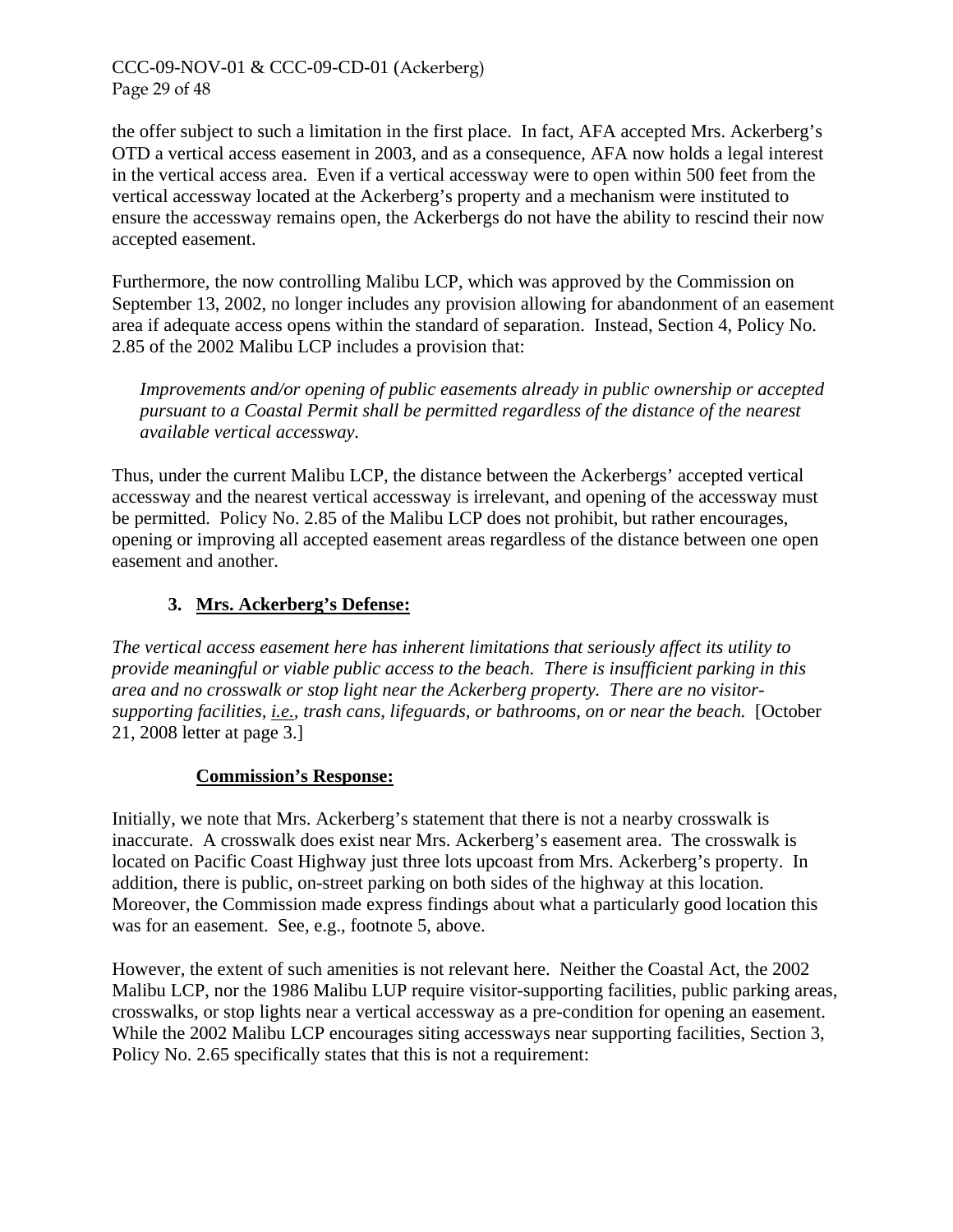*No facilities or amenities, including, but not limited to, those referenced above [parking areas, restroom facilities, picnic tables, or other such improvements], shall be required as a prerequisite to the approval of any lateral or vertical accessways Offers to Dedicate or as a precondition to the approval or construction of said accessways.* 

Section 30212.5 of the Coastal Act also encourages siting, opening, and maintaining accessways near public facilities when possible; however, nothing in the Coastal Act prohibits or restricts opening accessways that are not near public facilities. Moreover, Section 30212.5 promotes the distribution of public facilities "so as to mitigate against the impacts, social and otherwise, of overcrowding by overuse by the public of any single area." Opening the Ackerberg vertical accessway will further this policy by alleviating the pressure placed upon the available parking near the closest upcoast and downcoast vertical accessways currently opened and operating along Carbon Beach - the Zonker Harris accessway and the Geffen accessway. The vertical accessway area located at Mrs. Ackerberg's property lies approximately 1,545 feet downcoast from the Zonker Harris accessway, and approximately 2,215 feet upcoast from the Geffen accessway. Opening and operating the Ackerberg property's vertical accessway should alleviate some of the parking congestion around the Zonker Harris accessway area and the Geffen accessway area by providing additional access between the two vertical accessways along Carbon Beach. Doing so will spread out the parking pattern, achieving the goals of Section 30212.5 of the Coastal Act by mitigating against the impacts "of overcrowding or overuse by the public of any single area." Opening the Ackerberg accessway will complement the parking along Pacific Coast Highway, where the majority of the public parallel park, then walk to the nearest open vertical accessway.

In addition, the 11 County owned and operated accessways throughout Los Angeles County have been in existence and functioning without any problems for years, regardless of the fact that all of the referred-to accessways generally do not have any supporting facilities nearby, such as trash cans, lifeguards, or restrooms. This is proof that vertical accessways can function as viable accessways to the coast without the need for supporting facilities nearby.

Finally, though most fundamentally, the extent of available amenities at the subject location is not relevant because it has nothing to do with the factors that must be satisfied to justify issuance of a Cease and Desist Order. This defense does not even purport to contest the either of the bases for the Commission's issuance of this Order – that the subject development is both unpermitted and inconsistent with the existing permits for the site.

# **4. Mrs. Ackerberg's Defense:**

*The easement area is cramped, sandwiched between two homes, and is not visible from Pacific Coast Highway.* [October 21, 2008 letter at page 3.]

# **Commission's Response:**

The easement area on Mrs. Ackerberg's property is the standard 10 feet in width. The minimum width required for a vertical easement area under the Malibu LCP and the 1986 version of the Malibu LUP is10 feet. The easement area is not sandwiched between two homes; it actually borders a tennis court and the neighboring property line. The tennis court separates the easement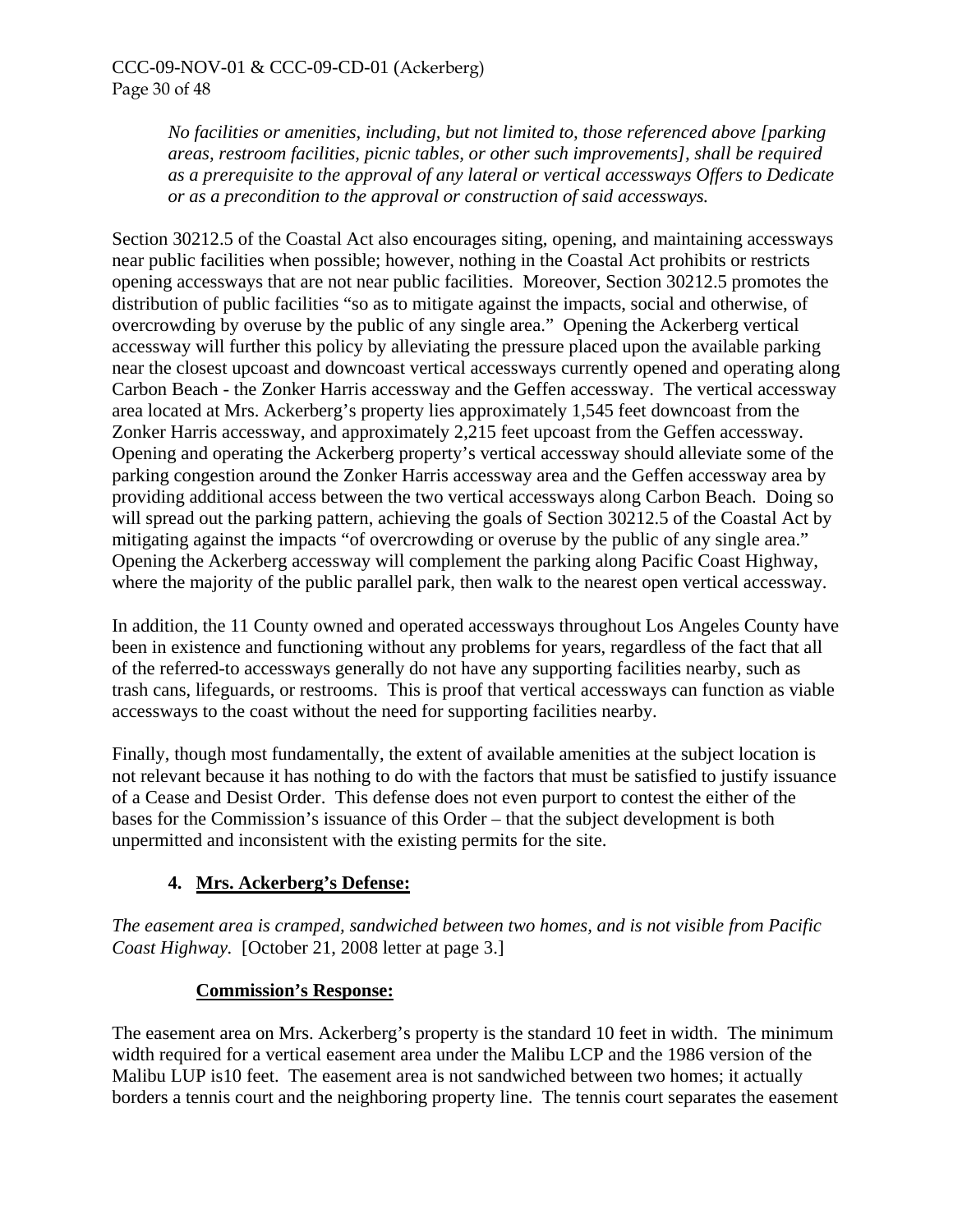# CCC-09-NOV-01 & CCC-09-CD-01 (Ackerberg) Page 31 of 48

area from Mrs. Ackerberg's home. The width and location of the vertical easement area along Mrs. Ackerberg's property meet the requirements of Section 3, Policy No. 2.66 of the 2002 Malibu LCP as well as Section 4.1.2 of the 1986 Malibu LUP.

In addition, the two open and operating vertical accessways along Carbon Beach border two homes. The fact that the two open and operating accessways along Carbon Beach lie between two residential homes does not impact their functionality. Mrs. Ackerberg does not provide any explanation or evidence regarding how an easement area sited between two residential properties will prohibit the easement area from serving its function--providing public access to the public lateral easement areas nearby as well as providing access to the mean high tide line area of the beach.

Furthermore, nothing in the Coastal Act or the Malibu LCP requires that accessways be visible from Pacific Coast Highway. One of the goals of requiring dedication of accessways along Carbon Beach is to mitigate against the loss of visibility of the beach and the coastline which has occurred from the high density in residential development between Pacific Coast Highway and the coast. The 1985 Commission found that without dedication of a public vertical easement, the Ackerberg's CDP No. 5-84-754 would violate the Coastal Act by impacting the public's visibility of the coast as well as restricting the public's access to the coast. Once the vertical accessway on Mrs. Ackerberg's property is opened, access signs will be posted, and access information for Carbon Beach will be made available through various websites, including the California Coastal Commission's website, which provides a Carbon Beach Access Map. AFA assumes all responsibility for operating and maintaining the accessway. AFA will ensure the accessway is kept free of debris, which could clutter the easement area; therefore the 10-foot area will provide sufficient space for public ingress and egress passage.

Finally, as was the case with the prior defense, the allegations raised in this defense do not even purport to contest either of the bases for the Commission's issuance of this Order – that the subject development is both unpermitted and inconsistent with the existing permits for the site.

# **5. Mrs. Ackerberg's Defense:**

*There are problems that exist at both ends of the easement area…There are two substantial eucalyptus trees on the land side of the easement but they are located in the City right-of-way, not the easement area… The trees are significant, however, because they are mature and fully obscure the easement area…A problem also exists at the seaward end of the easement… the exposed rock where the easement adjoins the beach makes use of the easement, again, problematic.* [October 21, 2008 letter at pages 3-4.]

#### **Commission's Response:**

Commission staff will work with the City of Malibu's local agencies to ensure that any obstructions within the City's right-of-way that restrict access to the Ackerberg vertical accessway (including the eucalyptus trees, if necessary) are appropriately addressed. As noted above, the rock riprap that lies within the easement area adjoining the beach is unpermitted rock that was placed some time during or after the construction of the bulkhead and which exceeds the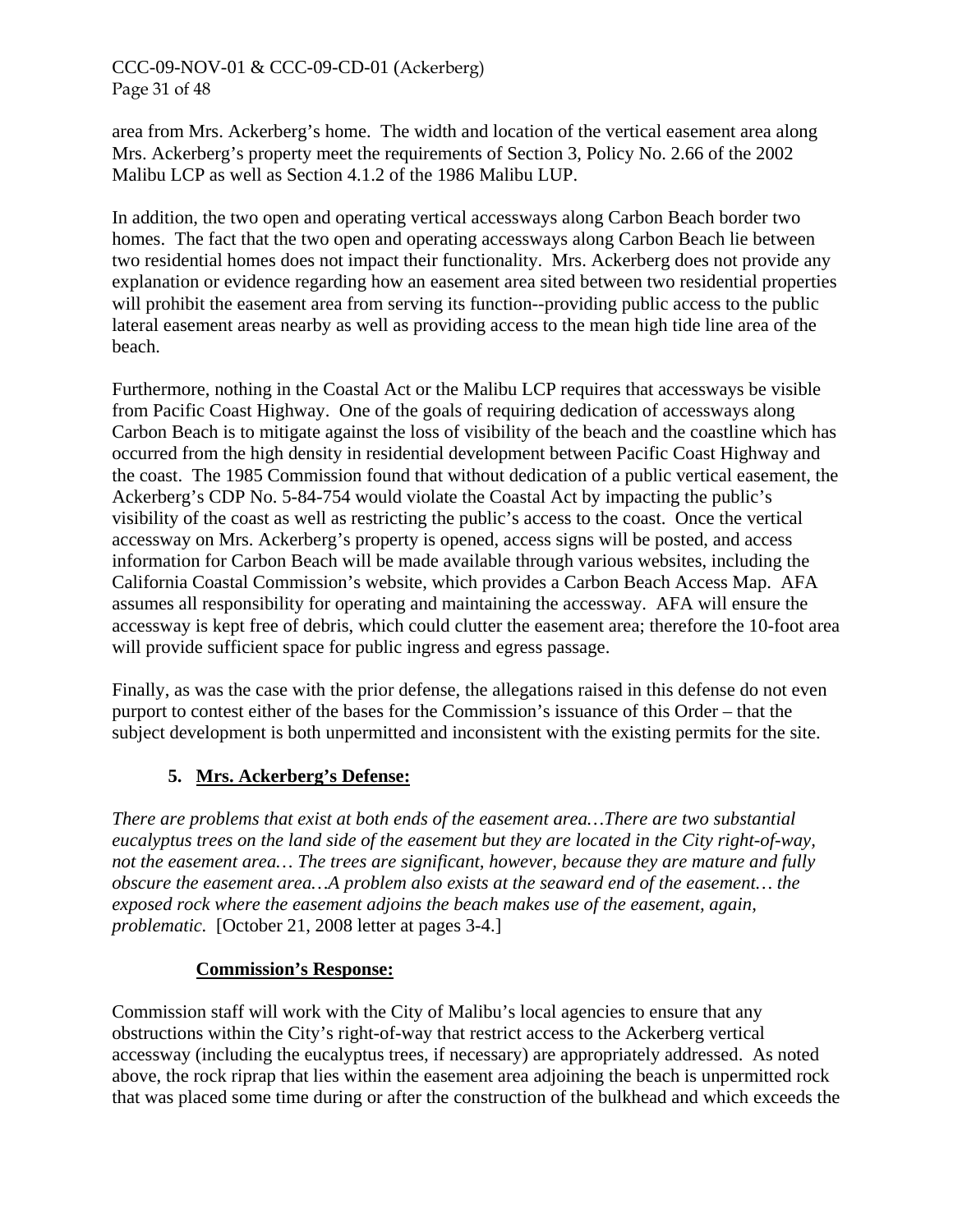#### CCC-09-NOV-01 & CCC-09-CD-01 (Ackerberg) Page 32 of 48

permitted rock approved by the Commission in 1983 and certainly does not provide a defense to enforcement of the permit conditions. CDP No. 5-83-360 required the removal of the large boulders that existed on the property at that time, and approved the replacement of a rock and gravel waste mix measuring between ¾'' and 12'' in diameter. The 1983 permit does not authorize the large boulders which extend back from the wall and rest on a minimum of 1 foot filter material as described in a letter dated February 15, 1984 from Paul A. Spieler to Ralph W. Trueblood. (**Exhibit 40**) At that time, Paul Spieler was a Project Engineer with Vincent Kevin Kelly and Associates Inc., and conducted periodic surveys of the construction of the bulkhead located on the Ackerberg property, which was then owned by Ralph W. Trueblood. The February 1984 inspection revealed the "man sized boulders" exceed the minimum of ¾ inches or the maximum of 12 inches in height approved in CDP No. 5-83-360. Furthermore, the rock riprap that lies in front of the bulkhead lies within the lateral easement area, and was never included in any permit plans approved by the Commission. The Commission only approved the placement of ¾ inch to 12 inch rocks in the construction of the bulkhead, not separate from and in front of the bulkhead in an area that extends into the lateral easement.

The existing rocks located within the vertical and lateral easement areas were not approved by the Commission and are unpermitted development. Removal of the unpermitted rocks that lie within the vertical and lateral easements on Mrs. Ackerberg's property is required by this cease and desist order in order to open the vertical accessway and increase the beach available for the public's use in the lateral accessway. The unpermitted rocks within the easement area are problematic and the removal of the rocks is required due to the non-compliance with CDP No. 5- 83-360.

Finally, as was the case with the prior defense, the allegations raised in this defense do not even purport to contest either of the bases for the Commission's issuance of this Order – that the subject development is both unpermitted and inconsistent with the existing permits for the site.

# **6. Mrs. Ackerberg's Defense:**

*Until Mr. Roth's litigation has reached final judgment (that is a judgment that is free from direct attack on appeal), it is premature for the Coastal Commission to demand from Mrs. Ackerberg removal of the alleged "unpermitted development" on her property that you identify in your letter*. [March 22, 2007 letter at page 1]

#### **Commission's Response:**

The Roth litigation served as the basis of many of the defenses asserted by Mrs. Ackerberg prior to 2008. These defenses are now obsolete, but for the record, the Commission provides a short explanation of the nature of the Roth litigation. Mr. Roth owns the property immediately adjacent to the eastern boundary of Mrs. Ackerberg's property. Although the record clearly shows that Mr. Roth was provided adequate notice of the Ackerberg permit hearing in 1985, he failed to object to the proposed terms of the permit at the hearing or to file a petition for a writ of mandate within 60 days of the Commission's final decision approving the permit, as required by Coastal Act Section 30801 in order to obtain judicial review of the Commission action in granting the permit. Despite this, he filed a petition for writ of mandate on March 29, 2006,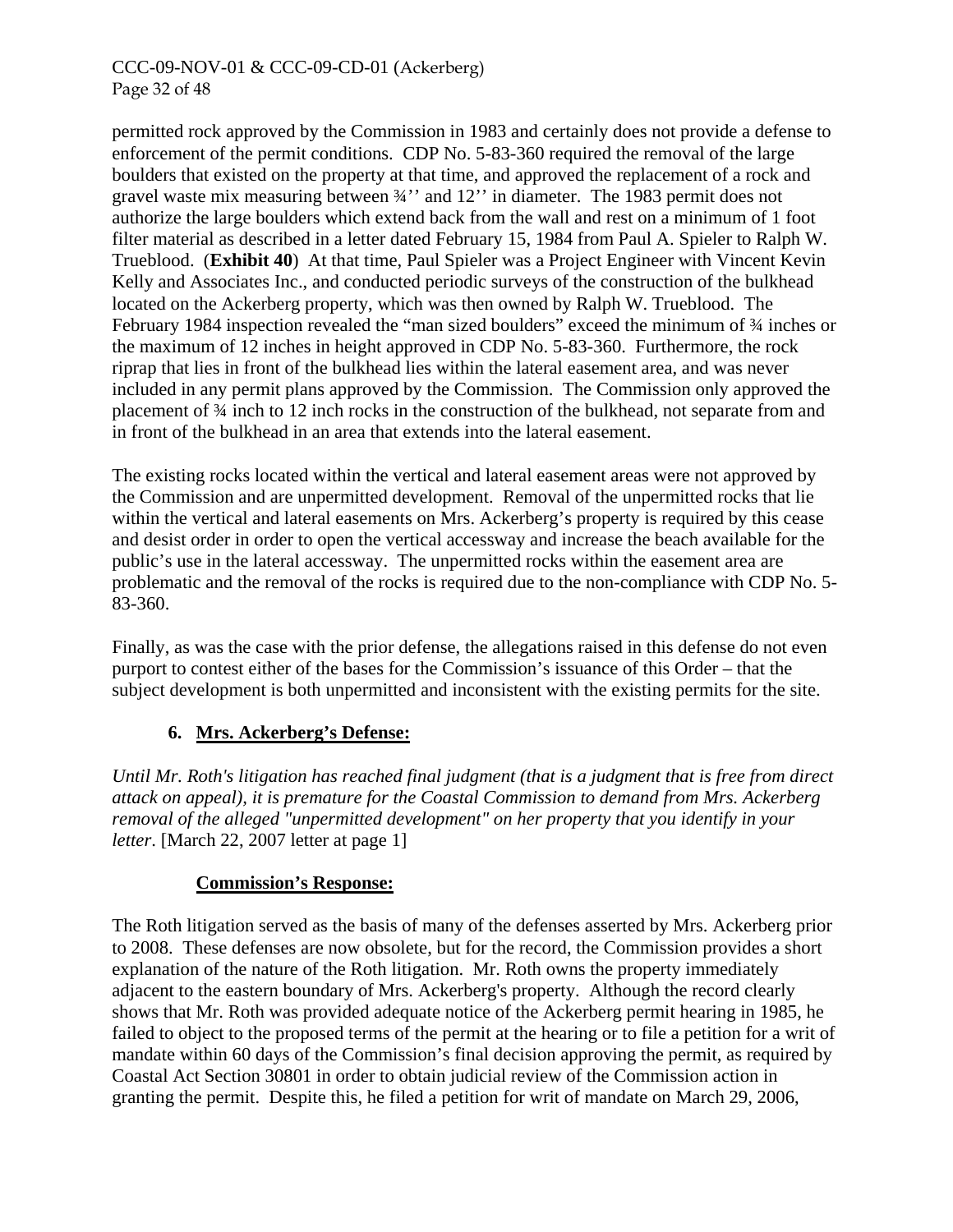#### CCC-09-NOV-01 & CCC-09-CD-01 (Ackerberg) Page 33 of 48

-

challenging the Commission's action on that permit.<sup>12</sup> In the litigation, Mr. Roth asserted that he was not provided adequate notice of the permit hearing, and he sought to invalidate and revoke the vertical easement on Mrs. Ackerberg's property.[13](#page-32-1) Mrs. Ackerberg was a real party in interest in the case. In September, 2006, the trial court ruled in favor of the Commission in the matter (by sustaining the Commission's request for a demurrer in this matter), thus dismissing the case, and Mr. Roth appealed the decision. It was at this point, in early 2007, that Commission enforcement staff began formal enforcement proceedings, and Mrs. Ackerberg began asserting that such action would be premature due to the pending litigation. In June of 2007, the Court of Appeals granted a stay of the pending Commission enforcement proceedings until it ruled on the appeal which was then pending to the Second District Court of Appeal (No. BS102404).

However, these defenses are now obsolete. The Court of Appeals ultimately ruled in favor of the Coastal Commission and against Mr. Roth, and the California Supreme Court denied Mr. Roth's petition for review and application for stay on July 9, 2008. Mr. Roth did not seek a *writ of certiorari* from the United States Supreme Court. Therefore, the dismissal of Mr. Roth's lawsuit has been upheld by the courts, and the stay has been dissolved. Mr. Roth's litigation has reached final judgment, and Mr. Roth did not prevail in his lawsuit. The Coastal Commission, Coastal Conservancy, and AFA have the right to proceed with opening the Public Access Easement for public use. It should be noted that the Roth litigation did not concern the lateral access easement on Mrs. Ackerberg's property, and did not address the fact that the materials and structures in the easement area are not only inconsistent with the easement, but are also the result of unpermitted development, which is the basis of the proposed cease and desist order and notice of violation.

The specific defense stated in Mrs. Ackerberg's previous letters asserting that this action is "premature" due to the pending litigation are moot due to the final judgment of Mr. Roth's litigation. Mr. Roth did not prevail in his litigation, and the resolution of the violations at issue in this enforcement action, namely the removal of the unpermitted materials and structures, are not affected by the outcome of the Roth litigation. The proposed order will direct Mrs. Ackerberg to remove the unpermitted development that lies within the easement area. Therefore, Commission staff finds it redundant to address all of Mrs. Ackerberg's defenses related to Mr. Roth's litigation in which he did not prevail and a final judgment has been issued.

<span id="page-32-0"></span><sup>&</sup>lt;sup>12</sup> In his complaint and petition for writ of mandate, Mr. Roth argued that he could not have filed within 60 days of the Commission's final decision because he was not provided with notice of the hearing. However, the Superior Court ruled that even if he had not received adequate notice, which the Commission did not concede (and which the Court did not find), Mr. Roth was barred by the statute of limitations because he filed his petition more than 60 days from the date he states he became aware of the easement. Therefore, the court determined that Mr. Roth did not object to the 1985 permit in a timely manner.

<span id="page-32-1"></span><sup>&</sup>lt;sup>13</sup> Specifically, he asked the court to order the Commission to "revoke the [vertical] easement (or, to the extent required by law, revoke the easement and related permit) and otherwise rescind the assignment of the easement to AFA." First Amended Verified Complaint and Petition for Writ of Mandate, Prayer for Relief at page 22.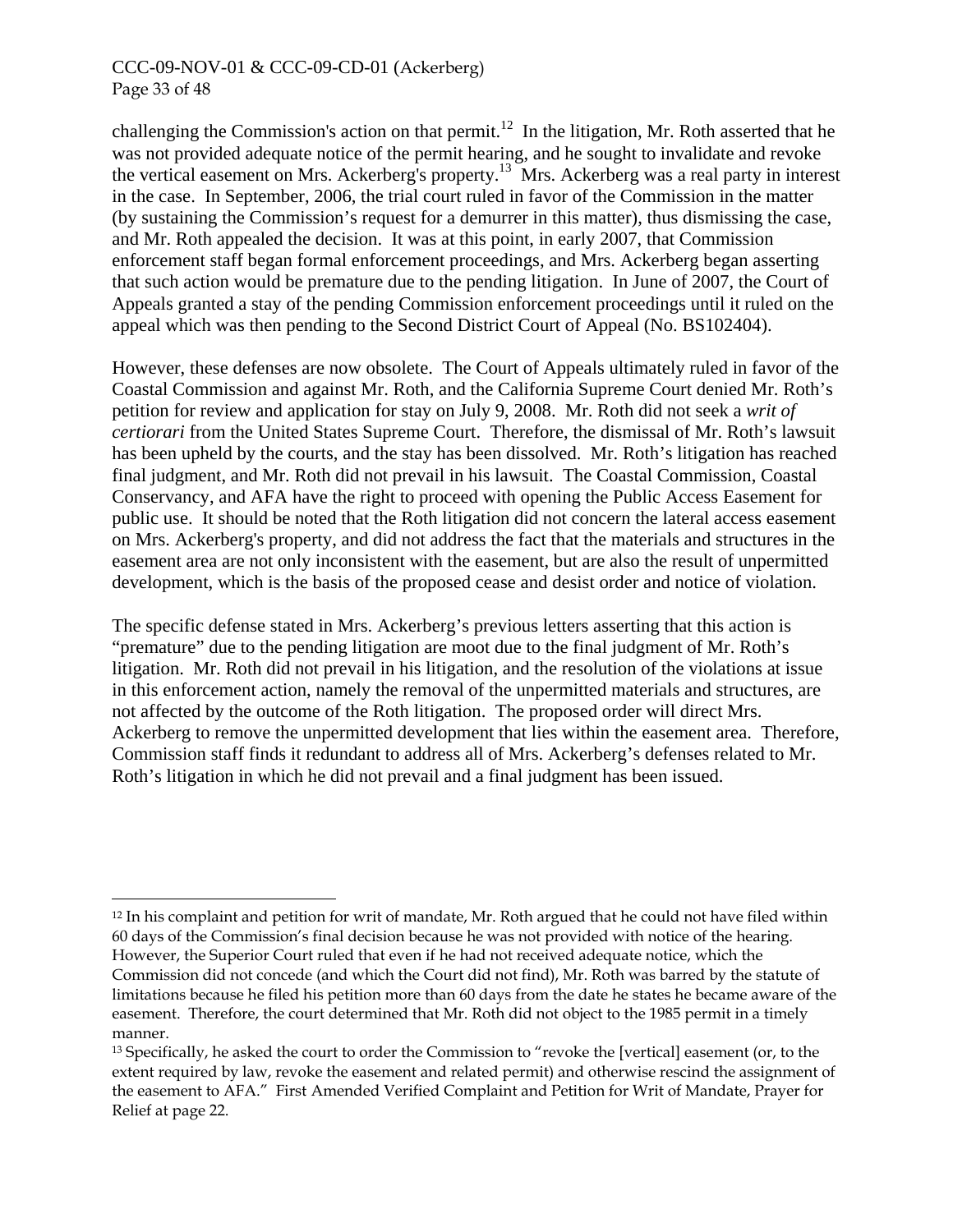# **7. Mrs. Ackerberg's Defense:**

*…the Coastal Commission, in Linda Locklin's March 28, 2005 letter to Mrs. Ackerberg, recognized the Ackerbergs' right to "make full use of [the] entire property, including continued use of the offered strip, until such time as it is developed into an open vertical accessway." Moreover, the plans for the Ackerberg development…in conjunction with the Ackerbergs' coastal development permit application contemplated the erection of items such as the block wall, fences, railings, and landscaping . Accordingly, we object to the Coastal Commission's assertion that any and all of the items on Mrs. Ackerbergs' property within the ten-foot wide easement area are per se unauthorized and unpermitted.* [March 22, 2007 letter at page 2]

#### **Commission's Response:**

#### *Continued Use of the Property*

At the January, 1985 permit hearing, the Ackerberg's lawyer, Edwin Reeser, asked that the Ackerbergs be given the "opportunity to continue to use that strip [the vertical access easement area] for patio or planting or whatever, certainly no improved structure… until the property is picked up." Chairman Nutter asked the staff member who presented the staff recommendation on the permit application "whether that's possible anyway under the staff's recommendation," to which the staff member replied "Yes, there is no prohibition against using these offers. They should just be available to… public agency picking them up." There was no further discussion on that point.

Within days of the hearing at which the Commission approved CDP 5-84-754, Mr. Reeser sent a letter to Commission district staff stating that it was his understanding from the proceedings that staff was instructed to revise its findings in several particulars. In specifying the changes he argued needed to be made, he stated that:

*"both Commissioners and Staff agreed that the Ackerbergs could make full use of the entire width of their property, including the continuation of use of the offered strip, until such time as it is developed into an open vertical accessway."* 

Therefore, even by their own counsel's admission, made at the time of the original permit hearing, the clear understanding of the Ackerbergs was that any agreement to allow any use of the area covered by the OTD by the Ackerbergs was explicitly temporary and subject to removal when an entity had accepted the OTD and was ready to open the accessway. In an attempt to open the accessway for public use, AFA wrote to the Ackerbergs to schedule a meeting and a survey of the area, but when the Ackerbergs still hadn't provided permission for the survey over a year later, Commission staff became involved. Linda Locklin is (and was at the time) the Commission's Coastal Access Program Manager. In her March 28, 2005 letter to Mrs. Ackerberg, Ms. Locklin stated:

*I am attaching a letter from your attorney Edwin Reeser, dated January 28, 1985, in which he acknowledges that you could make full use of your entire property, including continued use of the offered strip, until such time as it is developed into an open vertical accessway.* (**Exhibit 9).**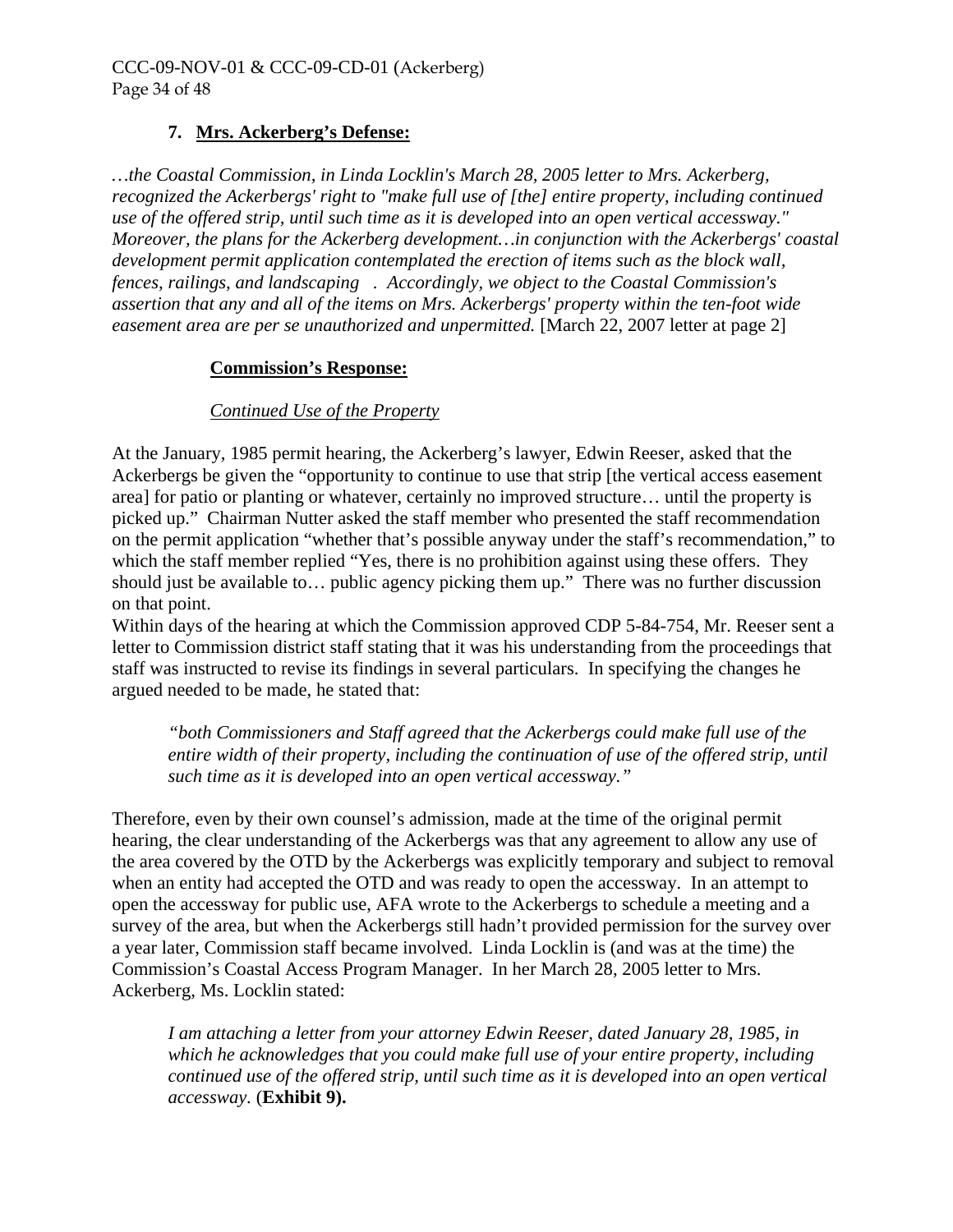#### CCC-09-NOV-01 & CCC-09-CD-01 (Ackerberg) Page 35 of 48

Ms. Locklin neither confirmed nor denied the statement in her letter. She paraphrased the statement in Mr. Reeser's 1985 letter to highlight that, in adding the "until such time" phrase onto the end, even he acknowledged a temporal limitation on the asserted right to "make full use of the . . . property, including . . . the offered strip." Her letter was an attempt to prompt action by Mrs. Ackerberg towards the opening of the easement, in part by noting that the time for action – as previously recognized by all interested parties – had arrived.

Even assuming that (1) Ms. Locklin's letter was intended to convey the Commission's position, rather than just reflect Mr. Reeser's, and (2) Ms. Locklin's letter could bind the Commission, neither of which appears to be true, it is not relevant as a defense to these proceedings and in fact supports the action at hand, which is intended to develop this "into an open vertical accessway" as is provided for in the permit and acknowledged in Mr. Reeser's 1985 letter. The statement includes the caveat that as soon as the easement is ready to be opened to the public, the development in the easement must be removed. The easement has been accepted and the owner is ready to open it now. Therefore, the statement does not change the status of the development at issue. The development is unpermitted and is no longer even informally or implicitly authorized by the statement at the 1985 Commission hearing, and it must be removed.

#### *Block Wall, Fences, Railings, Light Posts, and Landscaping*

Mrs. Ackerberg also appears to be suggesting that the reference to continued use of the property was an implicit approval of existing or planned development, including, but not limited to, a block wall, fences, railings, light posts, and landscaping. Even if Ms. Locklin's letter could bind the Commission, despite the fact that it was written by staff and was not conceding anything, and even if one ignores the terminal "until such time" phrase, the relevant statement in it only relates to the Ackerbergs' right to "make full use of the . . . property, including . . . the offered strip." The ability to make full use of one's property is an aspect of the nature of real property rights. It does not, however, alleviate the need to comply with land use regulations such as the need to obtain a permit prior to undertaking development in the Coastal Zone. Thus, any right Mrs. Ackerberg has or had to "make full use of" her property did not relieve her of the need for a CDP before installing walls, fences, and the like. All the Commission statement appears to reflect is that the existence of an OTD for a vertical accessway would not preclude the Ackerbergs' exercise of whatever rights for legal uses of that area they had, until such time as the accessway were opened up and such uses might be inconsistent with the public accessway. Moreover, as noted above, even Mr. Reeser, at the Commission meeting, only sought confirmation of the Ackerbergs' ability to "use that strip for patio or planting or whatever, certainly no improved structure."

Finally, Mrs. Ackerberg argues that the plans for the Ackerberg development contemplated the erection of such items, and thus, the Commission's approval of the permit and the plans amounted to an approval of these specific items. However, none of these items appears on the plans submitted to and reviewed by Commission staff in both 1983 and 1985, nor were they listed as part of the permit application or listed in the permit approval staff report or the permit itself. Thus, the Commission's approval did not cover these items. Even if the development had been included in the plans submitted to Commission staff in 1983 and 1985, which it was not,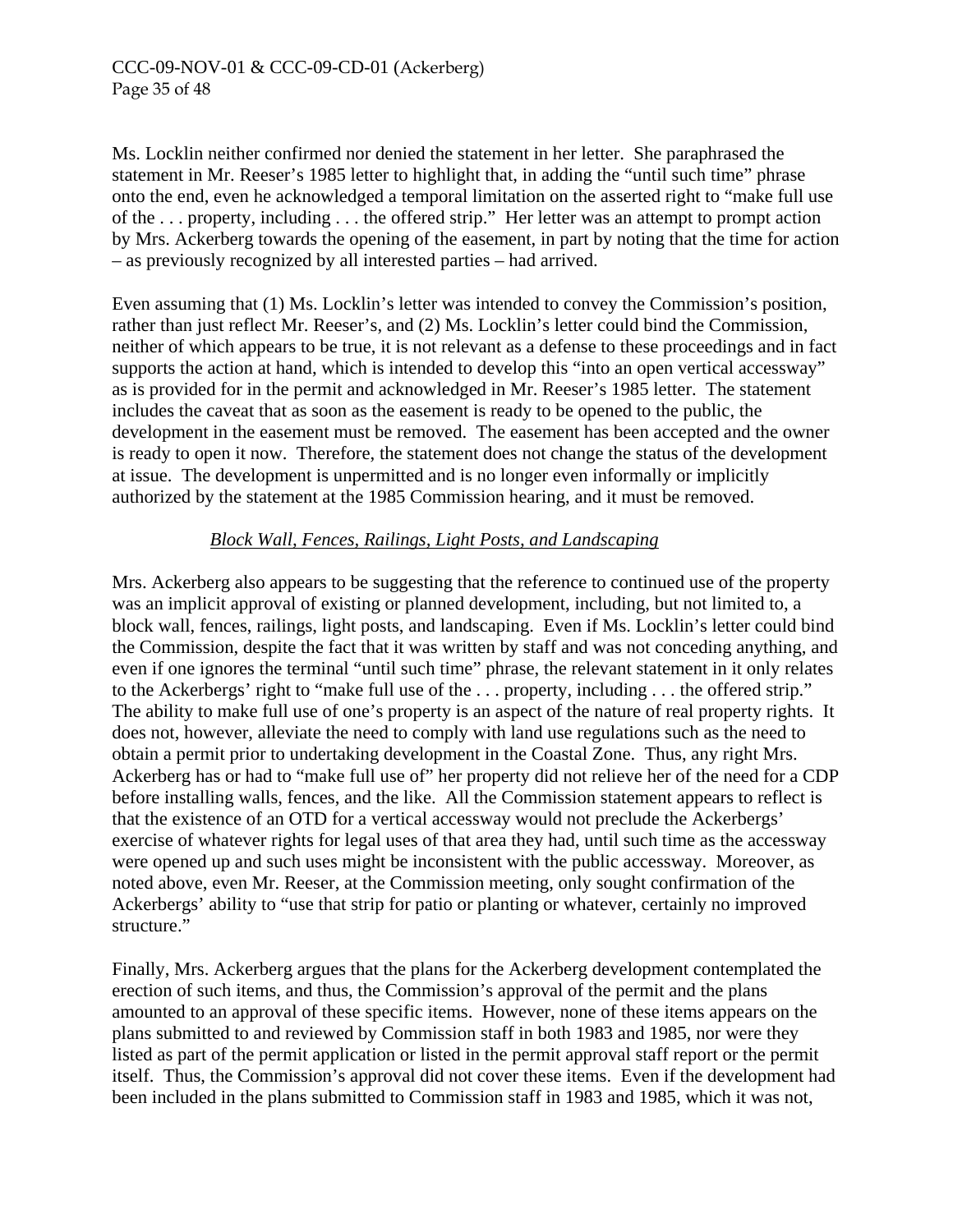# CCC-09-NOV-01 & CCC-09-CD-01 (Ackerberg) Page 36 of 48

applicants cannot obtain additional Coastal Act approvals, beyond what the Commission authorized, by depicting additional development not part of the permit application or approval on plans submitted to Commission staff as part of the condition compliance process. Thus, even if other extraneous development appeared on plans approved by Commission staff, that does not mean it was legally granted a permit by the Commission, especially not if it was within the easement area that the Commission did specifically require. Based on the Commission's statement at the 1985 hearing, as acknowledged in the letter from Mrs. Ackerberg's former counsel, the Commission did not render any additional development *per se* permitted at the hearing, and in fact, the plans submitted in 1983 and 1985 did not show such development. Rather, the development was undertaken without a CDP, was unpermitted at the time of the 1985 permit hearing, and remains so today.

# **8. Mrs. Ackerberg's Defense:**

*We further object to any characterization by the Coastal Commission that Mrs. Ackerberg has been less than cooperative in working with the Coastal Commission to resolve any outstanding issues concerning the Easement or that she has refused to comply with any legal obligations concerning the Easement.* [May 17, 2007 letter at page 1]

# **Commission's Response:**

The word "Easement" as stated in Mrs. Ackerberg's May 17, 2007 letter refers only to the vertical access easement. Whether Mrs. Ackerberg has been "cooperative" is not at issue in this hearing, and the Commission made no finding with respect to Mrs. Ackerberg's level of cooperation, *per se*, in the main findings supporting its action (above), nor is any such finding required for an action under the Coastal Act to ensure compliance with permit conditions or address unpermitted development. Whether she has complied with all legal obligations concerning the easements is, however, before this Commission, at least to the degree that such compliance is relevant to her broader Coastal Act compliance or her performance of development which was performed without a required Coastal Commission permit or in conflict with her existing permit, in that those are criteria for the issuance of a Cease and Desist Order or the recordation of a Notice of Violation.

Mrs. Ackerberg's legal obligations concerning the vertical easement are to allow use of the accessway as required in the permit, and further, to address any development that was unpermitted under the Coastal Act that blocks the public use of the easement or that violates the Coastal Act and to abide by the terms and conditions of existing permits and easements, including not interfering with the provision of the access required under the permits. Mrs. Ackerberg has not agreed to remove the unpermitted development or to comply with the terms and conditions of the permits and easements by removing encroachments into the valid vertical and lateral accessways. In fact, for four years now, correspondence submitted on her behalf has consistently contained requests for staff to delay enforcement and defenses to compliance with the permits and easements based on a variety of arguments, many of which are now clearly moot. In two letters to Commission staff, both dated January 28, 1985, Mrs. Ackerberg raised issues regarding the adoption of the Malibu LUP, which would include specific standards for public beach access, and questioned the benefit of private access easements offered by private property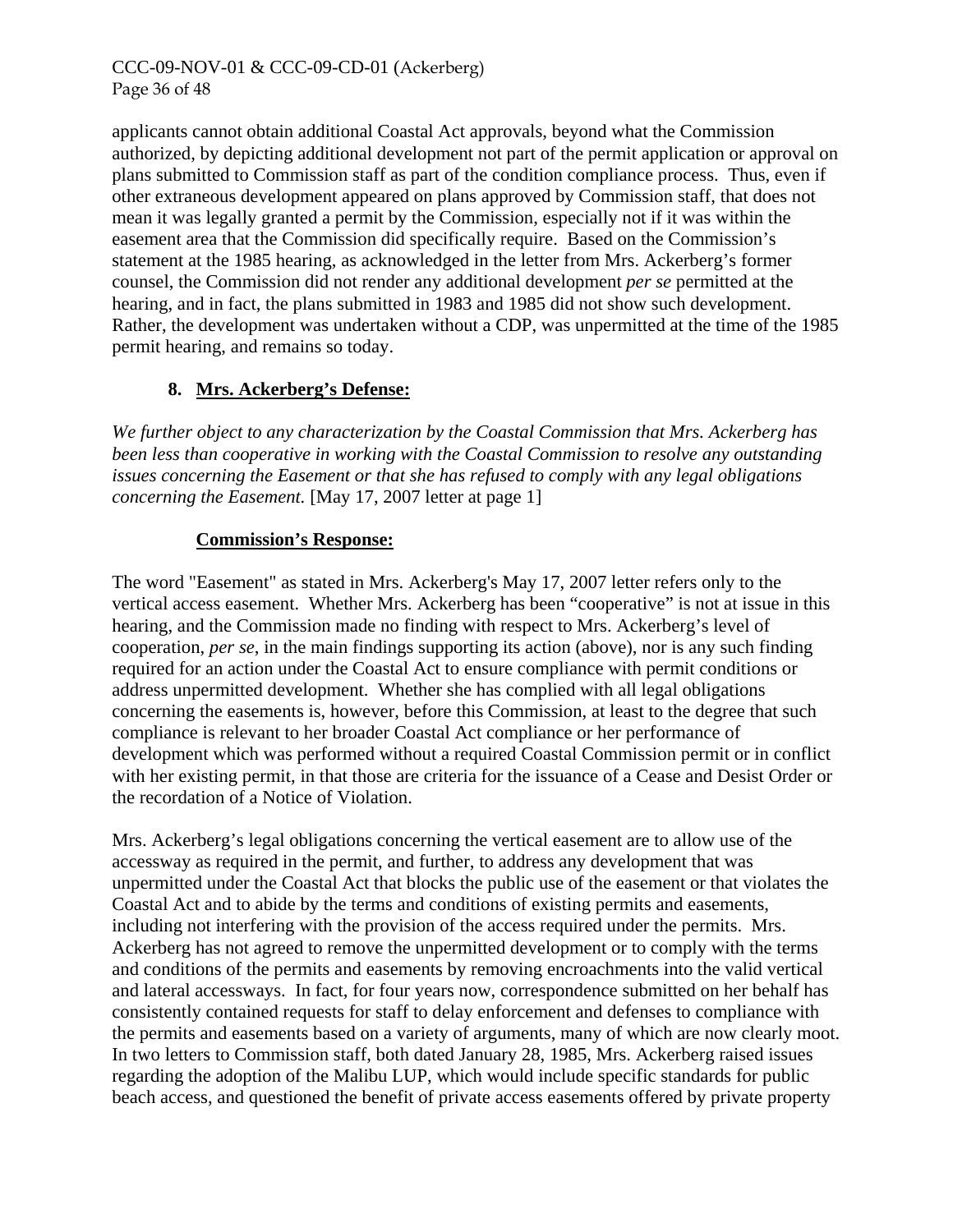# CCC-09-NOV-01 & CCC-09-CD-01 (Ackerberg) Page 37 of 48

owners. The Malibu LUP has now been adopted, and in fact, states a standard for Carbon Beach of one vertical accessway per 1,000 feet. The Ackerberg easement is not affected by the Malibu LUP since there is no other open accessway within 1,000 feet.

Subsequent letters from the Ackerbergs requested a delay of enforcement until a decision was reached in the Marine Forest Society case and raised concerns regarding AFA. Commission staff and AFA responded to these concerns in letters dated June 30, 2005, December 13, 2005, and February 16, 2006. Obviously, although not legally relevant to actions taken by the Commission during the pendency of the Marine Forest Society litigation, that case has now been resolved as well. Moreover, many of the defenses raised previously, including a request for an additional delay pending the outcome of the Roth litigation, were raised again in the letters objecting to these enforcement proceedings and are therefore addressed in this section of the report. $^{14}$ 

Mrs. Ackerberg also asserted that, although not open to the public, an accepted OTD existed at 22548 Pacific Coast Highway, (the easement held by Los Angeles County) and requested that the Commission consider the benefit of seeking to open easements offered by private landowners against the benefit derived from opening publicly held easements.

Stating that one may comply in the future while raising objections to compliance does not constitute compliance. After repeated attempts to work cooperatively with Mrs. Ackerberg and to respond to her concerns, staff finally took the appropriate step of initiating formal enforcement proceedings in order to resolve the violations and prevent further delays in opening the accessway for public use. That said, staff repeatedly expressed its preference for an amicable resolution and sought to work cooperatively with Mrs. Ackerberg to resolve the violations should she have decided to do so. It is hoped that all parties can work cooperatively in the future to resolve this situation and to achieve opening and use of this accessway in the best manner possible.

# **9***.* **Mrs. Ackerberg's Defense:**

*Mrs. Ackerberg would be faced with losing the generator altogether if it is removed from its present location, as there are very limited options in the way of relocating the generator on the Property.* [May 17, 2007 letter at page 3]

# **Commission's Response:**

Mrs. Ackerberg has not submitted evidence to support the claim that she will lose the generator if it is required to be moved. In fact, the statement, "there are very limited options in the way of relocating the generator on the property," seems to imply that relocation is possible, which seems highly likely on a site that is almost an acre in size. This is a very large residential lot for this area, including what were originally two entire parcels, and the Commission has no reason to doubt that another location for this item somewhere on the property would be feasible.

<span id="page-36-0"></span> $\overline{a}$ <sup>14</sup> Staff did agree to wait to formally initiate enforcement proceedings for a reasonable period of time in order to allow Mrs. Ackerberg to address a sensitive personal situation.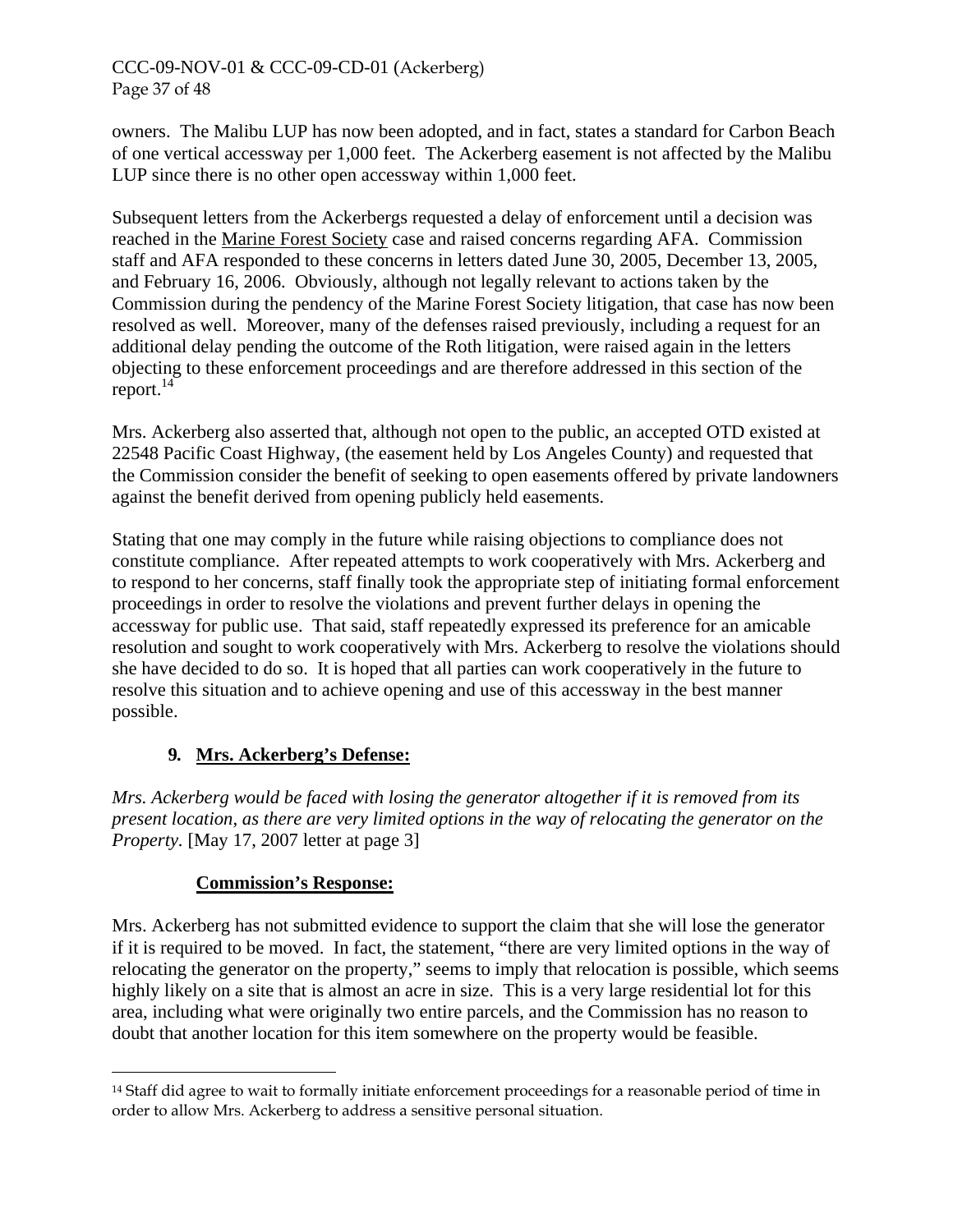## CCC-09-NOV-01 & CCC-09-CD-01 (Ackerberg) Page 38 of 48

However, Mrs. Ackerberg has not provided information as to what the options are. Moreover, for almost a quarter of a century, Mrs. Ackerberg has been aware that the area where the generator is located would have to be cleared if and when the vertical access easement was accepted. The generator was placed on the property after the 1985 permit was issued, and this area had already been identified as the precise location of the public access easement identified in the permit. Mrs. Ackerberg's argument amounts to a claim that the Commission should abandon the accessway that is legally subject to public access rights because the property owner, without the required permit, chose to place an allegedly indispensable and immobile object in an area where it was known it would eventually need to be removed to facilitate access within the easement that was an integral component of the1985 permit. The Commission cannot do so. Moreover, as discussed above, Mrs. Ackerberg also confirmed her understanding that any development in the accessway was to be temporary and that she was aware that it would need to be removed at such time as the accessway was to be opened. However, the Commission staff has indicated that it is willing to explore relocation options with Mrs. Ackerberg, and the Commission will entertain an application for such relocation.

# **10. Mrs. Ackerberg's Defense:**

*…the riprap rocks along the seawall are necessary to protect the Property and adjacent properties from the often severe tidal conditions and wave uprush effects… Removal of the riprap rocks along the entire length of seawall, or even just within the portion within the Easement, would compromise the seawall. Since the Ackerberg seawall is tied together with the seawalls of adjoining properties, removal of riprap rocks in front of the Ackerberg seawall could have a detrimental collateral effect on these adjoining properties.* [May 17, 2007 letter at page 4]

#### **Commission's Response:**

The Commission approved the bulkhead across the seaward boundary of the property in 1983 to protect the residence on the property, which included rocks up to 12 inches. In acting on the permit, the Commission considered whether the proposed bulkhead would be consistent with Coastal Act Sections 30210, 30212, 30214, and 30253(2). The Commission determined that, in order to mitigate for the potential loss of beach and impacts to sand supply that could result from the bulkhead, and the resulting impacts to public access, and to balance those impacts against the need to protect the residence from wave action, a lateral easement was required. The Commission findings for the permit include specific measurements of the bulkhead, including the diameter of the rocks to be used, attached as Exhibit 3. The riprap at issue in this matter was not approved under the 1983 permit or any other permit, exceeds the approved specifications in the 1983 permit, and lies within the lateral access easement that the Commission required to bring the bulkhead into compliance with the Coastal Act. Thus, its placement constitutes unpermitted development and/or development inconsistent with an existing permit, either of which constitutes a violation of the Coastal Act and authorizes the Commission to issue this Cease and Desist Order. Furthermore, the Commission required the lateral easement to mitigate for the shoreline impacts that could result from the bulkhead and specifically required the offer to dedicate the easement to prohibit interference with public use. The riprap extends into the easement, thus taking up public beach and extending the scouring effects from wave uprush of the bulkhead into the seaward extent of the easement area.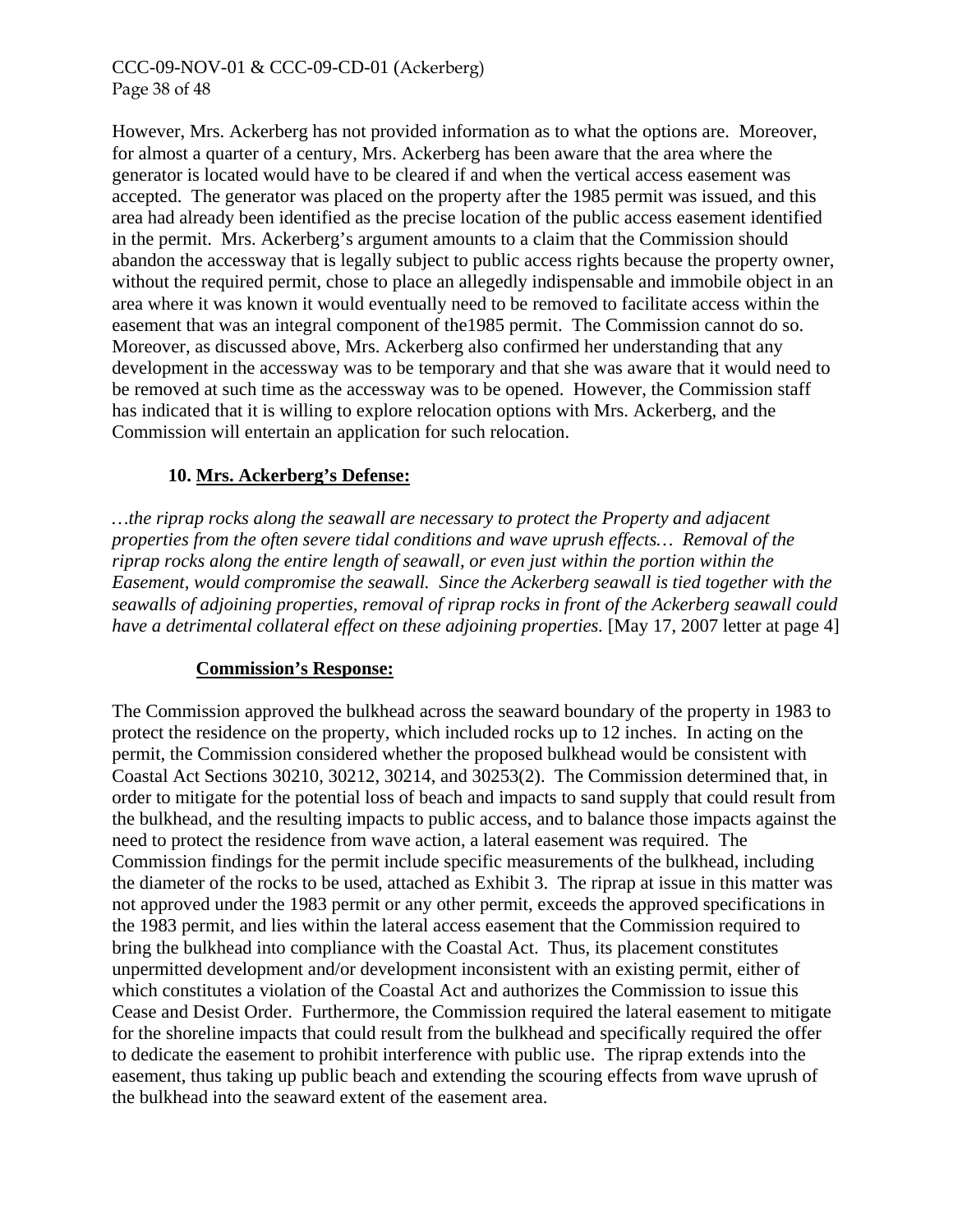If Mrs. Ackerberg believes newly discovered material information that could not have been presented at the time of the original hearing demonstrates a need to modify the plan to add additional and/or larger rocks than were originally approved, the mechanism to make that case is through the submittal of an application for a new permit or a permit amendment. However, Mrs. Ackerberg has not provided evidence that the riprap is necessary and she has not applied for a permit (or permit amendment), emergency or otherwise, for the riprap. Moreover, she has provided no evidence that removal of the riprap will compromise the seawall. In addition, the bulkhead, without the additional unpermitted riprap, was approved to tie into the upcoast bulkhead, and the placement of additional riprap in front of the Ackerberg property may actually magnify the impact of wave energy on adjacent properties, causing increased erosion of those areas.

# **11. Mrs. Ackerberg's Defense:**

*Moreover, Mrs. Ackerberg believes that some of these rocks were actually preexisting underneath the sand, and have only been exposed in recent years due to lower sand level at the beach.* [May 17, 2007 letter at page 4]

# **Commission's Response:**

Mrs. Ackerberg has provided no evidence that the rocks were preexisting. The Commission approved the 1983 permit for the bulkhead according to the schematic attached to the findings as Exhibit 3. The schematic states that immediately seaward of the bulkhead, boulders were to be "replaced with rock and gravel waste mix," the diameter of which was not to exceed 1 foot in diameter. In addition, as previously discussed, the February 15, 1984 survey of the Ackerberg's bulkhead construction documents the installation of "man sized boulders, extending a minimum of 10-feet 0-inches from the wall," proving at least some of the rocks were placed seaward of the bulkhead, and were not preexisting as Mrs. Ackerberg claims they are.

The proposed order before the Commission in this proceeding requires the submittal of an engineering report that clarifies what, if any, riprap is preexisting and which rocks are within the accessway. Any riprap exceeding the specified diameter or located within the easement must be removed in order to allow full public use of the lateral easement.

Mrs. Ackerberg recommends that the engineering report address impacts from removal. The proposed order is designed to prevent impacts from removal and to establish contingency plans to address impacts should they occur. Removal of rock revetments and rock riprap has been accomplished previously with little or only temporary impacts to the beach environment. However, if the engineer performing work under the proposed order identifies potential impacts from the removal of the unpermitted riprap, the removal plan can be revised to address those impacts through preventative measures or additional contingency plans.

Finally, in her May 17, 2007 letter to staff, Mrs. Ackerberg requested a 30-day extension to "gather the required information and analysis concerning removal of the riprap rocks and other Alleged Encroachments." Staff granted a 25-day extension, but Mrs. Ackerberg did not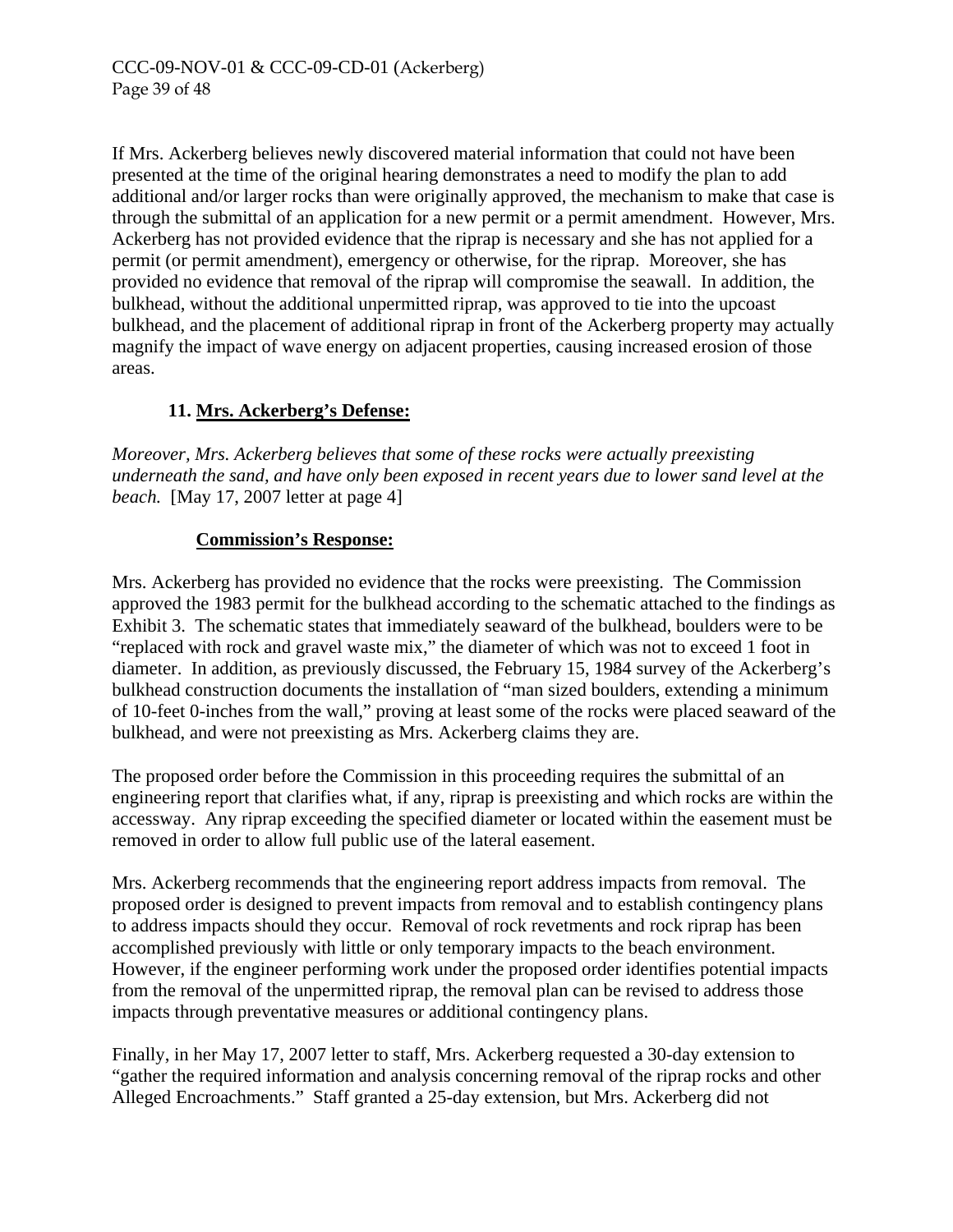# CCC-09-NOV-01 & CCC-09-CD-01 (Ackerberg) Page 40 of 48

subsequently submit additional information regarding removal of the riprap or the other unpermitted development.

# **12. Mrs. Ackerberg's Defense:**

*…there is an existing vertical easement open to the public at 22670 Pacific Coast Highway – commonly referred to as the "Zonker Harris Accessway" – approximately one-quarter mile to the west of the Ackerberg Property, and another vertical access easement recently opened to the public in 2005 at 22132 Pacific Coast Highway, less that one-half mile to the east of the Ackerberg Property. … Therefore, immediate enforcement actions concerning the Easement and Property are not necessary to provide public access to beaches in Malibu which otherwise lack public access.* [May 17, 2007 letter at page 5]

#### **Commission's Response:**

As discussed in this report, public access in this location is extremely valuable. There is very limited access in this location, and Carbon Beach is an extremely popular beach with great demand for access. The Commission has been unable to obtain access by the public to this access easement through attempts at informal resolution of these violations, and, therefore, enforcement action is necessary. Furthermore, the Commission clearly has the right to take enforcement action to enforce the Coastal Act and provisions of the permits issued thereunder, and the existence of the Zonker Harris Accessway does not somehow undercut this. The Commission feels it is important to take enforcement action in this matter to protect public access and to ensure compliance with the Coastal Act and with the conditions of existing Commission-issued permits.

Moreover, the Zonker Harris accessway has been operated by Los Angeles County since 1981 and was in place and considered by the Commission when the Commission conditioned Mrs. Ackerberg's 1985 permit on the provision of vertical public access. It was considered to be too far away to provide adequate public access in this area. In the years since the 1985 permit, only one other accessway has opened on Carbon Beach, the Geffen easement. The Geffen easement is 2215 feet from the Ackerberg easement, an even larger distance than that which exists between the vertical easement area on Mrs. Ackerberg's property and the Zonker Harris accessway. While the Geffen easement is useful to the public, it does not supplant the need for access in this location.

The staff report prepared for the 1985 permit sets forth the proposition that a vertical accessway every 500 feet is adequate. Subsequently, in a January 28, 1985 letter to staff, Mrs. Ackerberg raised the issue of considering the access condition of the permit in light of the pending Malibu LUP, as the LUP would address beach access in the area. The Commission adopted the Malibu LUP in the Malibu 2002 LCP, and it includes the specific standard for access to Carbon Beach of one accessway for every 1,000 feet, as did the previous Malibu LUP adopted by the Commission in 1986. The Zonker Harris easement is located 1,545 feet upcoast of the Ackerberg property, and the Geffen easement is located 2,215 feet downcoast. Thus, neither accessway fulfills the standards set forth in the revised 1985 permit staff report or the Malibu LCP. In fact, the LCP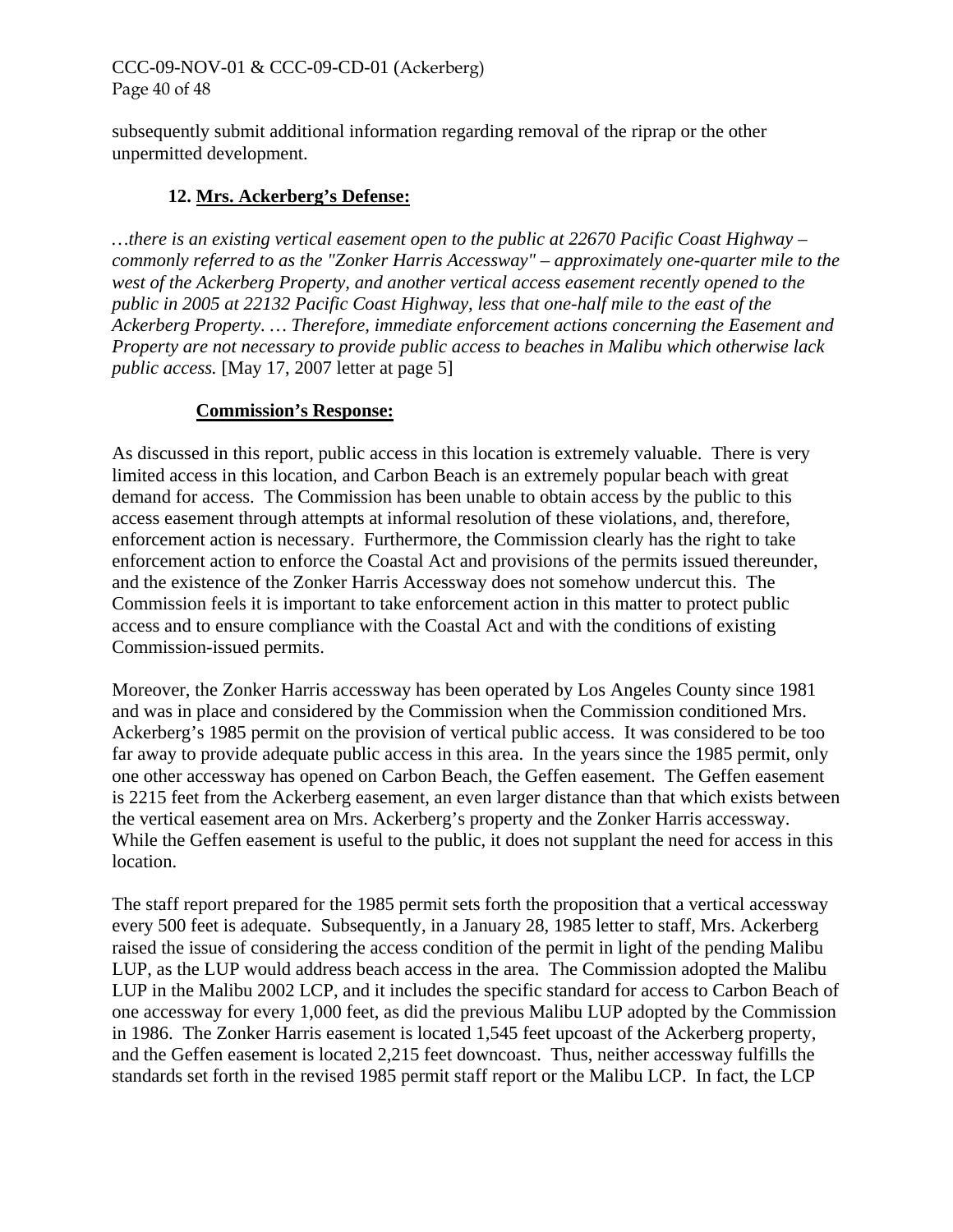# CCC-09-NOV-01 & CCC-09-CD-01 (Ackerberg) Page 41 of 48

standards support the conclusion that this access is needed and will be, when opened up, a very significant and valuable public access point.

# **13. Mrs. Ackerberg's Defense:**

*Of course, if the dismissal of Mr. Roth's Lawsuit is upheld by the Court of Appeal and final judgment is entered, Mrs. Ackerberg is committed to working with the Coastal Commission – as she had been before the Coastal Commission unilaterally broke off direct communications upon Mr. Roth's filing his Lawsuit – to ensure compliance with any and all legal obligations concerning the Easement.* [May 17, 2007 letter at page 6]

#### **Commission's Response:**

As previously discussed, final judgment was entered by the Court of Appeals and the California Supreme Court denied review on July 9, 2008. Therefore, the dismissal of Mr. Roth's lawsuit has been upheld by the courts, and the stay has been dissolved. Mrs. Ackerberg has not worked with staff to ensure compliance with the legal obligations concerning the easement, with the exception of allowing AFA to survey of the property, although the survey took place long after AFA and staff requested, but rather, she has repeatedly raised objections to requests for compliance with the Coastal Act, permits, and easements over the last few years. Staff has repeatedly responded to Mrs. Ackerberg's concerns and requests for information, only to receive additional objections and requests for delays as well as reassertions of the earlier objections and proposals offering assistance with opening alternative vertical accessways that had already been responded to. Although the preference is always to resolve violations in a cooperative setting, attempts to do so over several years proved ultimately fruitless. It eventually became necessary to initiate formal enforcement proceedings in an effort to finally resolve the violations and to open the accessway to the public. The April 27, 2007 Notice of Intent and the May 30, 2007, October 2, 2008, November 14, 2008, November 24, 2008, November 25, 2008 and December 2, 2008 letters from staff expressed staff's preference to resolve the violations amicably, but did not result in positive responses from Mrs. Ackerberg. In addition, the conversation that took place between Ms. Abbitt and Commission staff on December 9, 2008 did not lead to reaching an agreement to remove the unpermitted development. Despite this, staff continues to express its willingness to work with Mrs. Ackerberg to resolve the violations in a cooperative manner and to ensure compliance with the permit and the Coastal Act.

The Commission therefore issues the Cease and Desist Order on the following pages.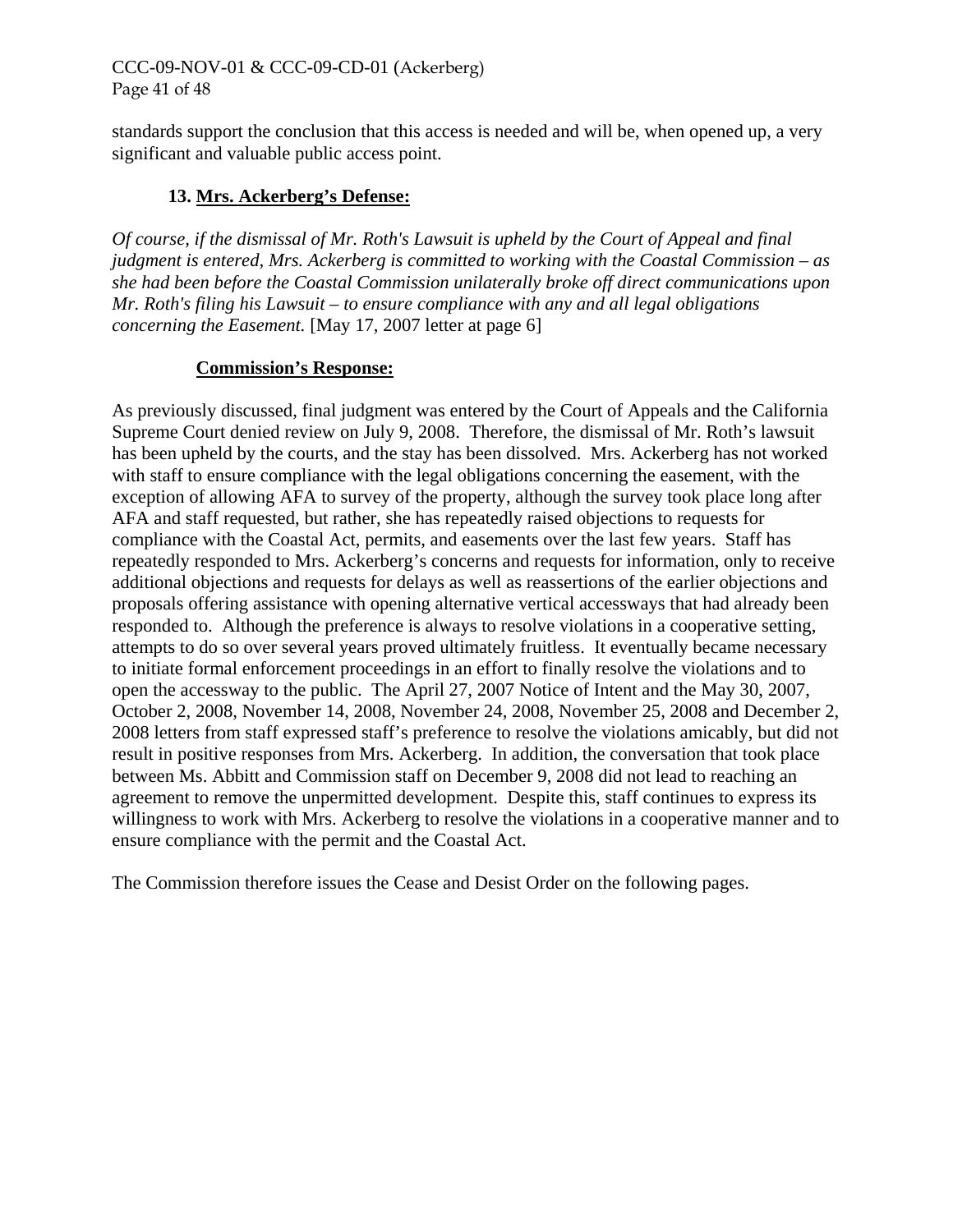# **CEASE AND DESIST ORDER CCC-09-CD-01, Ackerberg**

# **1.0 GENERAL STATEMENT**

Pursuant to its authority under California Public Resource Code ("PRC") Section 30810, the California Coastal Commission (hereinafter, "the Commission") hereby orders and authorizes Lisette Ackerberg and the Lisette Ackerberg Trust, their employees, agents, contractors, and anyone acting in concert with the foregoing, and successors in interest and future owners of property located at 22466 and 22500 Pacific Coast Highway in Malibu ("Respondent") to take all actions required by this Order by complying with the following conditions:

- A. Immediately cease and desist from maintaining any unpermitted development, as defined and described in Section 4.0, below, on property located at 22466 and 22500 Pacific Coast Highway in Malibu and further defined in Section 3.0, below (hereinafter "the property").
- B. Immediately cease and desist from engaging in any further unpermitted development, as defined and described in Section 4.0, below, on the property.
- C. Refrain from any attempts to limit or interfere with public use of the public access easements created by the acceptances of Offers to Dedicate recorded July 11, 1983 (Instrument No. 83-950711) and April 4, 1985 (Instrument No. 85 369283), or use by the holder(s) of the easements to maintain the areas and make them available for public use.
- D. Remove all unpermitted development located within the lateral and vertical public access easements on the property according to the provisions of this Order.

# **2.0 PERSONS SUBJECT TO THIS ORDER**

Persons subject to this Cease and Desist Order are Respondent, Respondent's agents, contractors, and employees, and any persons acting in concert with any of the foregoing.

#### **3.0 IDENTIFICATION OF PROPERTY**

The property that is subject to this Order is described as follows:

Approximately .95 acres of oceanfront property, located along Carbon Beach at 22466 and 22500 Pacific Coast Highway in Malibu, Los Angeles County, and identified by the Los Angeles County Assessor's Office as APNs 4452-002-011 and 4452-002-013.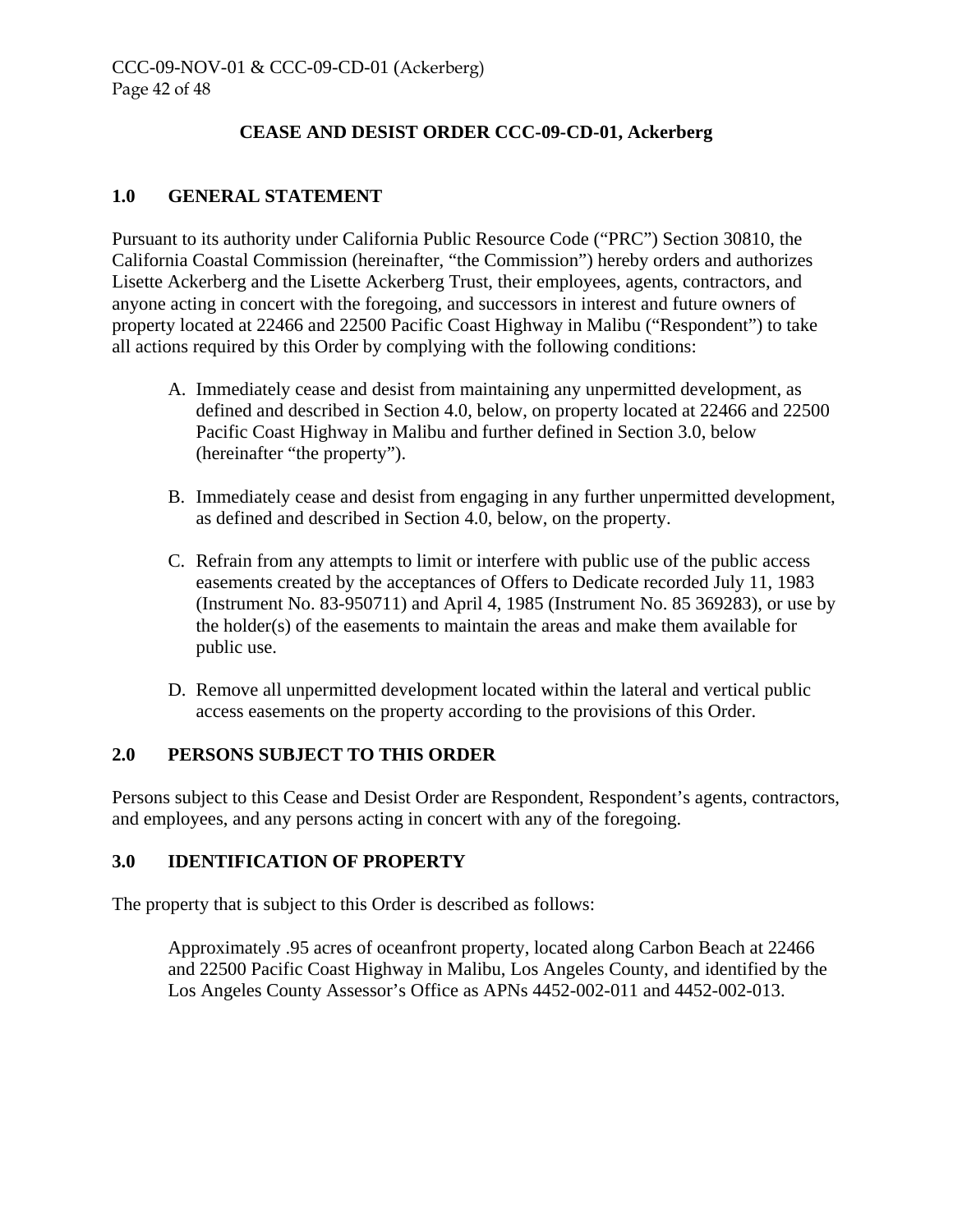# **4.0 DEFINITION OF UNPERMITTED DEVELOPMENT AND DESCRIPTION OF VIOLATIONS**

As used in this Order, the phrase "unpermitted development" refers to any development, as that term is defined in PRC section 30106, that was performed after January of 1973, that required authorization under the Coastal Act or its predecessor, which authorization was not obtained, including any materials and structures existing on the property as a result of such development. The unpermitted development at issue in this case includes, but may not be limited to, rock riprap, a 9-ft high wall, a concrete slab and generator, and a fence, railing, planter, light posts, and landscaping in the area of the property covered by the public access easements described in Section 1.0, paragraph C, of this Order, which were established pursuant to Commission-issued Coastal Development Permit Nos. 5-83-360 and 5-84-754.

# **5.0 RESOLUTION OF VIOLATIONS**

- A. Within 30 days of the issuance of this Order, Respondent shall submit a Removal Plan, for the review and approval of the Executive Director, for removal of all unpermitted development located within the vertical and lateral public access easements on the property, including but not limited to: rock riprap, a 9-ft high wall, concrete slab and generator, fence, railing, planter, light posts, staircase, and landscaping. The Removal Plan must be prepared by a certified civil engineer or other qualified professional licensed by the State of California and must contain the following provisions:
	- 1. A detailed description of proposed removal activities. Respondent shall utilize removal techniques that, to the extent possible, minimize impacts to the beach.
	- 2. A timetable for removal.
	- 3. Identification of the disposal site for removed development materials. The site must be a licensed disposal facility located outside of the Coastal Zone. Any hazardous materials must be transported to a licensed hazardous waste disposal facility.
	- 4. If mechanized equipment is used, the Removal Plan must specify the following information:
		- i. Type of mechanized equipment that will be used for removal activities;
		- ii. Length of time equipment will be used;
		- iii. Routes that will be utilized to bring equipment to and from the property;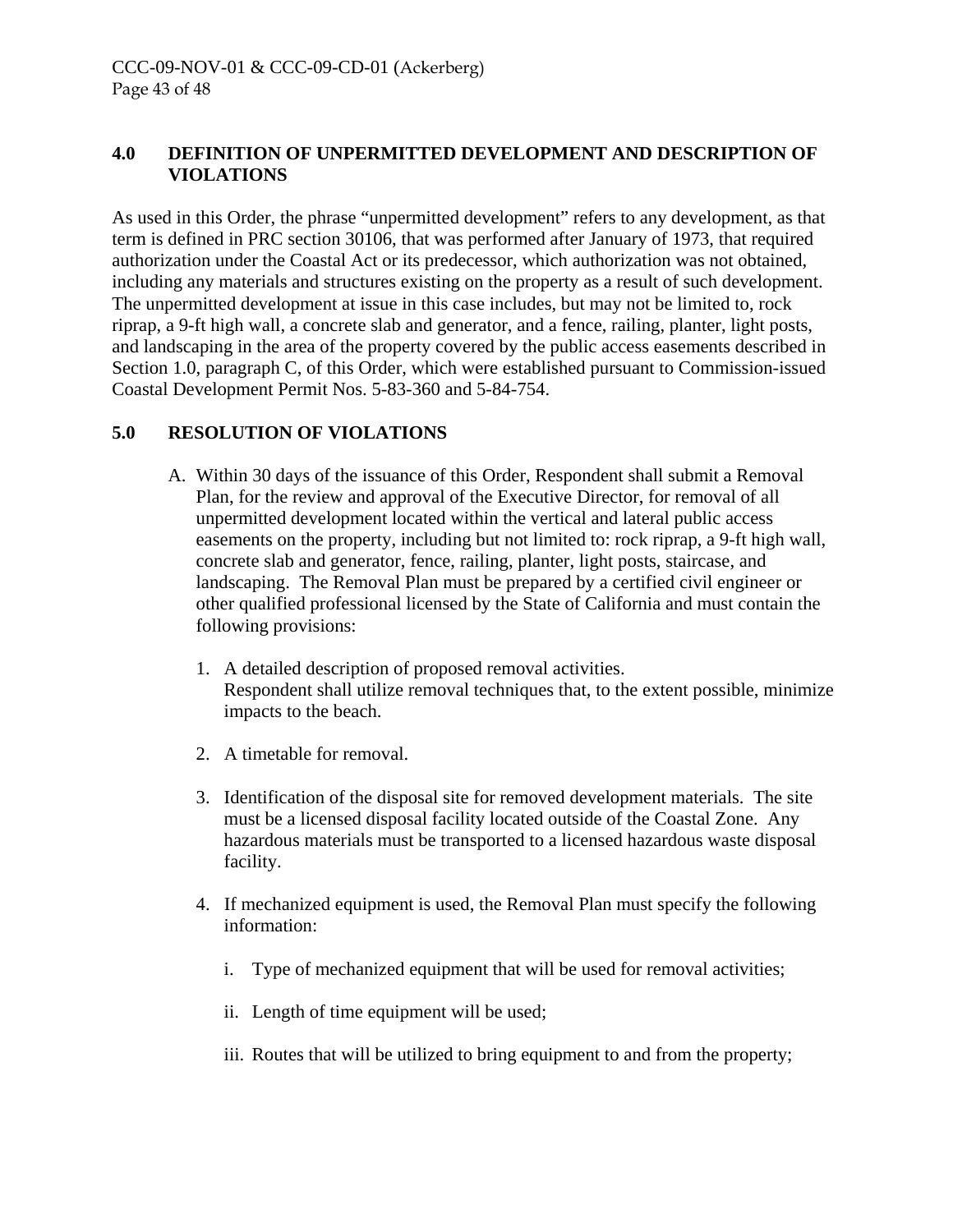- iv. Storage location for equipment when not in use during removal process (mechanized equipment cannot be stored on the sandy beach);
- v. Hours of operation of mechanized equipment;
- vi. Contingency plan that addresses clean-up and disposal of released materials and water quality concerns in case of a spill of fuel or other hazardous release from use of mechanized equipment;
- vii. Measures to be taken to protect water quality.
- B. If the Executive Director determines that any modifications or additions to the submitted Removal Plan are necessary, he will notify Respondent by first class mail. Respondent shall complete requested modifications and resubmit a revised Removal Plan for approval within 10 days of date of the receipt of notification.
- C. Removal shall commence no later than 10 days after Respondent receives notification from the Executive Director of his approval of the Removal Plan. Notice will be sent by first class mail. Removal shall occur consistent with the terms of the approved plan, including completion according to the time schedule provided in the approved plan.
- D. Within 10 days of completion of removal activities, Respondent shall submit evidence of the completion to the Executive Director for his review and approval. After review of the evidence, if the Executive Director determines that the removal activities did not resolve the violations in whole or in part, he shall specify any measures necessary to ensure that the removal complies with the approved Removal Plan, this Order, and the Coastal Act. Respondent shall implement any specified measures, within the timeframe specified by the Executive Director.

#### **6.0 EFFECTIVE DATE AND TERMS OF THIS ORDER**

The effective date of this Order is the date of approval by the Commission. This Order shall remain in effect permanently unless and until modified or rescinded by the Commission.

#### **7.0 SUBMITTAL OF DOCUMENTS**

All documents submitted to the Commission pursuant to this Order must be sent to:

California Coastal Commission with a copy sent to: Attn: Aaron McLendon California Coastal Commission 45 Fremont St., Suite 2000 Attn: Pat Veesart San Francisco, CA 94105-2219. 89 S. California Street Suite 200

Ventura, CA 93001-2801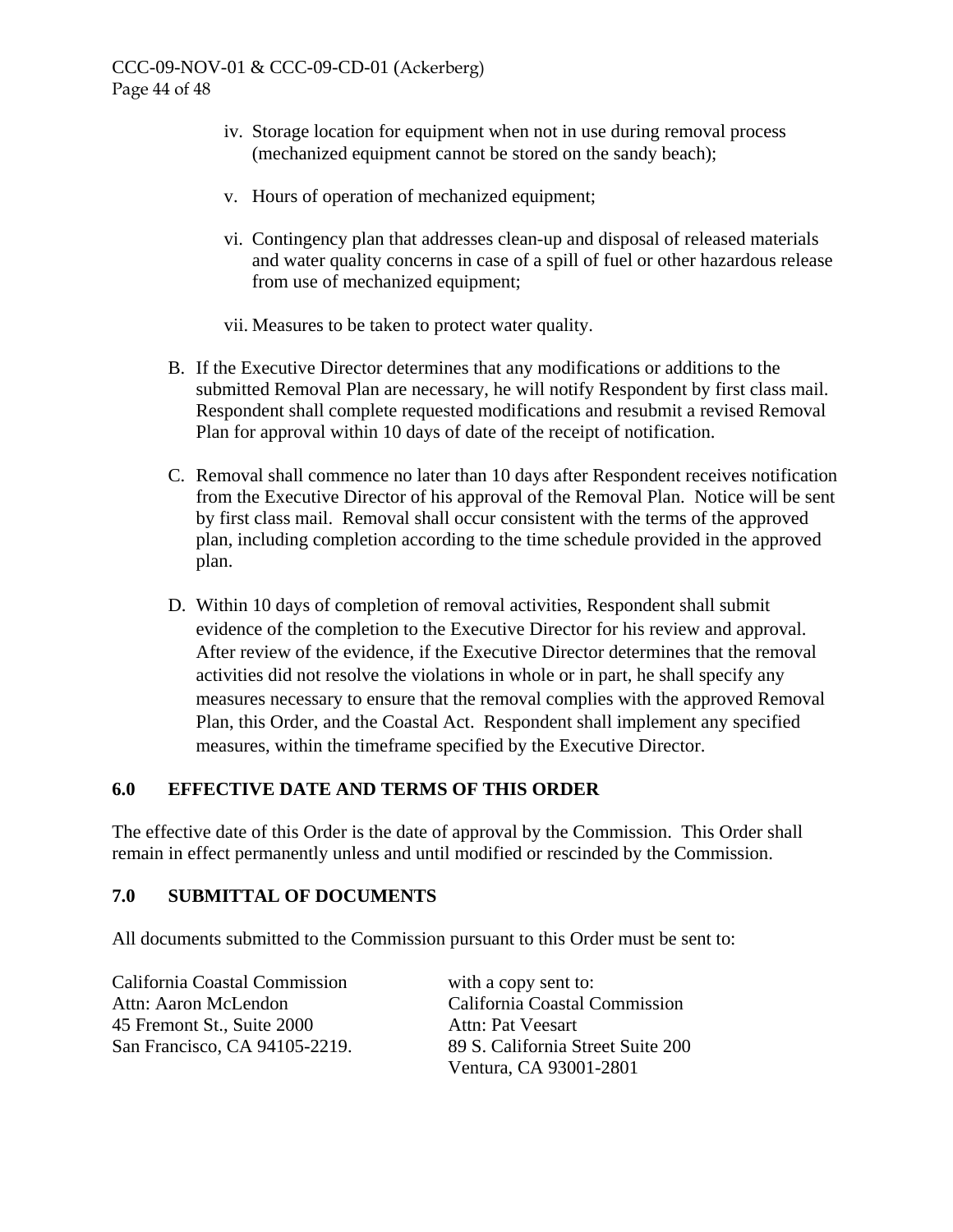# **8.0 FINDINGS**

This Order is issued on the basis of the findings adopted by the Commission at its July, 2009 hearing, as set forth in the attached document entitled: Staff Report and Findings for Hearing on Whether a Violation of the Coastal Act has Occurred and Issuance of a Cease and Desist Order, as well as the testimony and any additional evidence presented at the hearing.

# **9.0 COMPLIANCE OBLIGATION**

Strict compliance with this Order by all parties subject hereto is required. Failure to comply strictly with any term or condition of this Order including any deadline contained herein will constitute a violation of this Order and may result in the imposition of civil penalties, under PRC Section 30821.6, of up to **SIX THOUSAND DOLLARS (\$6,000)** per day for each day in which the violation persists, in addition to any other penalties authorized under Chapter 9 of the Coastal Act (PRC sections 30800-30824), including exemplary damages under Section 30822.

# **10.0 EXTENSION OF DEADLINES**

The Executive Director may extend deadlines specified herein or in documents created pursuant hereto for good cause. Any extension request must be made in writing to the Executive Director and received by Commission staff at least ten days prior to expiration of the subject deadline.

# **11.0 SITE ACCESS**

Respondent shall provide Commission staff and staff of any agency having jurisdiction over the work being performed under this Order with access to the areas of the property described below at all reasonable times. Nothing in this Order is intended to limit in any way the right of entry or inspection that any agency may otherwise have by operation of any law. The Commission and other relevant agency staff may enter and move freely about the following areas: (1) the portions of the Subject Property on which the violations are located, (2) any areas where work is to be performed pursuant to this Order or pursuant to any plans adopted pursuant to this Order, (3) adjacent areas of the property, and (4) any other area where evidence of compliance with this Order may lie to view the areas where work is being performed pursuant to the requirements of this Order or evidence of such work is held, for purposes including but not limited to inspecting records, operating logs, and contracts relating to the property and overseeing, inspecting, documenting, and reviewing the progress of Respondent in carrying out the terms of this Order.

#### **12.0 MODIFICATIONS AND AMENDMENTS**

Except as provided in Section 10.0 of this Order or for ministerial corrections, this Order may be amended or modified only in accordance with the standards and procedures set forth in Section 13188(b) of the Commission's regulations (in Title 14 of the California Code of Regulations).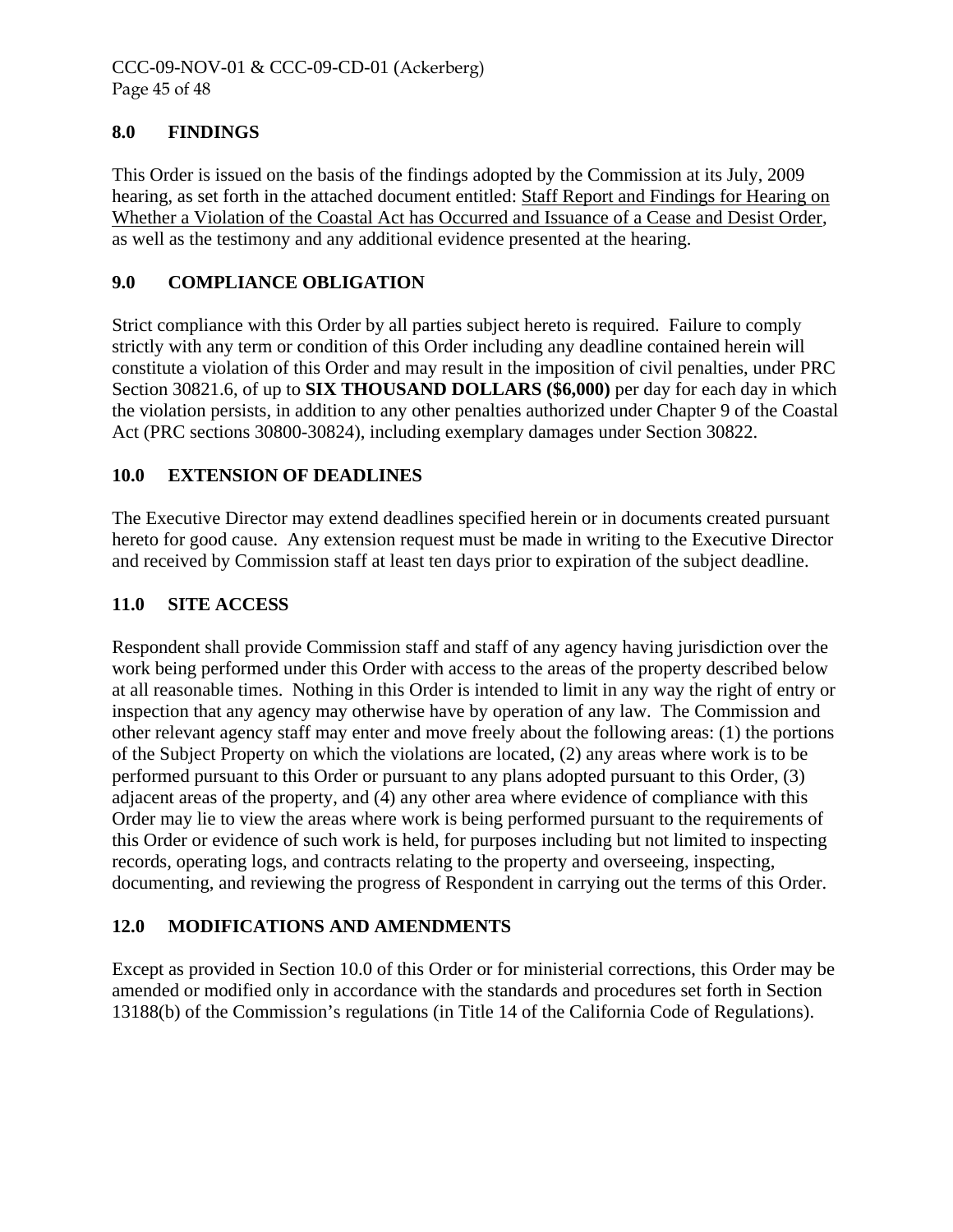# **13.0 APPEAL**

Pursuant to PRC Section 30803(b), any person or entity against whom this Order is issued may file a petition with the Superior Court for a stay of this Order.

# **14.0 GOVERNMENT LIABILITY**

The State of California shall not be liable for injuries or damages to persons or property resulting from acts or omissions by Lisette Ackerberg, including all parties subject to this Order, in carrying out activities required and authorized under this Cease and Desist Order, nor shall the State of California be held as a party to any contract entered into by Respondent or their agents in carrying out activities pursuant to this Order.

# **15.0 SUCCESSORS AND ASSIGNS**

This Cease and Desist Order shall run with the land, binding all successors in interest, future owners of the property, heirs and assigns of Respondent. Respondent shall provide notice to all successors, heirs and assigns of any remaining obligations under this Order.

# **16.0 NO LIMITATION ON AUTHORITY**

Except as expressly provided herein, nothing herein shall limit or restrict the exercise of the Commission's enforcement authority pursuant to Chapter 9 of the Coastal Act (PRC sections 30800-30824), including the authority to require and enforce compliance with this Cease and Desist Order.

| Executed in                           |  | on behalf |
|---------------------------------------|--|-----------|
| of the California Coastal Commission. |  |           |

| $\rm\,By:$                        |  |
|-----------------------------------|--|
| Peter Douglas, Executive Director |  |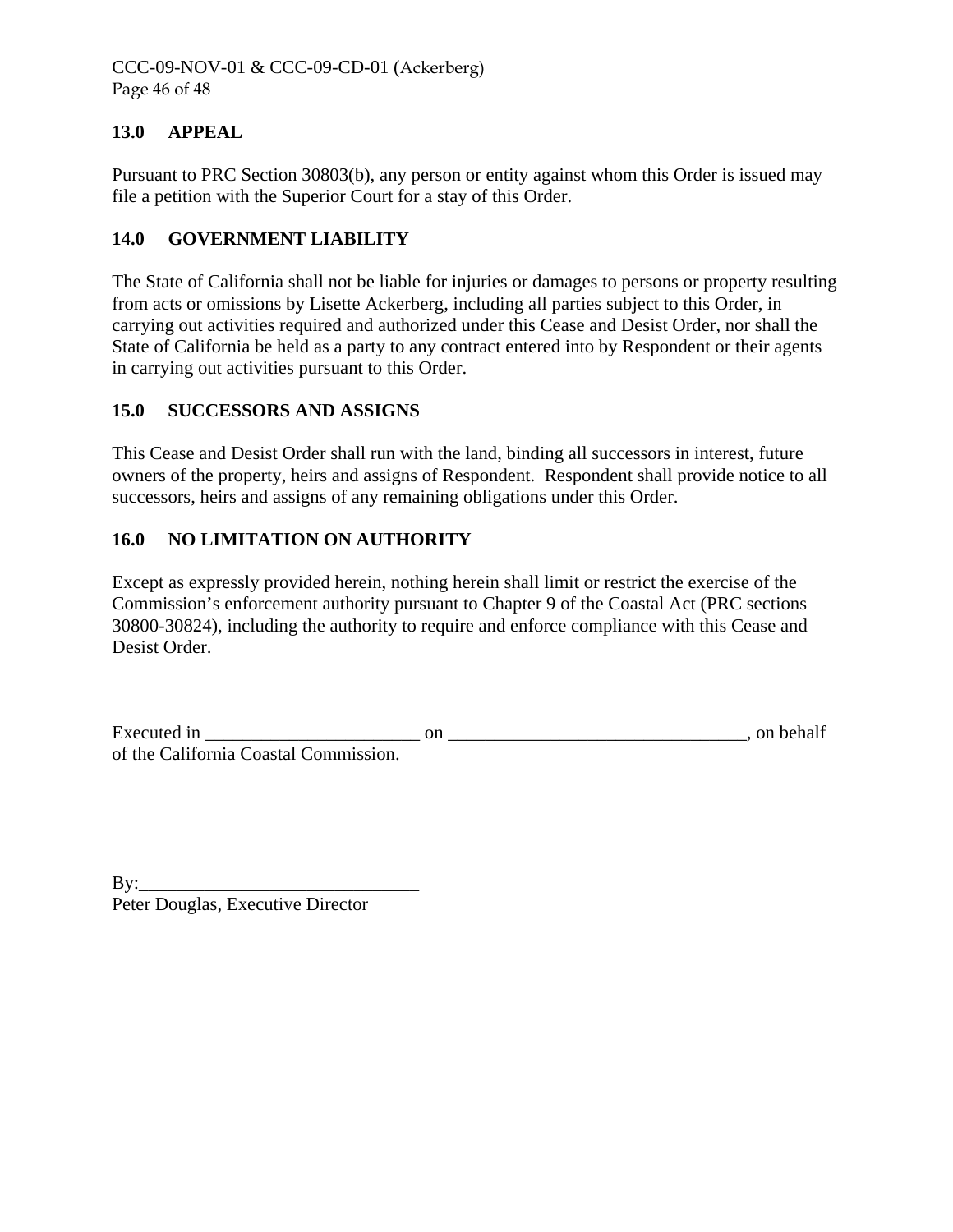# **Exhibit List**

| <b>Number</b>  | <b>Description</b>                                                                                           |
|----------------|--------------------------------------------------------------------------------------------------------------|
| <b>Exhibit</b> |                                                                                                              |
| 1.             | Site Map and Location.                                                                                       |
| 2.             | CDP No. 5-83-360, approved by the Commission on June 9, 1983 (staff report and<br>permit).                   |
| 3.             | Irrevocable Offer to Dedicate Public Access Easement and Declaration of                                      |
|                | Restrictions, recorded in the Los Angeles County Recorder's Office on August 17,<br>1983.                    |
| 4.             | Certificate of Acceptance, recorded in the Los Angeles County Recorder's Office on                           |
|                | March 20, 2002.                                                                                              |
| 5.             | CDP No. 5-84-754, approved by the Commission on January 24, 1985 (staff report<br>and permit).               |
| 6.             | Irrevocable Offer to Dedicate, recorded in the Los Angeles County Recorder's Office                          |
|                | on April 4, 1985.                                                                                            |
| 7.             | Certificate of Acceptance recorded in the Los Angeles County Recorder's Office on<br>December 17, 2003.      |
|                |                                                                                                              |
| 8.             | Letter from AFA to the Ackerbergs, dated December 19, 2003.                                                  |
| 9.             | Letter from Commission staff to the Mrs. Ackerberg, dated March 28, 2005.                                    |
| 10.            | Letter from Commission staff to the Mrs. Ackerberg, dated April 7, 2005.                                     |
| 11.            | Letter from Commission staff to Edwin R. Reeser, III, Mrs. Ackerberg's attorney,<br>dated December 13, 2005. |
| 12.            | Letter from Mr. Reeser to Commission staff, dated January 19, 2006.                                          |
| 13.            | Letter from Commission staff to Mr. Reeser, dated February 16, 2006.                                         |
| 14.            | Letter from Mr. Reeser to Commission staff, dated March 23, 2006.                                            |
| 15.            | Letter from Mr. Reeser to Commission staff, dated April 3, 2006.                                             |
| 16.            | Notice of Violation letter from Commission staff to Mrs. Ackerberg and Mr. Reeser,<br>dated March 5, 2007.   |
| 17.            | Letter from Mr. Reeser to Commission staff, dated March 22, 2007.                                            |
| 18.            | Notice of Intent to Record a Notice of Violation of the Coastal Act and to Commence                          |
|                | Cease and Desist Order Proceedings, from Executive Director of the Commission to                             |
|                | Mrs. Ackerberg, dated April 27, 2007.                                                                        |
| 19.            | Letter from Commission staff to Mr. Reeser, dated May 30, 2007.                                              |
| 20.            | Letter from Mr. Reeser to Commission staff, dated May 17, 2007.                                              |
| 21.            | Letter from Mr. Reeser to Commission staff, dated June 11, 2007.                                             |
| 22.            | Letter from Commission staff to Diane Abbitt, Mrs. Ackerberg's present attorney,                             |
|                | dated October 2, 2008.                                                                                       |
| 23.            | Letter from Ms. Abbitt to Commission staff, dated October 16, 2008.                                          |
| 24.            | Letter from Ms. Abbitt to Commission staff, dated October 21, 2008.                                          |
| 25.            | Draft Consent Cease and Desist Order from Commission staff to Ms. Abbitt, dated                              |
|                | November 14, 2008.                                                                                           |
| 26.            | Letter from Ms. Abbitt to Commission staff, dated November 19, 2008.                                         |
| 27.            | Letter from Commission staff to Ms. Abbitt, dated November 24, 2008.                                         |